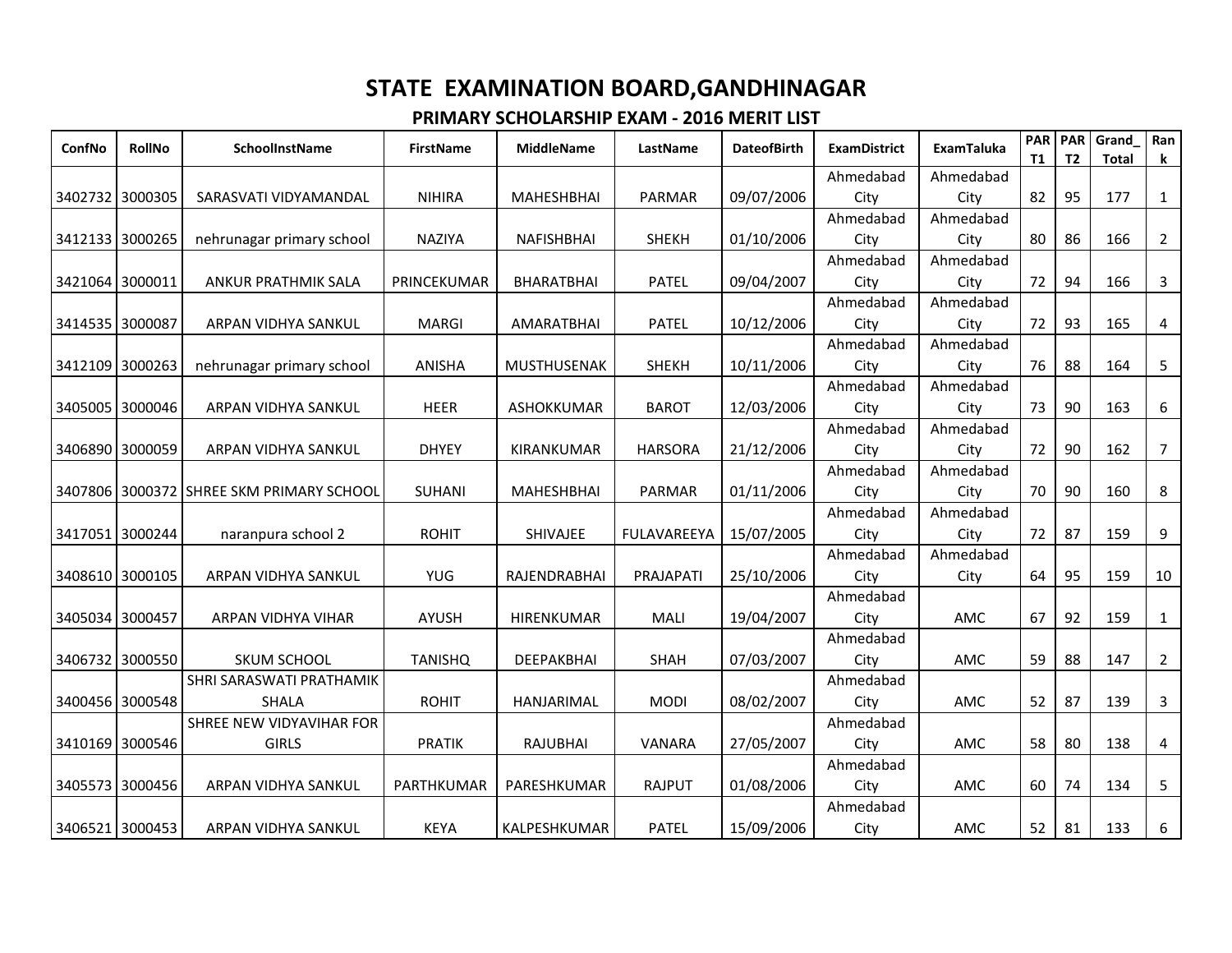| ConfNo  | RollNo          | SchoolInstName             | <b>FirstName</b> | <b>MiddleName</b>   | LastName       | <b>DateofBirth</b> | <b>ExamDistrict</b> | ExamTaluka | <b>PAR</b><br><b>T1</b> | <b>PAR</b><br>T <sub>2</sub> | Grand<br><b>Total</b> | Ran<br>k       |
|---------|-----------------|----------------------------|------------------|---------------------|----------------|--------------------|---------------------|------------|-------------------------|------------------------------|-----------------------|----------------|
|         |                 |                            |                  |                     |                |                    |                     |            |                         |                              |                       |                |
|         |                 | DIVAN BALLUBHAI PRATHMIK   |                  |                     |                |                    | Ahmedabad           |            |                         |                              |                       |                |
|         | 3401251 3000463 | SHALA KANKARIA             | ANSH             | KALICHARAN          | PRAJAPATI      | 22/01/2007         | City                | AMC        | 56                      | 77                           | 133                   | $\overline{7}$ |
|         |                 | kumari hina vora prathamik |                  |                     |                |                    | Ahmedabad           |            |                         |                              |                       |                |
| 3409831 | 3000498         | shala                      | <b>SUMIT</b>     | <b>INDRAPAL</b>     | <b>RATHOD</b>  | 30/01/2007         | City                | AMC        | 60                      | 73                           | 133                   | 8              |
|         |                 |                            |                  |                     |                |                    | Ahmedabad           |            |                         |                              |                       |                |
|         | 3413289 3000455 | ARPAN VIDHYA SANKUL        | <b>MEGNA</b>     | <b>SURESHBHAI</b>   | <b>RABARI</b>  | 15/11/2006         | City                | AMC        | 59                      | 70                           | 129                   | 9              |
|         |                 | SHREE VIDYANAGAR PRIMARY   |                  |                     |                |                    | Ahmedabad           |            |                         |                              |                       |                |
|         | 3402710 3000547 | SCHOOL                     | <b>NISHABEN</b>  | <b>JITENDRABHAI</b> | CHAUHAN        | 20/11/2006         | City                | AMC        | 59                      | 66                           | 125                   | 10             |
|         |                 |                            |                  |                     |                |                    | Ahmedabad           |            |                         |                              |                       |                |
|         | 3410801 3000553 | Vinay Vidhaya mandir       | <b>RUDRA</b>     | <b>MANISHKUMAR</b>  | CHAVADA        | 12/01/2007         | City                | AMC        | 56                      | 69                           | 125                   | 11             |
|         |                 |                            |                  |                     |                |                    | Ahmedabad           |            |                         |                              |                       |                |
|         | 3409441 3000452 | ARPAN KANYA VIDYAVIHAR     | <b>MARGI</b>     | <b>DINESHKUMAR</b>  | <b>DESAI</b>   | 27/04/2007         | City                | AMC        | 59                      | 66                           | 125                   | 12             |
|         |                 |                            |                  |                     |                |                    | Ahmedabad           |            |                         |                              |                       |                |
|         | 3411020 3000474 | KANKARIA GUJARATI 2        | PRIYANSHI        | RAJANIKANT          | PARAMAR        | 28/08/2006         | City                | AMC        | 52                      | 68                           | 120                   | 13             |
|         |                 |                            |                  |                     |                |                    | Ahmedabad           |            |                         |                              |                       |                |
|         | 3410056 3000450 | ANKUR PRIMARY SCHOOL       | SANJANA          | <b>HARSHADBHAI</b>  | <b>PATEL</b>   | 08/11/2006         | City                | AMC        | 49                      | 71                           | 120                   | 14             |
|         |                 |                            |                  |                     |                |                    | Ahmedabad           |            |                         |                              |                       |                |
|         | 3409429 3000451 | ARPAN KANYA VIDYA VIHAR    | <b>MAHI</b>      | <b>DINESHKUMAR</b>  | <b>DESAI</b>   | 27/04/2007         | City                | AMC        | 54                      | 63                           | 117                   | 15             |
|         |                 | PRAGATI ENGLISH MEDIUM     |                  |                     |                |                    | Ahmedabad           |            |                         |                              |                       |                |
|         | 3421402 3000531 | <b>SCHOOL</b>              | <b>SHIKHAR</b>   | <b>DILIPKUMAR</b>   | <b>MISHRA</b>  | 06/04/2006         | City                | AMC        | 46                      | 65                           | 111                   | 16             |
|         |                 | NARANPURA MUNICIPAL        |                  |                     |                |                    |                     |            |                         |                              |                       |                |
|         |                 | SARASWATI GUJARATI         |                  |                     |                |                    | Ahmedabad           |            |                         |                              |                       |                |
|         | 3423628 3000522 | SCHOOL NO 6                | ANJALI           | <b>CHHAGANBHAI</b>  | <b>BHIL</b>    | 24/01/2007         | City                | AMC        | 45                      | 63                           | 108                   | 17             |
|         |                 | MEGHANINAGAR GUJRATI       |                  |                     |                |                    | Ahmedabad           |            |                         |                              |                       |                |
|         | 3409456 3000510 | SCHOOL NO 4                | <b>GAYTREE</b>   | <b>VINODBHAI</b>    | PARMAR         | 22/11/2006         | City                | AMC        | 46                      | 61                           | 107                   | 18             |
|         |                 |                            |                  |                     |                |                    | Ahmedabad           |            |                         |                              |                       |                |
|         | 3419968 3000449 | Ankur Prathmik shala       | <b>DHRUVI</b>    | SHAILESHBHAI        | <b>PATEL</b>   | 02/06/2007         | City                | AMC        | 64                      | 40                           | 104                   | 19             |
|         |                 |                            |                  |                     |                |                    | Ahmedabad           |            |                         |                              |                       |                |
|         | 3411011 3000475 | KANKARIA GUJARATI 2        | <b>PUNAM</b>     | VASANTBHAI          | <b>SOLANKI</b> | 17/08/2007         | City                | AMC        | 44                      | 58                           | 102                   | 20             |
|         |                 | MEGHANINAGAR GUJRATI       |                  |                     |                |                    | Ahmedabad           |            |                         |                              |                       |                |
|         | 3411092 3000509 | SCHOOL NO 4                | LAJVANTI         | <b>JAYESHBHAI</b>   | <b>OD</b>      | 05/11/2006         | City                | AMC        | 42                      | 59                           | 101                   | 21             |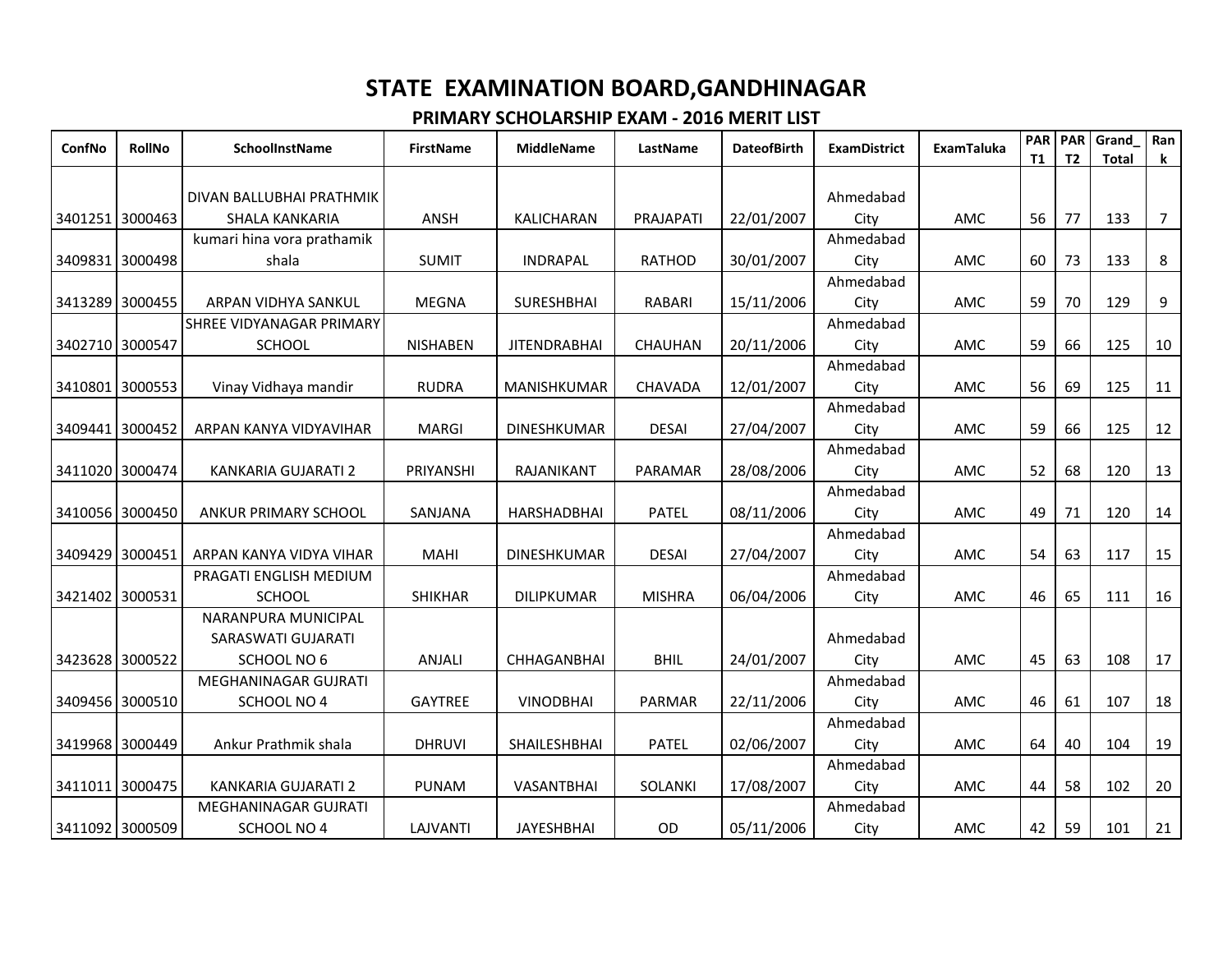| ConfNo  | <b>RollNo</b>   | <b>SchoolInstName</b>           | <b>FirstName</b> | <b>MiddleName</b> | LastName        | <b>DateofBirth</b> | <b>ExamDistrict</b> | <b>ExamTaluka</b> | <b>PAR</b><br><b>T1</b> | PAR<br>T <sub>2</sub> | <b>Grand</b><br><b>Total</b> | Ran<br>k       |
|---------|-----------------|---------------------------------|------------------|-------------------|-----------------|--------------------|---------------------|-------------------|-------------------------|-----------------------|------------------------------|----------------|
|         |                 | SARASPUR GUJARATI SCHOOL        |                  |                   |                 |                    | Ahmedabad           |                   |                         |                       |                              |                |
|         | 3412781 3000543 | <b>NO9</b>                      | <b>KANCHAN</b>   | SATISHBHAI        | <b>PATNI</b>    | 29/09/2006         | City                | AMC               | 42                      | 55                    | 97                           | 22             |
|         |                 | SARASPUR GUJARATI SCHOOL        |                  |                   |                 |                    | Ahmedabad           |                   |                         |                       |                              |                |
|         | 3412762 3000542 | <b>NO9</b>                      | <b>JYOTI</b>     | <b>SURESHBHAI</b> | <b>PATNI</b>    | 28/08/2007         | City                | AMC               | 49                      | 42                    | 91                           | 23             |
|         |                 | kumari hina vora prathamik      |                  |                   |                 |                    | Ahmedabad           |                   |                         |                       |                              |                |
|         | 3409805 3000495 | shala                           | <b>REKHA</b>     | SARDARBHAI        | LOLI            | 01/06/2003         | City                | AMC               | 43                      | 47                    | 90                           | 24             |
|         |                 | MEGHANINAGAR GUJRATI            |                  |                   |                 |                    | Ahmedabad           |                   |                         |                       |                              |                |
|         | 3410269 3000517 | SCHOOL NO 4                     | <b>HIRAL</b>     | <b>ARVINDBHAI</b> | <b>RAVAT</b>    | 11/02/2006         | City                | AMC               | 41                      | 47                    | 88                           | 25             |
|         |                 | <b>SARASPUR GUJARATI SCHOOL</b> |                  |                   |                 |                    | Ahmedabad           |                   |                         |                       |                              |                |
|         | 3420094 3000539 | NO <sub>1</sub>                 | SHANKAR          | SHESHERAO         | SATHE           | 03/06/2006         | City                | AMC               | 49                      | 39                    | 88                           | 26             |
|         |                 |                                 |                  |                   |                 |                    | Ahmedabad           |                   |                         |                       |                              |                |
|         | 3423651 3000479 | KANKARIA SCHOOL NO 10           | <b>BAKUL</b>     | <b>JAYRAMBHAI</b> | SHINOL          | 29/01/2007         | City                | AMC               | 39                      | 49                    | 88                           | 27             |
|         |                 | kumari hina vora prathamik      |                  |                   |                 |                    | Ahmedabad           |                   |                         |                       |                              |                |
|         | 3409763 3000503 | shala                           | PREM             | NIRANJANBHAI      | VAIRAGIBAVA     | 11/10/2005         | City                | AMC               | 38                      | 47                    | 85                           | 28             |
|         |                 | NARANPURA MUNICIPAL             |                  |                   |                 |                    |                     |                   |                         |                       |                              |                |
|         |                 | SARASWATI GUJARATI              |                  |                   |                 |                    | Ahmedabad           |                   |                         |                       |                              |                |
|         | 3423620 3000523 | SCHOOL NO 6                     | <b>SUKIBEN</b>   | PRABHURAM         | PRAJAPATI       | 01/05/2007         | City                | AMC               | 48                      | 37                    | 85                           | 29             |
|         |                 | PAY CENTRE SCHOOL               |                  |                   |                 |                    | Ahmedabad           |                   |                         |                       |                              |                |
|         | 3401524 3000576 | <b>BAGODARA</b>                 | NUTANKUMAR       | RAJESHBHAI        | <b>MAKWANA</b>  | 19/12/2006         | Rural               | Bavala            | 67                      | 84                    | 151                          | $\mathbf{1}$   |
|         |                 | VASNA NANODARA PRIMARY          |                  |                   |                 |                    |                     |                   |                         |                       |                              |                |
|         |                 | SCHOOL TA BAVLA DIST            |                  |                   |                 |                    | Ahmedabad           |                   |                         |                       |                              |                |
|         | 3403033 3000596 | AHMEDABAD                       | <b>HETALBEN</b>  | <b>VISHNUBHAI</b> | <b>BARAIYA</b>  | 05/05/2007         | Rural               | Bavala            | 58                      | 78                    | 136                          | $\overline{2}$ |
|         |                 |                                 |                  |                   |                 |                    | Ahmedabad           |                   |                         |                       |                              |                |
|         | 3406516 3000642 | ARPAN VIDHYA VIHAR              | <b>MEET</b>      | BHALABHAI         | <b>DESAI</b>    | 28/07/2006         | Rural               | Daskroi           | 65                      | 93                    | 158                          | $\mathbf{1}$   |
|         |                 |                                 |                  |                   |                 |                    | Ahmedabad           |                   |                         |                       |                              |                |
| 3405300 | 3000647         | ARPAN VIDHYA VIHAR              | <b>KRISH</b>     | KIRANKUMAR        | <b>PATEL</b>    | 05/04/2006         | Rural               | Daskroi           | 62                      | 91                    | 153                          | $\overline{2}$ |
|         |                 |                                 |                  |                   |                 |                    | Ahmedabad           |                   |                         |                       |                              |                |
|         | 3404557 3000794 | JAY AMBE PRIMARY SCHOOL         | <b>DHRUV</b>     | KAMLESHBHAI       | <b>MORADIYA</b> | 18/04/2006         | Rural               | Daskroi           | 69                      | 84                    | 153                          | 3              |
|         |                 |                                 |                  |                   |                 |                    | Ahmedabad           |                   |                         |                       |                              |                |
|         | 3411598 3000836 | SAMARPAN VIDHYA VIHAR           | <b>CHIRAG</b>    | <b>MUKESHBHAI</b> | PITHWA          | 03/11/2006         | Rural               | Daskroi           | 70                      | 83                    | 153                          | 4              |
|         |                 |                                 |                  |                   |                 |                    | Ahmedabad           |                   |                         |                       |                              |                |
|         | 3420285 3000736 | <b>EKLAVYA PRIMARY SCHOOL</b>   | KETU             | <b>KANJIBHAI</b>  | SOLANKI         | 26/02/2007         | Rural               | Daskroi           | 64                      | 89                    | 153                          | $5\phantom{.}$ |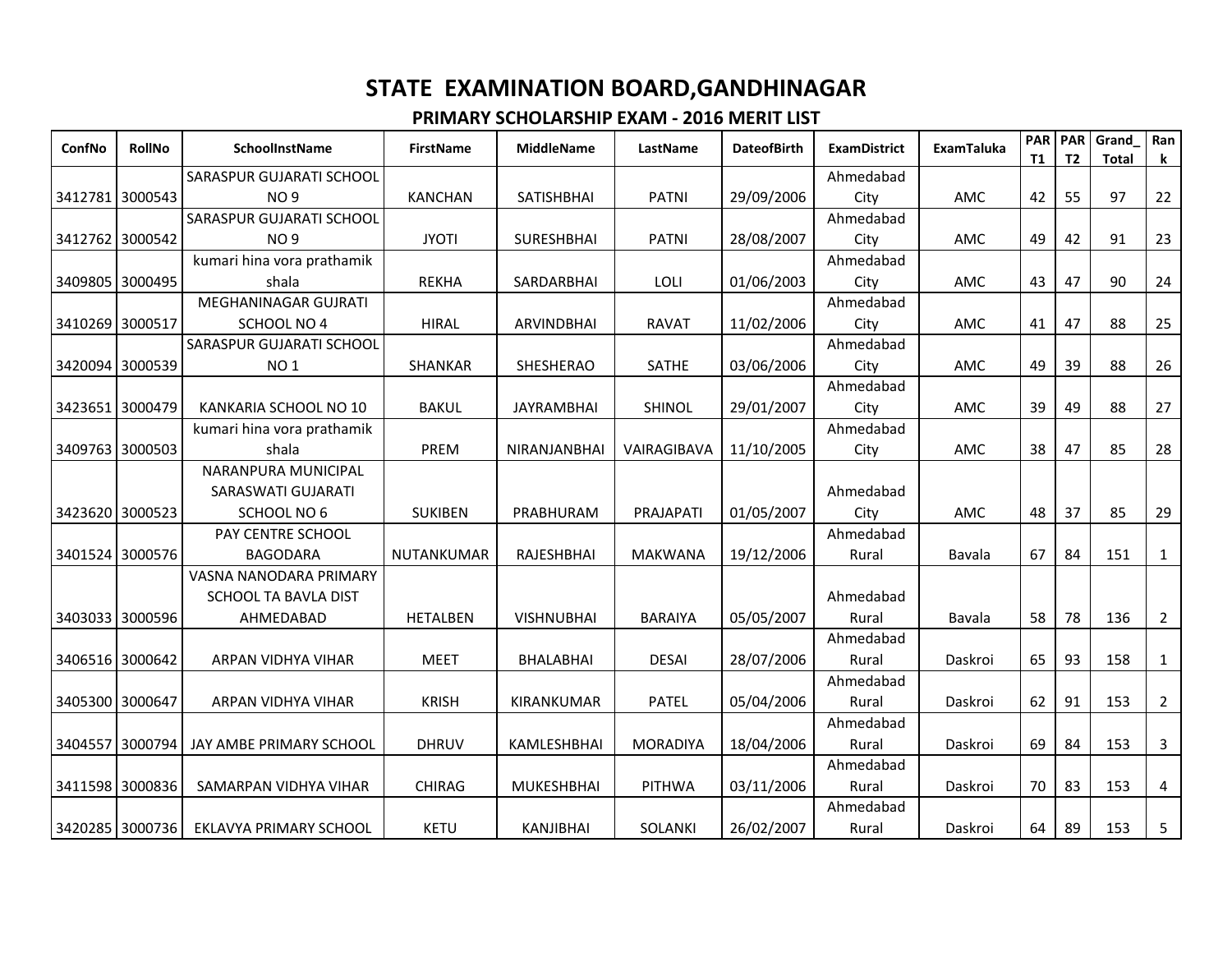| ConfNo          | <b>RollNo</b> | SchoolInstName                        | <b>FirstName</b> | <b>MiddleName</b>   | LastName      | <b>DateofBirth</b> | <b>ExamDistrict</b> | ExamTaluka | <b>PAR</b><br><b>T1</b> | <b>PAR</b><br>T <sub>2</sub> | Grand<br><b>Total</b> | Ran<br>k.      |
|-----------------|---------------|---------------------------------------|------------------|---------------------|---------------|--------------------|---------------------|------------|-------------------------|------------------------------|-----------------------|----------------|
|                 |               |                                       |                  | <b>DHARMENDRAB</b>  |               |                    | Ahmedabad           |            |                         |                              |                       |                |
| 3410224 3000634 |               | arpan vidhya sankul                   | <b>KUNJ</b>      | HAI                 | <b>PATEL</b>  | 27/02/2007         | Rural               | Daskroi    | 59                      | 92                           | 151                   | 6              |
|                 |               |                                       |                  |                     |               |                    | Ahmedabad           |            |                         |                              |                       |                |
| 3405463         | 3000663       | ARPAN VIDHYALAY                       | <b>VISHVA</b>    | <b>ANILBHAI</b>     | <b>PATEL</b>  | 18/05/2007         | Rural               | Daskroi    | 68                      | 83                           | 151                   | 7              |
|                 |               |                                       |                  |                     |               |                    | Ahmedabad           |            |                         |                              |                       |                |
| 3420428 3000732 |               | EKLAVYA PRIMARY SCHOOL                | <b>RIYA</b>      | ALPESHBHAI          | <b>DARJI</b>  | 18/11/2006         | Rural               | Daskroi    | 63                      | 87                           | 150                   | 8              |
|                 |               |                                       |                  |                     |               |                    | Ahmedabad           | Detroj-    |                         |                              |                       |                |
| 3408403         | 3000921       | DETROJ BRANCH SCHOOL                  | <b>RADHIKA</b>   | <b>JITENDRASINH</b> | CHAUHAN       | 22/08/2006         | Rural               | Rampura    | 65                      | 73                           | 138                   | $\mathbf{1}$   |
|                 |               | SHREE SWAMINARAYAN                    |                  |                     |               |                    |                     |            |                         |                              |                       |                |
|                 |               | PRIMARY SCHOOL                        |                  |                     |               |                    | Ahmedabad           |            |                         |                              |                       |                |
| 3409284 3001042 |               | DHANDHUKA                             | <b>DHRUV</b>     | <b>VIPULBHAI</b>    | SANKALIYA     | 18/01/2007         | Rural               | Dhandhuka  | 82                      | 88                           | 170                   | 1              |
|                 |               |                                       |                  |                     |               |                    | Ahmedabad           |            |                         |                              |                       |                |
| 3422781         | 3001110       | KANYA SHALA NO 1 DHOLKA               | <b>MITAL</b>     | <b>MAHESHBHAI</b>   | <b>THAKOR</b> | 08/01/2007         | Rural               | Dholaka    | 74                      | 91                           | 165                   | $\mathbf{1}$   |
|                 |               | LATE SHREE BM                         |                  |                     |               |                    |                     |            |                         |                              |                       |                |
|                 |               | KACHHIYA(CHOKSI)SARASWAT              |                  |                     |               |                    | Ahmedabad           |            |                         |                              |                       |                |
| 3412403 3001123 |               | I PRIMARY VIDHYA MANDIR               | <b>MEET</b>      | NARESHKUMAR         | PARMAR        | 17/01/2006         | Rural               | Dholaka    | 68                      | 96                           | 164                   | $\overline{2}$ |
|                 |               |                                       |                  |                     |               |                    | Ahmedabad           |            |                         |                              |                       |                |
| 3415676 3001171 |               | PAY CENTER SCHOOL PIPLI               | RADHIKABA        | <b>JAGADISHSINH</b> | CHUDASAMA     | 23/10/2006         | Rural               | Dholera    | 90                      | 95                           | 185                   | 1              |
|                 |               | KADVASAN PRIMARY SCHOOL               |                  |                     |               |                    | Ahmedabad           |            |                         |                              |                       |                |
| 3410304 3001188 |               | <b>TA</b>                             | <b>RENUKA</b>    | <b>MOTIBHAI</b>     | <b>RATHOD</b> | 09/10/2006         | Rural               | Mandal     | 61                      | 81                           | 142                   | $\mathbf{1}$   |
|                 |               | SHREE M M SHARDA                      |                  |                     |               |                    | Ahmedabad           |            |                         |                              |                       |                |
| 3414390 3001288 |               | <b>VIDHYAMANDIR SANAND</b>            | SNEHAL           | <b>MUKESHBHAI</b>   | <b>VORA</b>   | 29/11/2006         | Rural               | Sanand     | 77                      | 86                           | 163                   | $\mathbf{1}$   |
|                 |               |                                       |                  |                     |               |                    | Ahmedabad           |            |                         |                              |                       |                |
| 3411282         | 3001349       | UPARDAL PRIMARY SCHOOL                | NIKHILBHAI       | ALKESHBHAI          | <b>PATEL</b>  | 02/12/2005         | Rural               | Sanand     | 70                      | 91                           | 161                   | $\overline{2}$ |
|                 |               |                                       |                  |                     |               |                    |                     |            |                         |                              |                       |                |
|                 |               |                                       |                  |                     |               |                    |                     |            |                         |                              |                       |                |
|                 |               | DUMANA PRIMARY SCHOOL                 |                  |                     |               |                    |                     |            |                         |                              |                       |                |
|                 |               | POST DUMANA TA                        |                  |                     |               |                    | Ahmedabad           |            |                         |                              |                       |                |
|                 |               | 3406135 3001385 VIRAMGAMDISTAHMEDABAD | PAYAL            | <b>GOVINDBHAI</b>   | SOLANKI       | 04/09/2007         | Rural               | Viramgam   | 66                      | 86                           | 152                   | $\mathbf{1}$   |
|                 |               |                                       |                  |                     |               |                    | Ahmedabad           |            |                         |                              |                       |                |
| 3408839 3001397 |               | <b>GORAIYA PRIMARY SCHOOL</b>         | <b>UMABEN</b>    | <b>BHAGVANBHAI</b>  | <b>PARMAR</b> | 23/03/2007         | Rural               | Viramgam   | 64                      | 84                           | 148                   | $\overline{2}$ |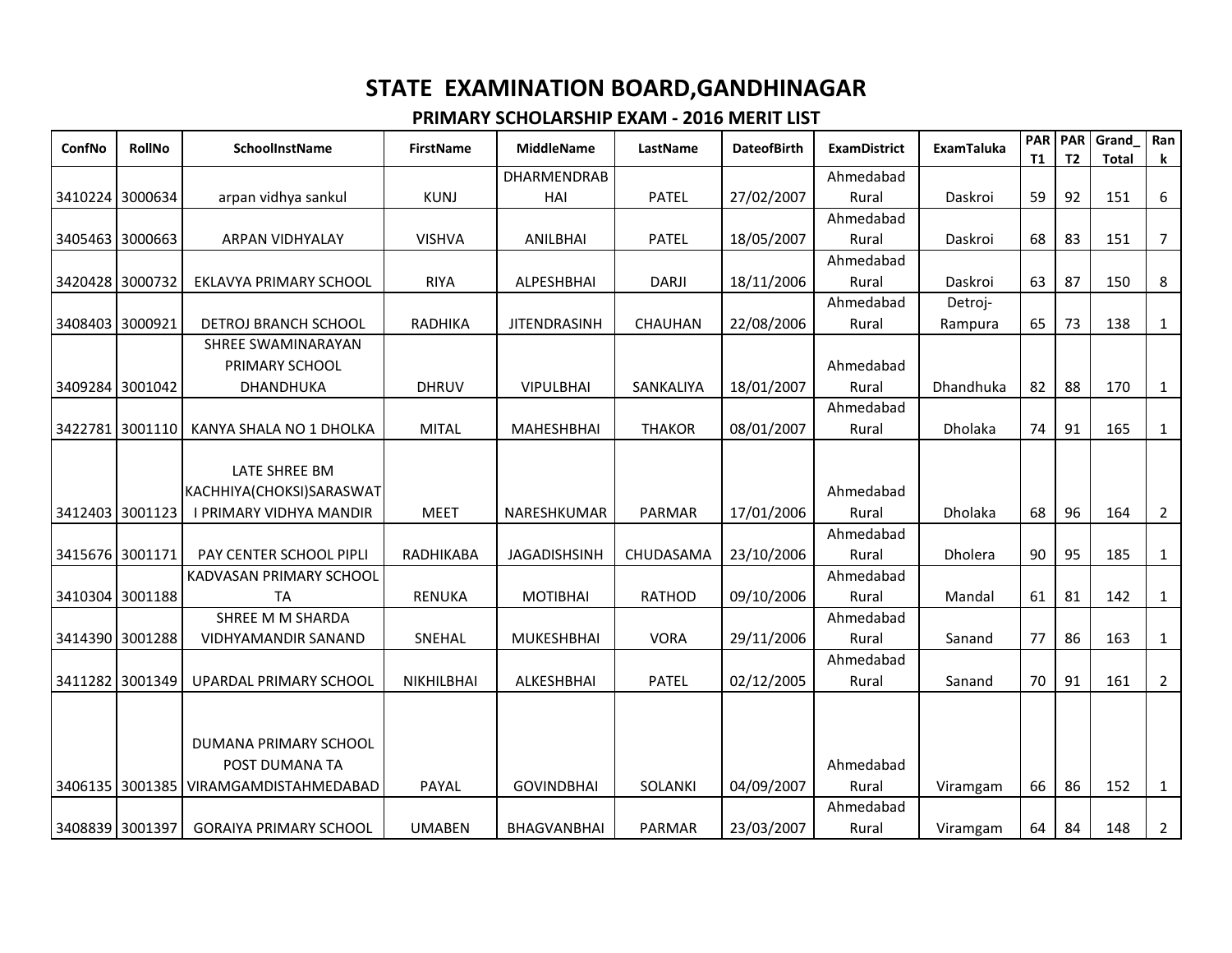| ConfNo  | <b>RollNo</b>   | <b>SchoolInstName</b>                  | <b>FirstName</b> | <b>MiddleName</b>  | LastName         | <b>DateofBirth</b> | <b>ExamDistrict</b> | <b>ExamTaluka</b> | <b>PAR</b><br>T1 | <b>PAR</b><br>T <sub>2</sub> | Grand<br><b>Total</b> | Ran<br>$\mathbf k$ |
|---------|-----------------|----------------------------------------|------------------|--------------------|------------------|--------------------|---------------------|-------------------|------------------|------------------------------|-----------------------|--------------------|
|         |                 | sandipani vidhyalayamota               |                  |                    |                  |                    |                     |                   |                  |                              |                       |                    |
|         | 3407868 3001549 | aankadiyatadisamreli                   | NIKHILBHAI       | NILESHBHAI         | VASAVA           | 18/11/2005         | Amreli              | Amreli            | 62               | 86                           | 148                   | $\mathbf{1}$       |
|         |                 |                                        |                  | <b>GHANSHYAMBH</b> |                  |                    |                     |                   |                  |                              |                       |                    |
|         | 3409542 3001649 | Shee Vivekanand Vidhyalaya             | YANSI            | AI                 | SAVALIYA         | 06/05/2007         | Amreli              | <b>Babla</b>      | 67               | 85                           | 152                   | 1                  |
| 3401784 | 3001653         | <b>DRASHTRI VIDHALAYA</b>              | <b>AZEEM</b>     | <b>HUZEFABHAI</b>  | <b>TRAVADI</b>   | 09/02/2007         | Amreli              | Bagasara          | 44               | 75                           | 119                   | 1                  |
|         |                 | SHREE DUDHALA PRIAMARY                 |                  |                    |                  |                    |                     |                   |                  |                              |                       |                    |
|         | 3412277 3001677 | <b>SCHOOL</b>                          | <b>HETALBEN</b>  | <b>POLABHAI</b>    | VAJA             | 10/12/2006         | Amreli              | Dhari             | 80               | 85                           | 165                   | $\mathbf{1}$       |
|         |                 | <b>SHREE BHUNDANI PRI</b>              |                  |                    |                  |                    |                     |                   |                  |                              |                       |                    |
|         | 3416915 3001710 | <b>SCHOOL</b>                          | <b>JINIL</b>     | NILESHKUMAR        | <b>MADALIYA</b>  | 03/07/2007         | Amreli              | Khambha           | 76               | 94                           | 170                   | 1                  |
| 3417092 | 3001762         | <b>VINAYAK VIDHYA MANDIR</b>           | <b>NIDHI</b>     | KALPESHBHAI        | AKBARI           | 02/06/2007         | Amreli              | kukavav           | 73               | 95                           | 168                   | 1                  |
|         | 3414209 3001812 | Prathana Vidhyalay                     | SHUBHAM          | <b>CHETANBHAI</b>  | <b>MALVIYA</b>   | 17/03/2007         | Amreli              | Lathi             | 67               | 73                           | 140                   | $\mathbf{1}$       |
|         |                 | sree punjapadar primary                |                  |                    |                  |                    |                     |                   |                  |                              |                       |                    |
|         | 3408299 3001869 | school                                 | <b>HEMAKSHI</b>  | PRITAMGIRI         | <b>GOSVAMI</b>   | 28/02/2007         | Amreli              | Liliya            | 68               | 83                           | 151                   | 1                  |
| 3404680 | 3001872         | sarasvati day school                   | SEJALBEN         | <b>KESHAVBHAI</b>  | CHAUHAN          | 18/02/2007         | Amreli              | Rajula            | 76               | 95                           | 171                   | $\mathbf{1}$       |
| 3404052 | 3001871         | kumbhariya pri school                  | <b>MAHEK</b>     | <b>LALJIBHAI</b>   | SOLANKI          | 08/01/2007         | Amreli              | Rajula            | 71               | 96                           | 167                   | $\overline{2}$     |
|         |                 | Pay center school no 1                 |                  |                    |                  |                    |                     |                   |                  |                              |                       |                    |
|         | 3423625 3001900 | savarkundla                            | <b>HARDIK</b>    | <b>MUKESHBHAI</b>  | JINJUVADIYA      | 02/02/2007         | Amreli              | Savarkundala      | 82               | 86                           | 168                   | $\mathbf{1}$       |
|         |                 | <b>SHREE SAHAJANAND</b>                |                  |                    |                  |                    |                     |                   |                  |                              |                       |                    |
|         |                 | PRIMARY SCHOOL                         |                  |                    |                  |                    |                     |                   |                  |                              |                       |                    |
|         | 3414864 3001920 | SAVARKUNDLA                            | <b>NIDHI</b>     | DHIRAJLAL          | RANGANI          | 04/05/2007         | Amreli              | Savarkundala      | 72               | 90                           | 162                   | $\overline{2}$     |
|         |                 |                                        |                  | PRAGNESHKUMA       |                  |                    |                     |                   |                  |                              |                       |                    |
|         |                 | 3406166 3001963 GYANYAGNA SCHOOL MOGRI | SHREENA          | ${\sf R}$          | <b>PATEL</b>     | 11/08/2006         | Anand               | Anand             | 68               | 94                           | 162                   | $\mathbf{1}$       |
|         |                 | R C MISSION PRATHAMIK                  |                  |                    |                  |                    |                     |                   |                  |                              |                       |                    |
|         |                 | <b>KUMAR SHALA GAMDI</b>               |                  |                    |                  |                    |                     |                   |                  |                              |                       |                    |
|         | 3407941 3001984 | <b>ANAND</b>                           | <b>VED</b>       | PARESHKUMAR        | PRAJAPATI        | 07/11/2006         | Anand               | Anand             | 65               | 93                           | 158                   | $\overline{2}$     |
|         | 3417708 3001949 | ANAND BALSHALA ANAND                   | <b>MILAN</b>     | ARUNKUMAR          | VADHEL           | 13/11/2006         | Anand               | Anand             | 63               | 87                           | 150                   | $\mathbf{3}$       |
| 3417688 | 3001944         | ANAND BALSHALA ANAND                   | <b>JIGNASHA</b>  | <b>RAJUBHAI</b>    | PRAJAPATI        | 12/07/2006         | Anand               | Anand             | 62               | 84                           | 146                   | 4                  |
|         | 3414446 3001932 | AMBALAL BALSADA ANAND                  | <b>JANVI</b>     | <b>BHARATBHAI</b>  | LIMBACHIYA       | 05/09/2006         | Anand               | Anand             | 61               | 85                           | 146                   | 5                  |
|         |                 |                                        |                  |                    |                  |                    |                     |                   |                  |                              |                       |                    |
|         |                 | ANKLAV BRANCH KANYA                    |                  |                    |                  |                    |                     |                   |                  |                              |                       |                    |
|         | 3402201 3002024 | PRAIMARY SCHOOL ANKLAV                 | <b>PRINCYBEN</b> | <b>NAGINBHAI</b>   | <b>DHOLAKIYA</b> | 21/10/2006         | Anand               | Ankhlav           | 86               | 97                           | 183                   | $\mathbf{1}$       |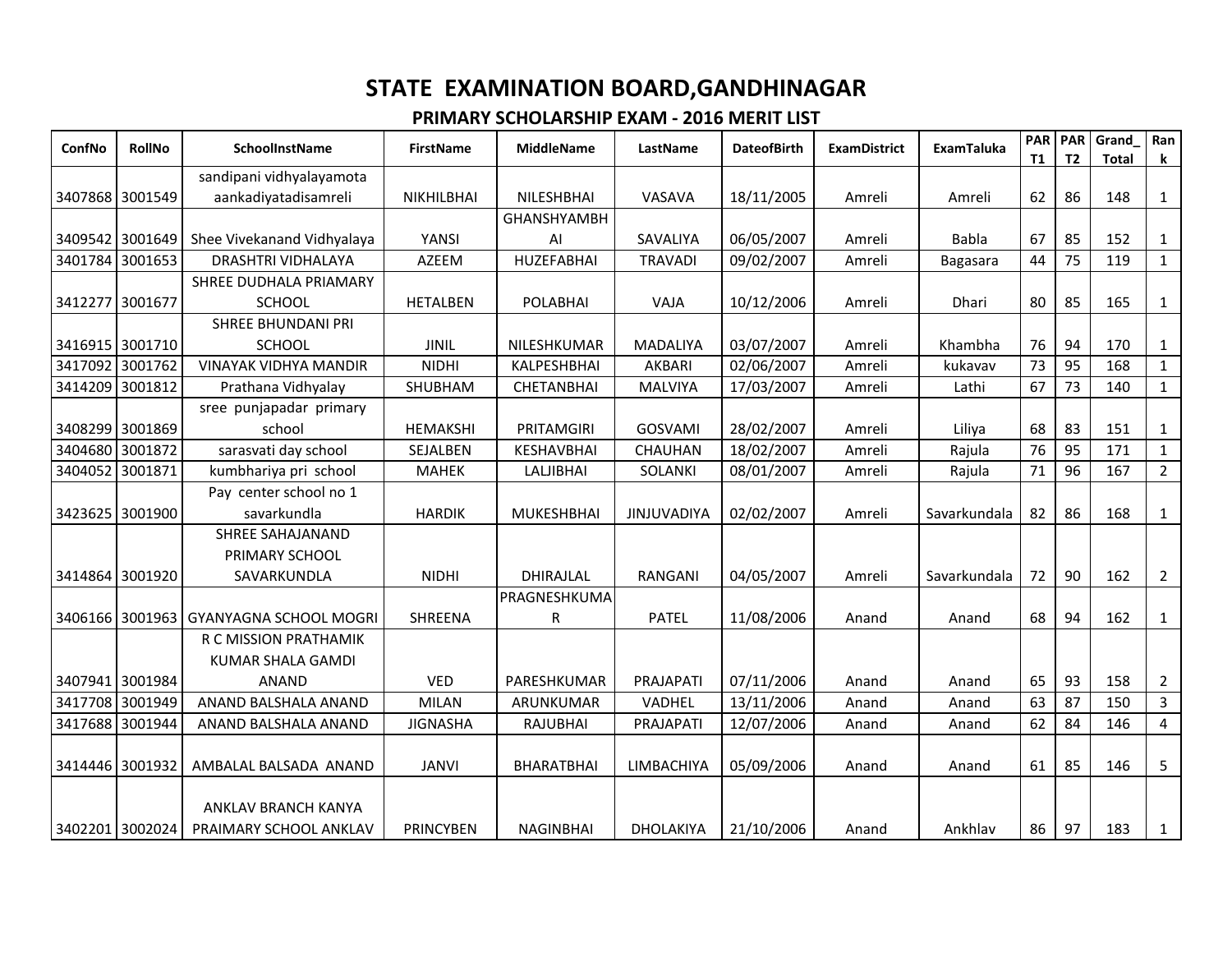| ConfNo          | <b>RollNo</b> | <b>SchoolInstName</b>                     | <b>FirstName</b>   | <b>MiddleName</b>  | LastName       | <b>DateofBirth</b> | <b>ExamDistrict</b> | <b>ExamTaluka</b> | <b>PAR</b><br><b>T1</b> | <b>PAR</b><br>T <sub>2</sub> | Grand<br><b>Total</b> | Ran<br>$\mathbf k$ |
|-----------------|---------------|-------------------------------------------|--------------------|--------------------|----------------|--------------------|---------------------|-------------------|-------------------------|------------------------------|-----------------------|--------------------|
|                 |               | <b>ADARSH PRATHMIK</b>                    |                    |                    |                |                    |                     |                   |                         |                              |                       |                    |
| 3415678 3002079 |               | <b>VIDHAYALAY NAPA</b>                    | <b>MEHJABIN</b>    | <b>JAMIYATKHAN</b> | RANA           | 18/03/2006         | Anand               | <b>Borsad</b>     | 70                      | 90                           | 160                   | $\mathbf{1}$       |
|                 |               | <b>ADARSH PRATHMIK</b>                    |                    |                    |                |                    |                     |                   |                         |                              |                       |                    |
| 3415617 3002083 |               | <b>VIDHYALAY NAPA</b>                     | <b>UZMABANU</b>    | RAFIKAHEMAD        | <b>MALEK</b>   | 15/05/2007         | Anand               | <b>Borsad</b>     | 70                      | 89                           | 159                   | $\overline{2}$     |
|                 |               | <b>ADARSH PRATHMIK</b>                    |                    |                    |                |                    |                     |                   |                         |                              |                       |                    |
| 3415380 3002092 |               | <b>VIDYALAYA NAPA</b>                     | SANIYA             | <b>NIYAZALI</b>    | <b>SAIYAD</b>  | 14/10/2006         | Anand               | Borsad            | 74                      | 82                           | 156                   | 3                  |
|                 |               | <b>ADARSH PRIMARY SCHOOL</b>              |                    |                    |                |                    |                     |                   |                         |                              |                       |                    |
| 3400439         | 3002170       | <b>BHUVEL</b>                             | <b>FALAKNAZ</b>    | NIYAMATALI         | SAIYED         | 01/11/2006         | Anand               | Khambhat          | 86                      | 95                           | 181                   | 1                  |
|                 |               | <b>ADARSH PRIMARY SCHOOL</b>              |                    |                    |                |                    |                     |                   |                         |                              |                       |                    |
| 3402772         | 3002169       | <b>BHUVEL</b>                             | RUSHILKUMAR        | <b>VINODBHAI</b>   | <b>JADAV</b>   | 27/09/2006         | Anand               | Khambhat          | 74                      | 98                           | 172                   | $\overline{2}$     |
|                 |               | <b>B M S SHARDA MANDIR</b>                |                    |                    |                |                    |                     |                   |                         |                              |                       |                    |
| 3419609 3002192 |               | PRIMARI SCHOOL                            | YUGKUMAR           | HETALKUMAR         | <b>PATEL</b>   | 14/01/2007         | Anand               | Petlad            | 61                      | 91                           | 152                   | 1                  |
| 3400845         | 3002221       | R C MISSION SCHOOL                        | <b>KRUPA</b>       | <b>ROHITKUMAR</b>  | <b>GAJJAR</b>  | 10/11/2006         | Anand               | Petlad            | 61                      | 82                           | 143                   | $\overline{2}$     |
|                 |               |                                           |                    |                    |                |                    |                     |                   |                         |                              |                       |                    |
| 3403888         | 3002279       | PRIMARY SCHOOL BANTVA                     | <b>JAIMINKUMAR</b> | <b>NANAJIBHAI</b>  | <b>SOLANKI</b> | 29/10/2006         | Anand               | Sojitra           | 71                      | 88                           | 159                   | 1                  |
| 3401697         | 3002318       | <b>LAKSH HIGH SCHOOL</b>                  | <b>BHAKTIBA</b>    | <b>JAYDIPSINH</b>  | <b>GOHIL</b>   | 01/07/2007         | Anand               | Tarapur           | 86                      | 95                           | 181                   | $\mathbf{1}$       |
|                 |               | S N SUTARIYA PRATHMIK                     |                    | DHARMENDRAK        |                |                    |                     |                   |                         |                              |                       |                    |
| 3407922         | 3002562       | <b>SALA UMRETH</b>                        | <b>TIRTH</b>       | <b>UMAR</b>        | <b>PATEL</b>   | 18/03/2006         | Anand               | Umreth            | 83                      | 94                           | 177                   | $\mathbf{1}$       |
|                 |               | S N SUTARIYA PRATHMIK                     |                    |                    |                |                    |                     |                   |                         |                              |                       |                    |
| 3404814         | 3002560       | <b>SALA UMRETH</b>                        | RAJKUMAR           | YATINBHAI          | <b>PATEL</b>   | 25/09/2006         | Anand               | Umreth            | 80                      | 88                           | 168                   | $\overline{2}$     |
|                 |               |                                           |                    |                    |                |                    |                     |                   |                         |                              |                       |                    |
|                 |               | 3402000 3002776 TAXSHILA VIDHAYALYA BAYAD | <b>MANYA</b>       | <b>VIPULKUMAR</b>  | <b>SHAH</b>    | 02/03/2007         | Arvalli             | Bayad             | 82                      | 94                           | 176                   | $\mathbf{1}$       |
|                 |               |                                           |                    |                    |                |                    |                     |                   |                         |                              |                       |                    |
| 3402009         |               | 3002775 TAXSHILA VIDHAYALYA BAYAD         | <b>DISHA</b>       | RAKESHKUMAR        | <b>SHAH</b>    | 20/02/2007         | Arvalli             | Bayad             | 77                      | 95                           | 172                   | $\overline{2}$     |
|                 |               |                                           |                    |                    |                |                    |                     |                   |                         |                              |                       |                    |
|                 |               | AKSHAR INTERANTIONAL                      |                    |                    |                |                    |                     |                   |                         |                              |                       |                    |
| 3403804 3002812 |               | PRIMARY SCHOOL BHILODA                    | <b>HIMANI</b>      | AMITKUMAR          | <b>NAYI</b>    | 26/07/2006         | Arvalli             | Bhiloda           | 68                      | 86                           | 154                   | $\mathbf{1}$       |
|                 |               | AKSHAR INTERNATIONAL                      |                    |                    |                |                    |                     |                   |                         |                              |                       |                    |
| 3400122         | 3002813       | <b>SCHOOL</b>                             | 0M                 | PRAVINBHAI         | <b>PATEL</b>   | 22/03/2007         | Arvalli             | <b>Bhiloda</b>    | 59                      | 94                           | 153                   | $\overline{2}$     |
|                 |               | <b>AAKAR SHISUVIHAR</b>                   |                    |                    |                |                    |                     |                   |                         |                              |                       |                    |
| 3404284 3002847 |               | <b>DHANSURA</b>                           | ARPITKUMAR         | HEMANTKUMAR        | <b>RATHOD</b>  | 27/01/2007         | Arvalli             | <b>Dhansura</b>   | 61                      | 79                           | 140                   | 1                  |
| 3417363         | 3002866       | dodiya 1 primary school                   | <b>NAIYA</b>       | <b>MUKESHBHAI</b>  | <b>PATEL</b>   | 05/05/2007         | Arvalli             | Malpur            | 54                      | 71                           | 125                   | 1                  |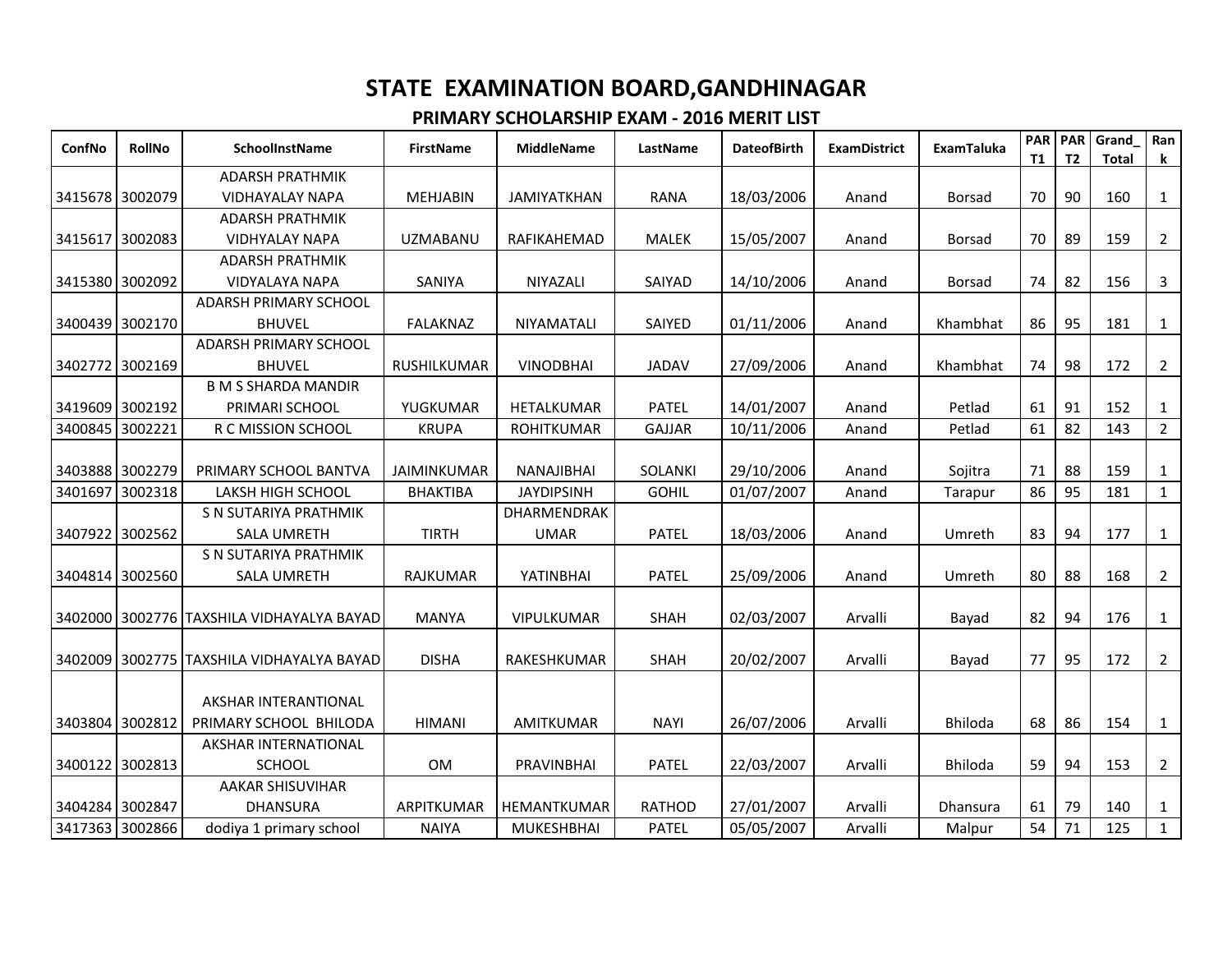| ConfNo          | <b>RollNo</b> | SchoolInstName                          | <b>FirstName</b>   | <b>MiddleName</b>   | LastName         | <b>DateofBirth</b> | <b>ExamDistrict</b> | <b>ExamTaluka</b> | PAR<br><b>T1</b> | <b>PAR</b><br>T <sub>2</sub> | Grand<br><b>Total</b> | Ran<br>k       |
|-----------------|---------------|-----------------------------------------|--------------------|---------------------|------------------|--------------------|---------------------|-------------------|------------------|------------------------------|-----------------------|----------------|
|                 |               | THE NAGRIK SAHAKARI BANK                |                    |                     |                  |                    |                     |                   |                  |                              |                       |                |
|                 |               | LTD PRIMARY SCHOOL                      |                    |                     |                  |                    |                     |                   |                  |                              |                       |                |
| 3418110 3002951 |               | <b>MEGHRAJ</b>                          | <b>DHRUVKUMAR</b>  | PRAVINBHAI          | <b>KHARADI</b>   | 07/12/2006         | Arvalli             | Meghraj           | 72               | 95                           | 167                   | $\mathbf{1}$   |
|                 |               |                                         |                    |                     |                  |                    |                     |                   |                  |                              |                       |                |
| 3422349 3003023 |               | PRARTHANA VIDHYALAY                     | <b>VISHVESH</b>    | <b>GANSHYAMBHAI</b> | <b>PATEL</b>     | 06/02/2006         | Arvalli             | Modasa            | 90               | 98                           | 188                   | $\mathbf{1}$   |
|                 |               | Kalarav Shishu Vikas Kendra             |                    |                     |                  |                    |                     |                   |                  |                              |                       |                |
| 3404162 3002983 |               | Modasa                                  | <b>RUDRA</b>       | PARESHKUMAR         | <b>BHAVASAR</b>  | 26/09/2006         | Arvalli             | Modasa            | 72               | 96                           | 168                   | $\overline{2}$ |
|                 |               | <b>IQBALGADH PAY CENTRE</b>             |                    |                     |                  |                    |                     |                   |                  |                              |                       |                |
| 3403040 3003061 |               | <b>SCHOOL</b>                           | <b>ASHOKBHAI</b>   | RAMESHBHAI          | MALI             | 27/07/2006         | Banaskantha         | Amirgadh          | 39               | 53                           | 92                    | 1              |
|                 |               | SHREE UJJANWADA PAY                     |                    |                     |                  |                    |                     |                   |                  |                              |                       |                |
| 3418822 3003118 |               | <b>KENDRA SCHOOL</b>                    | PRIYANKABEN        | <b>SHREERAMBHAI</b> | RAVAL            | 10/05/2007         | Banaskantha         | Bhabhar           | 57               | 68                           | 125                   | $\mathbf{1}$   |
|                 |               |                                         |                    |                     |                  |                    |                     |                   |                  |                              |                       |                |
| 3400325 3003161 |               | Pethapur primary school                 | <b>GOVINDKUMAR</b> | <b>ARVINDBHAI</b>   | PRAJAPATI        | 28/09/2006         | Banaskantha         | Danta             | 67               | 84                           | 151                   | $\mathbf{1}$   |
| 3406853 3003162 |               | Pethapur primary School                 | <b>TANVI</b>       | <b>AMRATBHAI</b>    | PRAJAPATI        | 26/05/2007         | Banaskantha         | Danta             | 66               | 61                           | 127                   | $\overline{2}$ |
|                 |               |                                         |                    |                     |                  |                    |                     |                   |                  |                              |                       |                |
|                 |               | 3402630 3003160 PETHAPUR PRIMARY SCHOOL | <b>DISHA</b>       | MAHESHKUMAR         | PRAJAPATI        | 01/01/2007         | Banaskantha         | Danta             | 57               | 69                           | 126                   | $\mathbf{3}$   |
|                 |               | SMT SALVI AND SMT MS                    |                    |                     |                  |                    |                     |                   |                  |                              |                       |                |
| 3402687 3003244 |               | SALVI PRIMARY SCHOOL                    | DHYANKUMAR         | <b>VIJAYBHAI</b>    | <b>PATEL</b>     | 01/10/2006         | Banaskantha         | Dantivada         | 82               | 95                           | 177                   | $\mathbf{1}$   |
|                 |               |                                         |                    |                     |                  |                    |                     |                   |                  |                              |                       |                |
|                 |               | SHREE SURYODAY PRIMARY                  |                    |                     |                  |                    |                     |                   |                  |                              |                       |                |
| 3413886 3003283 |               | <b>SCHOOL DHANERA</b>                   | ANKITABEN          | BHARMALBHAI         | CHAUDHARY        | 03/12/2006         | Banaskantha         | Dhanera           | 66               | 94                           | 160                   | $\mathbf{1}$   |
|                 |               |                                         |                    |                     |                  |                    |                     |                   |                  |                              |                       |                |
| 3403282 3003272 |               | Shree ghana primary school              | VADALIBEN          | RAMESHBHAI          | <b>CHAUDHARI</b> | 20/11/2006         | Banaskantha         | Dhanera           | 77               | 81                           | 158                   | $\overline{2}$ |
|                 |               | RAJMANI PRATHAMIK                       |                    |                     |                  |                    |                     |                   |                  |                              |                       |                |
| 3418209 3003365 |               | <b>SCCHOOL PALANPUR</b>                 | <b>KESAR</b>       | <b>DEVAL</b>        | <b>SHAH</b>      | 20/10/2006         | Banaskantha         | <b>Disa</b>       | 81               | 94                           | 175                   | $\mathbf{1}$   |
|                 |               | Sardar Patel Primary School             |                    |                     |                  |                    |                     |                   |                  |                              |                       |                |
| 3423356 3003369 |               | Deesa                                   | <b>BHAVISHY</b>    | RAJESHKUMAR         | PANCHAL          | 23/11/2006         | Banaskantha         | Disa              | 68               | 92                           | 160                   | $\overline{2}$ |
|                 |               | <b>ADARSH PRIMARY SCHOOL</b>            |                    |                     |                  |                    |                     |                   |                  |                              |                       |                |
| 3423295 3003316 |               | <b>DEESA</b>                            | <b>RUSHIL</b>      | NIMISHKUMAR         | <b>CHAUHAN</b>   | 23/07/2007         | Banaskantha         | <b>Disa</b>       | 67               | 84                           | 151                   | $\mathbf{3}$   |
|                 |               | SARDAR PATEL PRIMARY                    |                    |                     |                  |                    |                     |                   |                  |                              |                       |                |
| 3416946 3003368 |               | <b>SCHOOL</b>                           | YAJAT              | RAJESHKUMAR         | PARMAR           | 01/09/2006         | Banaskantha         | Disa              | 58               | 89                           | 147                   | 4              |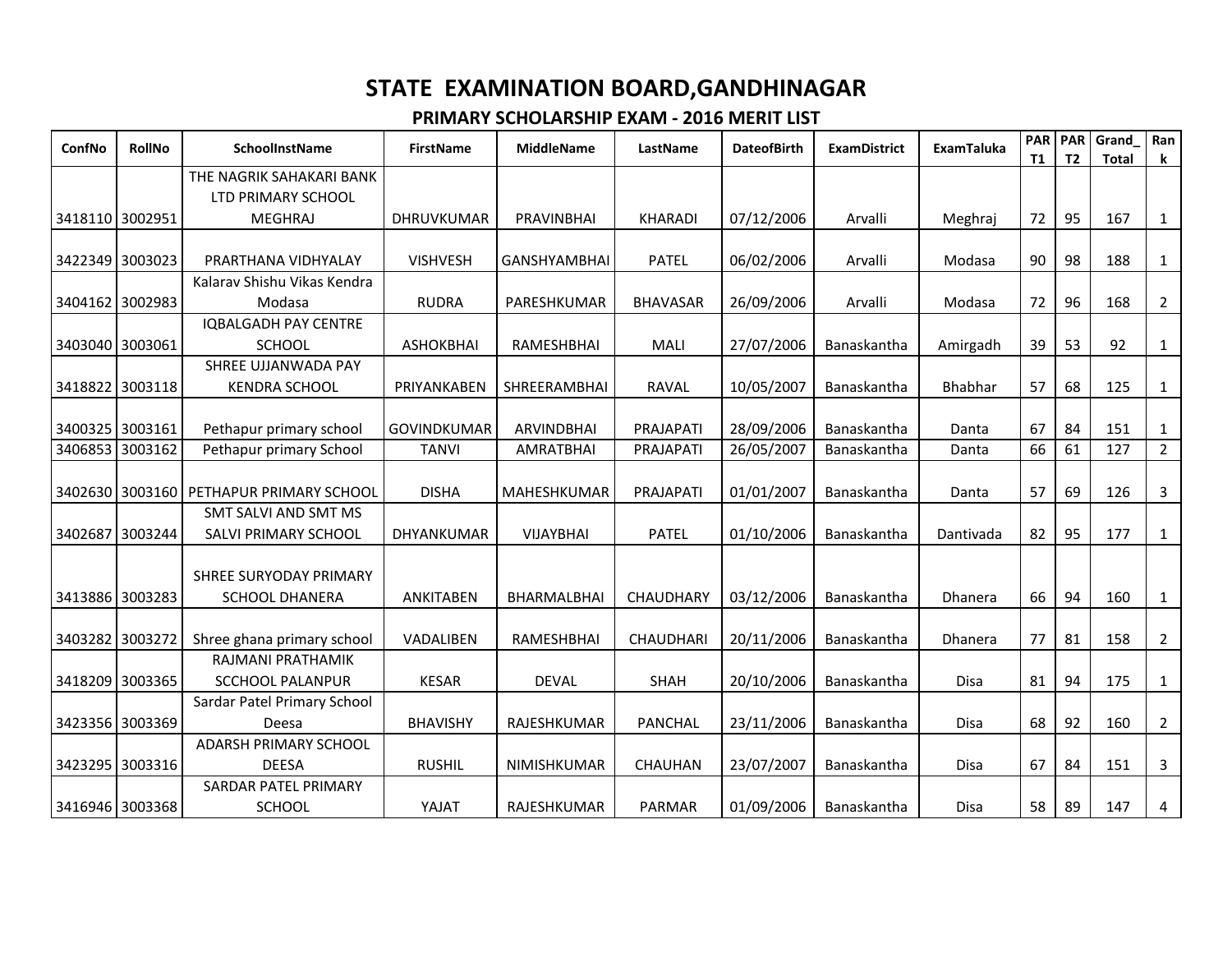| ConfNo          | <b>RollNo</b> | SchoolInstName                                | <b>FirstName</b>    | <b>MiddleName</b>   | LastName      | <b>DateofBirth</b> | <b>ExamDistrict</b> | <b>ExamTaluka</b> | <b>PAR</b><br><b>T1</b> | <b>PAR</b><br>T <sub>2</sub> | Grand<br><b>Total</b> | Ran<br>k       |
|-----------------|---------------|-----------------------------------------------|---------------------|---------------------|---------------|--------------------|---------------------|-------------------|-------------------------|------------------------------|-----------------------|----------------|
|                 |               |                                               |                     |                     |               |                    |                     |                   |                         |                              |                       |                |
|                 |               | <b>SKAY INTERNATIONAL</b>                     |                     |                     |               |                    |                     |                   |                         |                              |                       |                |
| 3403555 3003382 |               | MONTESARY SCHOOL DEESA                        | HARSHILKUMAR        | GAURISHANKAR        | SHRIMALI      | 25/07/2006         | Banaskantha         | Disa              | 63                      | 81                           | 144                   | 5              |
|                 |               |                                               | PRASHANTKUM         |                     |               |                    |                     |                   |                         |                              |                       |                |
| 3405042         | 3003391       | Bhesana pay center school                     | AR                  | <b>DASHRATHBHAI</b> | CHAUDHARI     | 01/07/2007         | Banaskantha         | Diyodar           | 82                      | 93                           | 175                   | $\mathbf{1}$   |
|                 |               |                                               |                     | JAGADISHKUMA        |               |                    |                     |                   |                         |                              |                       |                |
| 3405035 3003395 |               | Bhesana pay center school                     | BHAVANJALI          | ${\sf R}$           | <b>PATEL</b>  | 28/10/2006         | Banaskantha         | Diyodar           | 68                      | 93                           | 161                   | $\overline{2}$ |
| 3411196 3003490 |               | SAMANVA PRIMARY SCHOOL                        | <b>BHAKHARSINH</b>  | <b>BADARSINH</b>    | <b>THAKOR</b> | 01/06/2006         | Banaskantha         | Kankrej           | 67                      | 89                           | 156                   | $\mathbf{1}$   |
|                 |               |                                               |                     |                     |               |                    |                     |                   |                         |                              |                       |                |
| 3411213 3003470 |               | KHIMANA primary school                        | <b>ANABEN</b>       | KAULAVKUMAR         | <b>PATEL</b>  | 18/04/2007         | Banaskantha         | Kankrej           | 63                      | 86                           | 149                   | $\overline{2}$ |
|                 |               | RANAWADA JA PRIMARY                           |                     |                     |               |                    |                     |                   |                         |                              |                       |                |
|                 |               | SCHOOL ATRANAWADA JA                          |                     |                     |               |                    |                     |                   |                         |                              |                       |                |
| 3417571 3003487 |               | POCHEKHALA                                    | PREMKUMAR           | <b>MANUBHAI</b>     | <b>RAVAL</b>  | 18/11/2006         | Banaskantha         | Kankrej           | 60                      | 87                           | 147                   | $\mathbf{3}$   |
|                 |               |                                               |                     |                     |               |                    |                     |                   |                         |                              |                       |                |
| 3418032         |               | 3003498 BHURGADH PRIMARY SCHOOL               | <b>JITENDRABHAI</b> | <b>BHARATBHAI</b>   | CHAUDHARY     | 15/02/2007         | Banaskantha         | Lakhani           | 67                      | 93                           | 160                   | $\mathbf{1}$   |
|                 |               | <b>LAKHANI PRIMARY SCHOOL</b>                 |                     |                     |               |                    |                     |                   |                         |                              |                       |                |
| 3405432         | 3003500       | <b>NO01</b>                                   | KUNDANKUMAR         | <b>KANTIBHAI</b>    | <b>SUTHAR</b> | 16/05/2007         | Banaskantha         | Lakhani           | 67                      | 91                           | 158                   | $\overline{2}$ |
|                 |               | SHREE RAM VIDHYALAYA                          |                     |                     |               |                    |                     |                   |                         |                              |                       |                |
|                 |               | SATYAM PRIMARY SCHOOL                         |                     |                     |               |                    |                     |                   |                         |                              |                       |                |
| 3408634 3003702 |               | <b>PALANPUR</b>                               | <b>NIMESH</b>       | <b>KESHARBHAI</b>   | CHAUDHARY     | 27/06/2007         | Banaskantha         | Palanpur          | 81                      | 98                           | 179                   | $\mathbf{1}$   |
|                 |               | SMT S C SALVI AND SMT M S                     |                     |                     |               |                    |                     |                   |                         |                              |                       |                |
|                 |               | SALVI UPPER PRIMARY                           |                     |                     |               |                    |                     |                   |                         |                              |                       |                |
| 3404370         | 3003820       | <b>SCHOOL PALANPUR</b>                        | <b>NIL</b>          | <b>DINESHBHAI</b>   | <b>PATEL</b>  | 01/09/2006         | Banaskantha         | Palanpur          | 79                      | 99                           | 178                   | $\overline{2}$ |
|                 |               | <b>SMT HETIBEN RK</b>                         |                     |                     |               |                    |                     |                   |                         |                              |                       |                |
|                 |               | <b>KATHROTIYA PRIMARY</b>                     |                     |                     |               |                    |                     |                   |                         |                              |                       |                |
| 3416397 3003790 |               | SCHOOL                                        | <b>ASTHA</b>        | <b>RAJESH</b>       | CHAUDHARY     | 21/03/2007         | Banaskantha         | Palanpur          | 83                      | 92                           | 175                   | 3              |
|                 |               | SHIVA INTERNATIONAL                           |                     |                     |               |                    |                     |                   |                         |                              |                       |                |
| 3411459         | 3003656       | <b>GUJARATI MEDIUM SCHOOL</b>                 | <b>NIRAJKUMAR</b>   | <b>JAYANTIBHAI</b>  | RANAVASIYA    | 23/08/2007         | Banaskantha         | Palanpur          | 80                      | 92                           | 172                   | 4              |
|                 |               |                                               |                     |                     |               |                    |                     |                   |                         |                              |                       |                |
|                 |               | 3417182   3003977   S S RAJPUT PRIMARY SCHOOL | <b>KETUL</b>        | RAJESHKUMAR         | SHRIMALI      | 28/02/2007         | Banaskantha         | Tharad            | 90                      | 94                           | 184                   | $\mathbf{1}$   |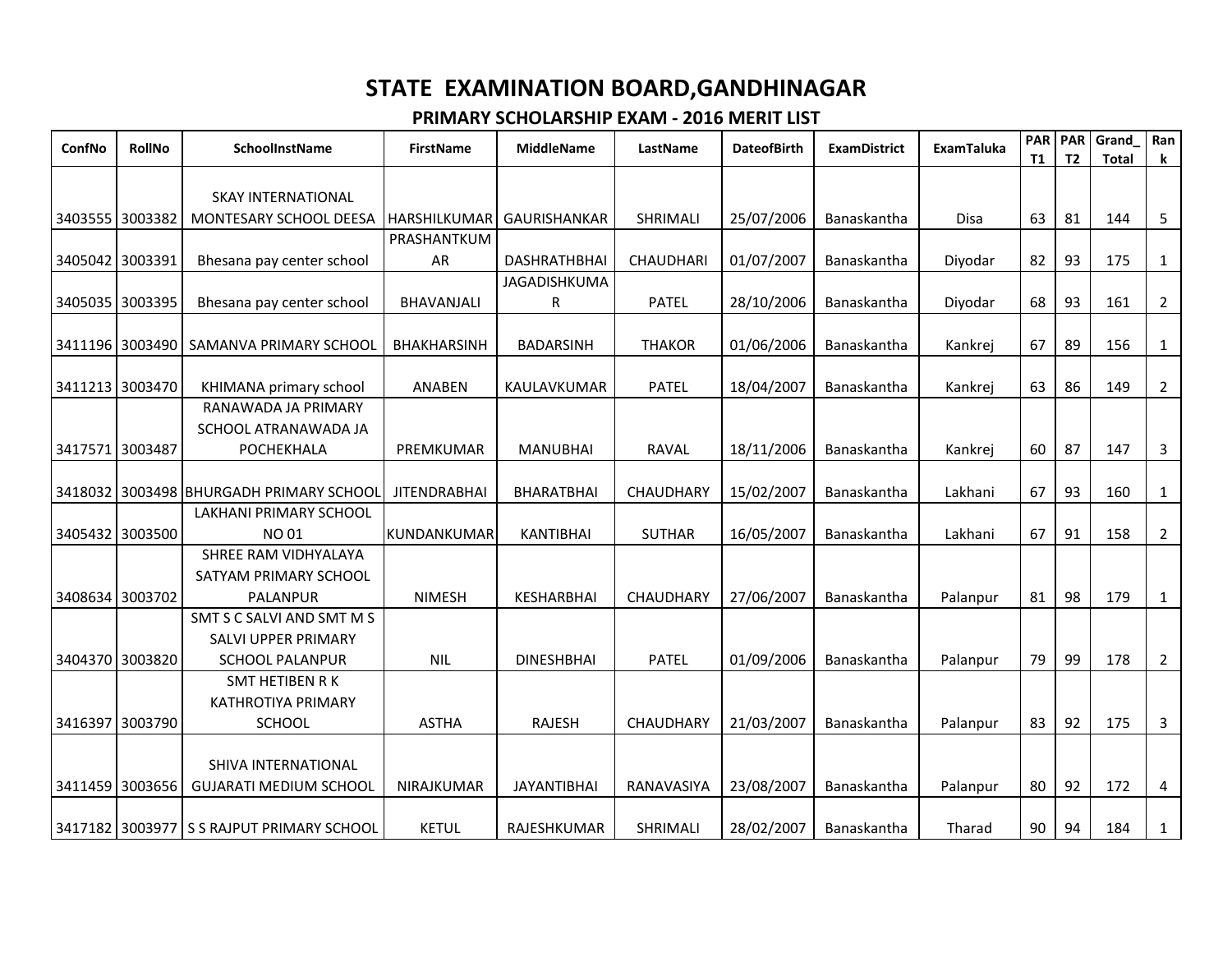| ConfNo          | <b>RollNo</b>   | SchoolInstName                                    | <b>FirstName</b>   | <b>MiddleName</b>         | LastName       | <b>DateofBirth</b> | <b>ExamDistrict</b> | <b>ExamTaluka</b> | <b>PAR</b><br><b>T1</b> | PAR<br>T <sub>2</sub> | Grand<br><b>Total</b> | Ran<br>k.      |
|-----------------|-----------------|---------------------------------------------------|--------------------|---------------------------|----------------|--------------------|---------------------|-------------------|-------------------------|-----------------------|-----------------------|----------------|
| 3410144 3003937 |                 | RADKA PRIMARY SCHOOL                              | <b>NIRAVBHAI</b>   | MANSANGBHAI               | CHAUDHARY      | 18/11/2006         | Banaskantha         | Tharad            | 85                      | 98                    | 183                   | $\overline{2}$ |
|                 |                 | 3423231 3003976 S S RAJPUT PRIMARY SCHOOL         | <b>MAHIPATSINH</b> | <b>HATHESINH</b>          | <b>RAJPUT</b>  | 24/11/2006         | Banaskantha         | Tharad            | 88                      | 92                    | 180                   | 3              |
| 3419939 3004091 |                 | SAKLANA PRIMARY SCHOOL                            | <b>JAYDIPSINH</b>  | CHANDANSINH               | <b>RATHOD</b>  | 21/04/2006         | Banaskantha         | Vadgam            | 70                      | 75                    | 145                   | 1              |
| 3400923         | 3004106         | VAGDA PRIMARY SCHOOL                              | <b>PRINCE</b>      | RAJNIKANT                 | <b>JOSHI</b>   | 06/03/2007         | Banaskantha         | Vadgam            | 64                      | 81                    | 145                   | $2^{\circ}$    |
|                 | 3401102 3004108 | <b>GOLGAM PAY CENTRE</b><br><b>SCHOOL</b>         | <b>ROHITBHAI</b>   | <b>PANCHABHAI</b>         | ASAL           | 29/05/2007         | Banaskantha         | Vav               | 66                      | 79                    | 145                   | 1              |
|                 | 3409529 3004150 | SANSKAR DEEP VIDYALAYA                            | <b>MADHAV</b>      | <b>MANISHBHAI</b>         | <b>THESIYA</b> | 03/03/2007         | Bharuch             | Ankaleshwar       | 82                      | 96                    | 178                   | $\mathbf{1}$   |
|                 | 3411138 3004175 | Smt P D SHORFF<br>SANSKARDEEP VIDYALAYA           | PARAM              | <b>NARESH</b>             | <b>MAHETA</b>  | 06/02/2007         | <b>Bharuch</b>      | Ankaleshwar       | 81                      | 89                    | 170                   | $\overline{2}$ |
| 3409762 3004181 |                 | <b>SMT PDSHROFF</b><br>SANSKARDEEP VIDYALAYA      | <b>DEVANSHI</b>    | <b>DHARMENDRAB</b><br>HAI | <b>KOTHIYA</b> | 03/11/2006         | <b>Bharuch</b>      | Ankaleshwar       | 83                      | 84                    | 167                   | 3              |
|                 | 3415645 3004202 | <b>B E S UNION HIGH SCHOOL</b>                    | <b>NISHTHA</b>     | UPENDRAKUMA<br>R          | <b>RANA</b>    | 05/08/2006         | Bharuch             | <b>Bharuch</b>    | 79                      | 91                    | 170                   | 1              |
|                 | 3401796 3004240 | Queen of angels convent<br>school                 | <b>MEETKUMAR</b>   | KALPESHBHAI               | <b>PATEL</b>   | 02/03/2007         | Bharuch             | <b>Bharuch</b>    | 71                      | 91                    | 162                   | $\overline{2}$ |
|                 | 3401945 3004259 | THE SANSROD HIGH SCHOOL<br><b>PRATHMIG VIBHAG</b> | VAIDEHI            | <b>SATISHBHAI</b>         | <b>PATEL</b>   | 07/08/2007         | Bharuch             | <b>Bharuch</b>    | 67                      | 89                    | 156                   | 3              |
|                 | 3410106 3004187 | <b>B E S UNION HIGH SCHOOL</b>                    | VARUN              | <b>RAJESHBHAI</b>         | <b>KHADSE</b>  | 17/06/2004         | <b>Bharuch</b>      | Bharuch           | 67                      | 86                    | 153                   | $\overline{4}$ |
|                 | 3403578 3900432 | P S ANKALVA                                       | <b>MITKUMAR</b>    | RAJENDRABHAI              | <b>PATEL</b>   | 08/01/2007         | <b>Bharuch</b>      | Hasot             | 66                      | 76                    | 142                   | $\mathbf{1}$   |
|                 | 3423215 3004263 | PRIMARY SCHOOL DU<br><b>BORIDRA</b>               | PAYAL              | <b>DEVARAM</b>            | PRAJAPATI      | 26/03/2006         | <b>Bharuch</b>      | Jagadiyaa         | 51                      | 58                    | 109                   | 1              |
|                 | 3415872 3004273 | SHRI D J SHAH PRATHMIK<br><b>SHALA JAMBUSAR</b>   | <b>RUCHABEN</b>    | <b>AMRUTBHAI</b>          | PRAJAPATI      | 10/02/2007         | Bharuch             | Jambusar          | 58                      | 81                    | 139                   | $\mathbf{1}$   |
|                 | 3418132 3004289 | Junjera Vidyalaya Vagra                           | <b>DIVYABEN</b>    | <b>MAHIPALSINH</b>        | <b>RANA</b>    | 03/02/2006         | <b>Bharuch</b>      | Vagra             | 57                      | 76                    | 133                   | $\mathbf{1}$   |
|                 |                 | 3423412 3004300 PRIMARY SCHOOL BHAMADIA           | <b>NILAM</b>       | <b>NANUBHAI</b>           | VASAVA         | 28/11/2006         | <b>Bharuch</b>      | Valiyaa           | 45                      | 69                    | 114                   | $\mathbf{1}$   |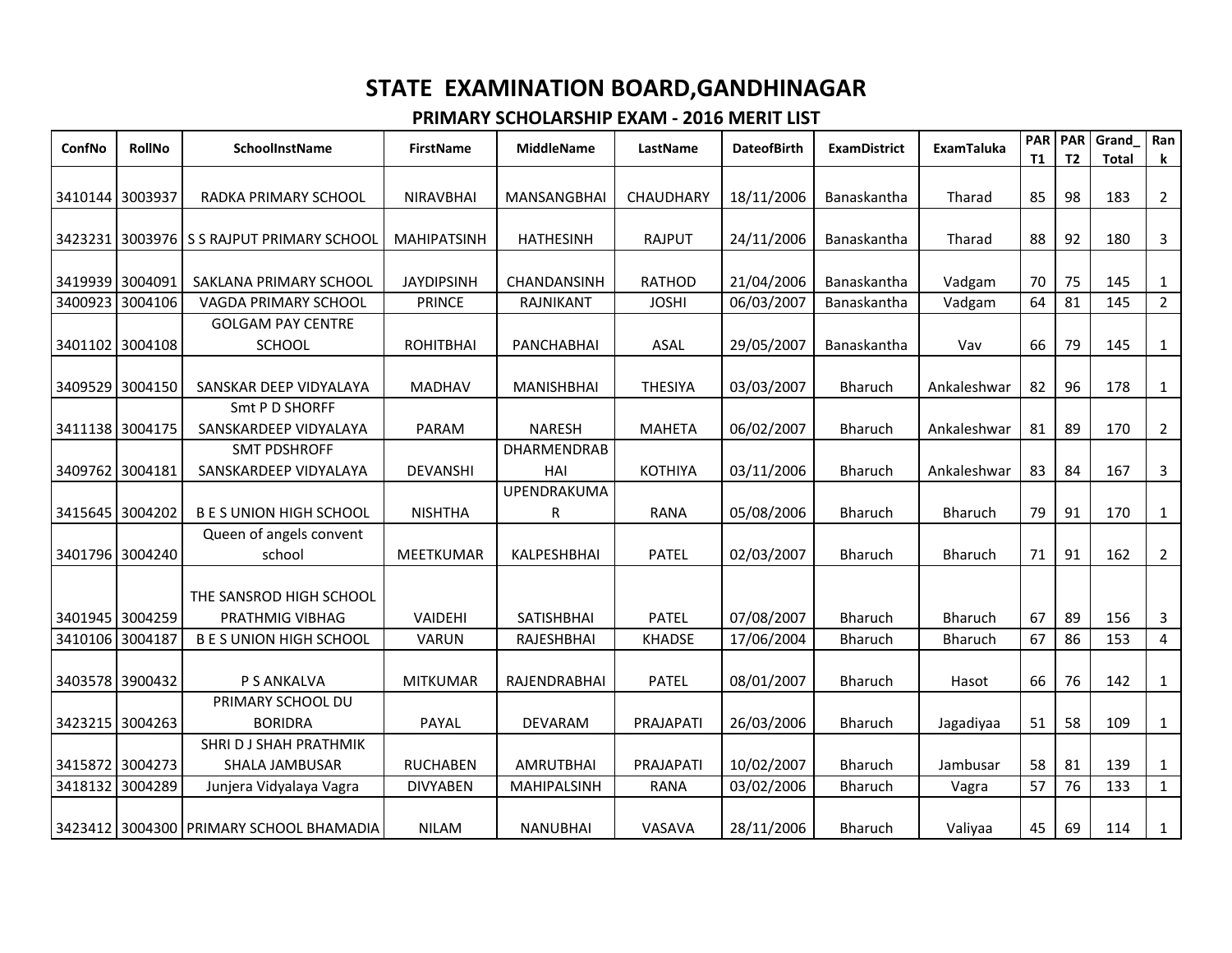| ConfNo          | <b>RollNo</b>   | <b>SchoolInstName</b>         | <b>FirstName</b>  | <b>MiddleName</b>   | LastName        | <b>DateofBirth</b> | <b>ExamDistrict</b> | <b>ExamTaluka</b> | <b>PAR</b><br><b>T1</b> | <b>PAR</b><br>T <sub>2</sub> | Grand<br><b>Total</b> | Ran<br>k.      |
|-----------------|-----------------|-------------------------------|-------------------|---------------------|-----------------|--------------------|---------------------|-------------------|-------------------------|------------------------------|-----------------------|----------------|
|                 |                 | SARDAR PATEL PRIMARY          |                   |                     |                 |                    |                     |                   |                         |                              |                       |                |
| 3413620 3004452 |                 | SCHOOL No 59                  | <b>URVASHI</b>    | BHARATBHAI          | RANGAPARA       | 29/01/2007         | Bhavnagar           | Bhavnagar         | 79                      | 95                           | 174                   | $\mathbf{1}$   |
|                 |                 | DAXINAMURTI GIJUBHAI          |                   |                     |                 |                    |                     |                   |                         |                              |                       |                |
| 3407655 3004345 |                 | <b>KUMAR MANDIR</b>           | <b>VISHVA</b>     | PRADIPBHAI          | <b>VATALIA</b>  | 12/10/2006         | Bhavnagar           | Bhavnagar         | 74                      | 90                           | 164                   | $\overline{2}$ |
|                 |                 | SHREE SWAMINARAYAN            |                   |                     |                 |                    |                     |                   |                         |                              |                       |                |
|                 |                 | PRATHMIK SCHOOL SARDAR        |                   |                     |                 |                    |                     |                   |                         |                              |                       |                |
| 3402395 3004520 |                 | <b>NAGAR</b>                  | <b>KHUSHI</b>     | NIKUNJBHAI          | <b>TRIVEDI</b>  | 16/03/2007         | Bhavnagar           | Bhavnagar         | 71                      | 92                           | 163                   | 3              |
|                 |                 | <b>SHREE GIJBHAI KUMAR</b>    |                   |                     |                 |                    |                     |                   |                         |                              |                       |                |
|                 | 3412283 3004489 | <b>MANDIR</b>                 | <b>TIRTH</b>      | <b>DINESHBHAI</b>   | <b>PATEL</b>    | 19/11/2006         | Bhavnagar           | Bhavnagar         | 73                      | 85                           | 158                   | 4              |
| 3416676         | 3004390         | mahdi school                  | <b>AFIFA</b>      | SAJJADBHAI          | <b>KURESHI</b>  | 18/02/2007         | Bhavnagar           | Bhavnagar         | 75                      | 79                           | 154                   | 5 <sup>1</sup> |
|                 |                 | <b>SHREE GIJBHAI KUMAR</b>    |                   |                     |                 |                    |                     |                   |                         |                              |                       |                |
| 3412292         | 3004486         | <b>MANDIR</b>                 | PARTHRAJSINH      | KULDEEPSINH         | <b>GOHIL</b>    | 22/09/2006         | Bhavnagar           | Bhavnagar         | 69                      | 83                           | 152                   | 6              |
|                 |                 | <b>SHREE GIJBHAI KUMAR</b>    |                   |                     |                 |                    |                     |                   |                         |                              |                       |                |
| 3412282 3004490 |                 | <b>MANDIR</b>                 | <b>DHRUVIL</b>    | <b>VIPULBHAI</b>    | SARVAIYA        | 28/10/2006         | Bhavnagar           | Bhavnagar         | 65                      | 87                           | 152                   | 7              |
|                 |                 | <b>SHREE BELA PRIMARY</b>     |                   |                     |                 |                    |                     |                   |                         |                              |                       |                |
|                 | 3409000 3004588 | <b>SCHOOL</b>                 | RAJVEER           | <b>JIGNESHBHAI</b>  | <b>DER</b>      | 19/11/2006         | Bhavnagar           | Gariyadhar        | 67                      | 94                           | 161                   | $\mathbf{1}$   |
|                 |                 | SHRE SWAMINAARAYAN            |                   |                     |                 |                    |                     |                   |                         |                              |                       |                |
| 3403632 3004664 |                 | <b>GURUKUL MAHUVA</b>         | RIDDHIBEN         | YOGESHKUMAR         | PANDYA          | 08/02/2007         | Bhavnagar           | Mahuva            | 73                      | 94                           | 167                   | $\mathbf{1}$   |
| 3419779         | 3004630         | <b>BELUR VIDHYALAYA</b>       | <b>MAITRI</b>     | <b>PULINBHAI</b>    | <b>VYAS</b>     | 09/01/2007         | Bhavnagar           | Mahuva            | 75                      | 91                           | 166                   | $2^{\circ}$    |
|                 |                 |                               |                   |                     |                 |                    |                     |                   |                         |                              |                       |                |
| 3419505         | 3004629         | <b>BELUR VIDHYALAYA</b>       | <b>TIRTH</b>      | <b>JIGNESHKUMAR</b> | <b>UPADHYAY</b> | 01/05/2007         | Bhavnagar           | Mahuva            | 72                      | 89                           | 161                   | 3              |
|                 |                 |                               |                   |                     |                 |                    |                     |                   |                         |                              |                       |                |
| 3415968         | 3004697         | Shree Tavida primary school   | <b>ANIRUDHA</b>   | <b>HALUBHAI</b>     | FAGA            | 30/07/2007         | Bhavnagar           | Mahuva            | 72                      | 82                           | 154                   | 4              |
| 3402826         | 3004772         | SATUABABA VIDYALAYA           | <b>TUSHAR</b>     | VASANTBHAI          | <b>MAKWANA</b>  | 19/11/2006         | Bhavnagar           | Palitana          | 73                      | 94                           | 167                   | 1              |
|                 |                 | NONGHANVADAR K V              |                   |                     |                 |                    |                     |                   |                         |                              |                       |                |
| 3403597 3004745 |                 | <b>SCHOOL</b>                 | <b>JAYNADSINH</b> | <b>AMRUTSINH</b>    | <b>GOHIL</b>    | 15/06/2007         | Bhavnagar           | Palitana          | 75                      | 92                           | 167                   | $\overline{2}$ |
|                 |                 | SANSKRUTI PRIMARY SCHOOL      |                   |                     |                 |                    |                     |                   |                         |                              |                       |                |
| 3410729         | 3004812         | <b>SIHOR</b>                  | <b>VIRAG</b>      | <b>DINESH</b>       | <b>RATHOD</b>   | 02/01/2007         | Bhavnagar           | Sihor             | 84                      | 96                           | 180                   | $\mathbf{1}$   |
|                 |                 | SHREE SWAMINARAYAN            |                   |                     |                 |                    |                     |                   |                         |                              |                       |                |
| 3421783 3004818 |                 | <b>GURUKUL SIHOR</b>          | <b>KRISHNA</b>    | <b>DILIPBHAI</b>    | <b>PATEL</b>    | 06/12/2006         | Bhavnagar           | Sihor             | 79                      | 89                           | 168                   | $\overline{2}$ |
|                 |                 | <b>GANESH PRATHAMIC SHALA</b> |                   |                     |                 |                    |                     |                   |                         |                              |                       |                |
|                 | 342031113004845 | <b>TIMANA</b>                 | <b>KISHORBHAI</b> | <b>MAVAJIBHAI</b>   | <b>RAMAVA</b>   | 29/03/2006         | Bhavnagar           | Talaja            | 89                      | 96                           | 185                   | 1              |
| 3421425 3004847 |                 | <b>GANESH PRATHMIC SHALA</b>  | <b>ACHYUTBHAI</b> | <b>KIRTIBEN</b>     | <b>BARAIYA</b>  | 30/12/2006         | Bhavnagar           | Talaja            | 85                      | 97                           | 182                   | $2^{\circ}$    |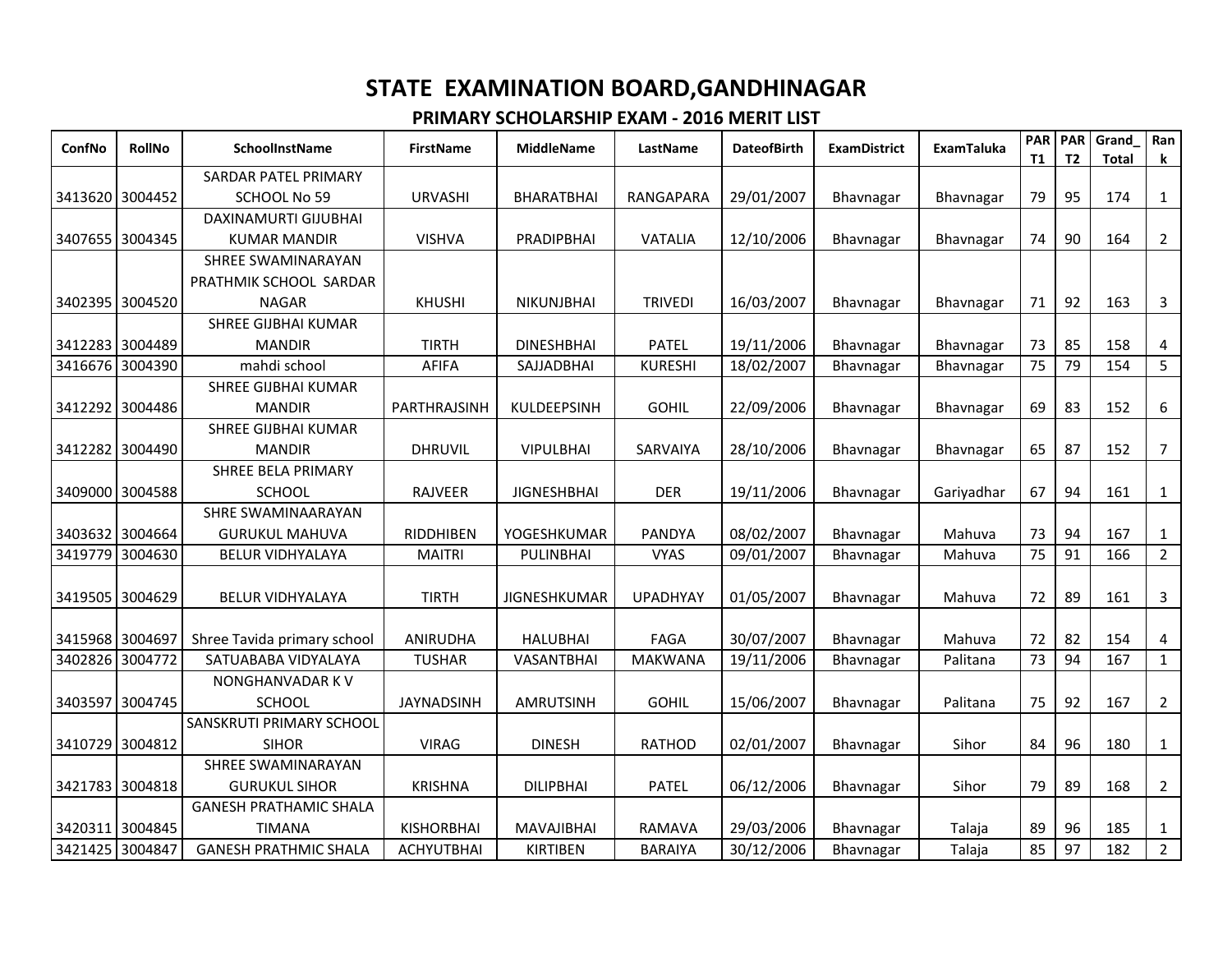| ConfNo  | <b>RollNo</b>   | <b>SchoolInstName</b>                       | <b>FirstName</b> | <b>MiddleName</b>  | LastName           | <b>DateofBirth</b> | <b>ExamDistrict</b>      | <b>ExamTaluka</b> | <b>PAR</b><br><b>T1</b> | <b>PAR</b><br>T <sub>2</sub> | Grand<br><b>Total</b> | Ran<br>k       |
|---------|-----------------|---------------------------------------------|------------------|--------------------|--------------------|--------------------|--------------------------|-------------------|-------------------------|------------------------------|-----------------------|----------------|
|         |                 |                                             |                  |                    |                    |                    |                          |                   |                         |                              |                       |                |
|         |                 | 3419482   3005100 ISREE SAKHAVADAR PRASHALA | PAYALBEN         | MUKESHBHAI         | CHUHAN             | 21/10/2006         | Bhavnagar                | Talaja            | 84                      | 93                           | 177                   | 3              |
|         |                 | <b>G K PAREKH PRIMARY</b>                   |                  |                    |                    |                    |                          |                   |                         |                              |                       |                |
|         | 3420184 3005128 | <b>SCHOOL UMRALA</b>                        | <b>HASTI</b>     | <b>ASHWINBHAI</b>  | LODHIYA            | 19/06/2007         | Bhavnagar                | Umarala           | 72                      | 79                           | 151                   | $\mathbf{1}$   |
|         |                 | SHREE J B GUJARATI K V                      |                  |                    |                    |                    |                          |                   |                         |                              |                       |                |
|         | 3400729 3005157 | SCHOOL NO 2 VALLBHIPUR                      | <b>DHARA</b>     | <b>DINESHBHAI</b>  | SOLANKI            | 07/08/2006         | Bhavnagar                | Valbhipur         | 51                      | 76                           | 127                   | 1              |
| 3422228 | 3005166         | Main pay center 1                           | <b>BALDEV</b>    | SHAMJIBHAI         | <b>SAROLA</b>      | 22/01/2006         | <b>Botad</b>             | Barvada           | 76                      | 70                           | 146                   | $\mathbf{1}$   |
|         |                 |                                             |                  | GHANSHAYAMB        |                    |                    |                          |                   |                         |                              |                       |                |
|         | 3418157 3005421 | <b>SMT S J DANI SHCOOL</b>                  | RAVI             | HAI                | PEETHAVA           | 20/08/2006         | <b>Botad</b>             | Botad             | 71                      | 90                           | 161                   | $\mathbf{1}$   |
|         |                 | SHREEE CHANDRASANKAR                        |                  |                    |                    |                    |                          |                   |                         |                              |                       |                |
|         | 3413912 3005348 | MEHTA PRIMARY SCHOOL                        | <b>KARTIK</b>    | ANILBHAI           | RAMANUJ            | 10/11/2006         | <b>Botad</b>             | <b>Botad</b>      | 70                      | 91                           | 161                   | $\overline{2}$ |
|         |                 |                                             |                  |                    |                    |                    |                          |                   |                         |                              |                       |                |
| 3410622 | 3005447         | V B SHAH PRATHAMIK SHALA                    | <b>SHRDHDHA</b>  | <b>JAGDISHBHAI</b> | PARMAR             | 08/09/2006         | <b>Botad</b>             | <b>Botad</b>      | 69                      | 91                           | 160                   | 3              |
|         |                 | SHREE SHARADA VINAY                         |                  |                    |                    |                    |                          |                   |                         |                              |                       |                |
|         | 3409432 3005498 | <b>MANDIR</b>                               | <b>DEEP</b>      | <b>MAHESHBHAI</b>  | <b>MAKWANA</b>     | 13/08/2006         | <b>Botad</b>             | Gadhada           | 82                      | 83                           | 165                   | $\mathbf{1}$   |
|         |                 | SHREE SHARDA VINAY                          |                  |                    |                    |                    |                          |                   |                         |                              |                       |                |
|         | 3405874 3005508 | <b>MANDIR</b>                               | <b>NASARIN</b>   | <b>MAHEBUBBHAI</b> | <b>MANSURI</b>     | 15/07/2007         | Botad                    | Gadhada           | 78                      | 84                           | 162                   | $\overline{2}$ |
|         |                 |                                             |                  |                    |                    |                    |                          |                   |                         |                              |                       |                |
|         |                 | 3411169 3005541 MALANPUR PRIMARY SCHOOL     | SAHDEV           | <b>DAHYABHAI</b>   | <b>GHAGHRETIYA</b> | 11/06/2006         | Botad                    | Ranpur            | 51                      | 70                           | 121                   | $\mathbf{1}$   |
|         |                 | SHREE TV VIDHYALAY                          |                  |                    |                    |                    |                          |                   |                         |                              |                       |                |
|         | 3421345 3005582 | <b>KOSINDRA SCHOOL</b>                      | SUJALKUMAR       | MAHESHBHAI         | <b>SHAH</b>        | 08/09/2006         | Chhota Udepur            | Bodeli            | 74                      | 99                           | 173                   | $\mathbf{1}$   |
|         |                 | S F HIGH SCHOOL                             | SUPRIYAKUMAR     |                    |                    |                    |                          |                   |                         |                              |                       |                |
|         | 3401528 3005616 | <b>CHHOTAUDEPUR</b>                         |                  | <b>FATESIH</b>     | <b>RATHVA</b>      | 07/12/2006         | Chhota Udepur            | Chotaudepur       | 65                      | 98                           | 163                   | 1              |
|         |                 | TEJGADH PRIMARY SCHOOL                      |                  |                    |                    |                    |                          |                   |                         |                              |                       |                |
|         | 3419196 3005626 | <b>TEJGADH</b>                              | ANUSHKABEN       | SURYAKANT          | RATHVA             | 26/10/2005         | Chhota Udepur            | Chotaudepur       | 68                      | 85                           | 153                   | $\overline{2}$ |
|         |                 |                                             |                  |                    |                    |                    |                          |                   |                         |                              |                       |                |
|         | 3404723 3005645 | SHITHOL PRAYMARI SCHOOL                     | <b>MONALIBEN</b> | RAKESHBHAI         | <b>RATHVA</b>      | 13/11/2006         | Chhota Udepur            | Jetpur pavi       | 64                      | 76                           | 140                   | $\mathbf{1}$   |
|         |                 | kawant taluka prathmik shala                | VAIBHAVIKUMA     |                    |                    |                    |                          |                   |                         |                              |                       |                |
|         | 3406424 3005656 | no <sub>1</sub>                             | R <sub>l</sub>   | SHOBANBHAI         | <b>RATHWA</b>      | 11/01/2006         | Chhota Udepur            | Kavat             | 58                      | 72                           | 130                   | $\mathbf{1}$   |
|         |                 | <b>NANITOKARI PRIMARY</b>                   |                  |                    |                    |                    |                          |                   |                         |                              |                       |                |
|         | 3415006 3005682 | <b>SCHOOL</b>                               | SANATKUMAR       | SANJAYBHAI         | <b>RATHVA</b>      | 01/06/2007         | Chhota Udepur            | Kavat             | 47                      | 49                           | 96                    | $\overline{2}$ |
|         |                 |                                             |                  |                    |                    |                    |                          |                   |                         |                              |                       |                |
|         | 3404151 3005697 | jaski primary school                        | <b>SUMITBHAI</b> | MANHARBHAI         | <b>BHIL</b>        |                    | 04/06/2007 Chhota Udepur | Nasvadi           | 57                      | 36                           | 93                    | $\mathbf{1}$   |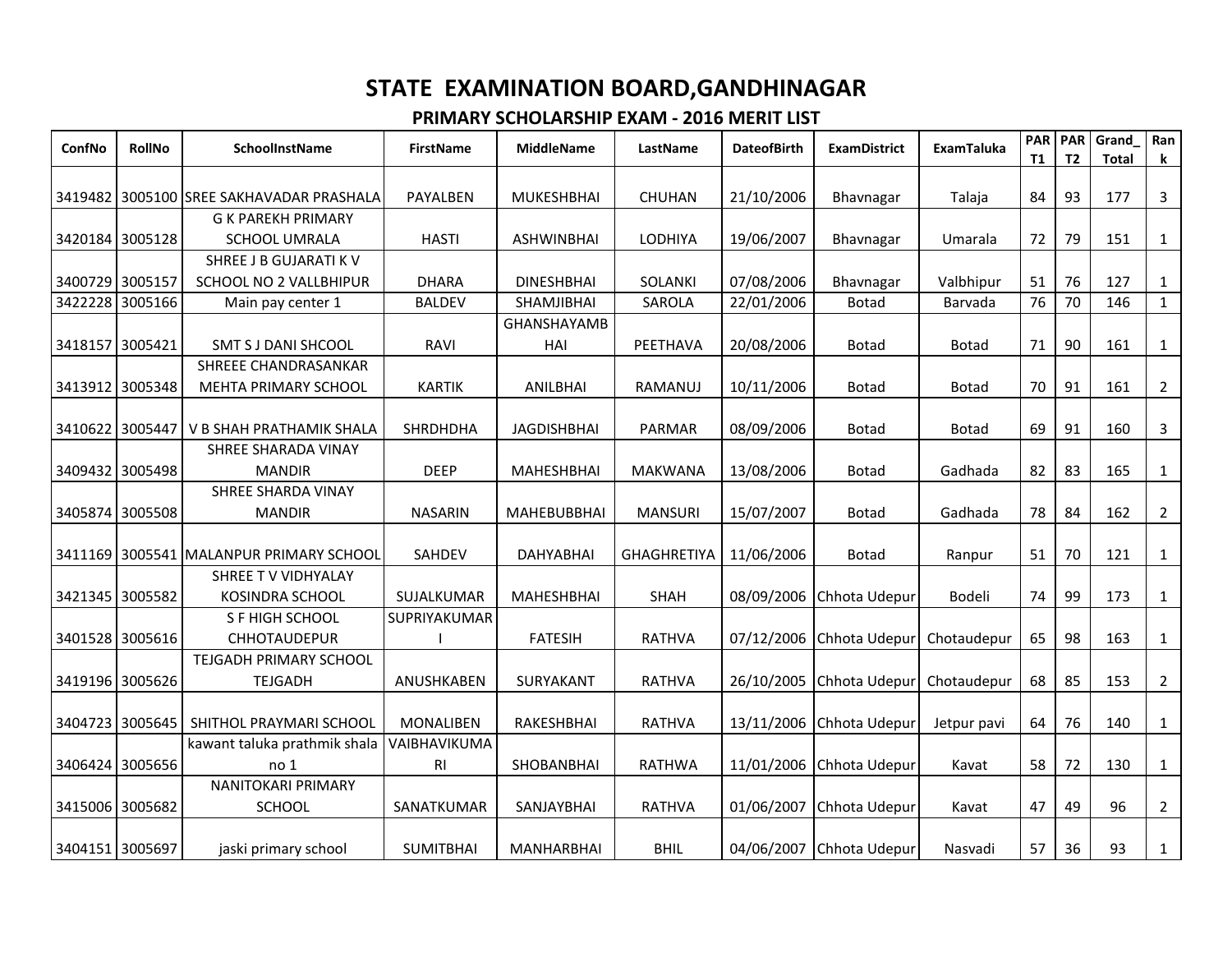| ConfNo          | <b>RollNo</b> | <b>SchoolInstName</b>                    | <b>FirstName</b>  | <b>MiddleName</b> | LastName        | <b>DateofBirth</b> | <b>ExamDistrict</b> | <b>ExamTaluka</b> | <b>PAR</b><br>T1 | <b>PAR</b><br><b>T2</b> | Grand<br><b>Total</b> | Ran<br>k       |
|-----------------|---------------|------------------------------------------|-------------------|-------------------|-----------------|--------------------|---------------------|-------------------|------------------|-------------------------|-----------------------|----------------|
|                 |               |                                          |                   | JAYENDRAKUMA      |                 |                    |                     |                   |                  |                         |                       |                |
| 3404593 3005698 |               | <b>BARODA PUBLIC SCHOOL</b>              | <b>DISHANT</b>    | R                 | PRAJAPATI       | 07/10/2006         | Chhota Udepur       | Sankheda          | 74               | 95                      | 169                   | $\mathbf{1}$   |
|                 |               |                                          |                   |                   |                 |                    |                     |                   |                  |                         |                       |                |
|                 |               | SAVNIRBHAR PRA                           |                   |                   |                 |                    |                     |                   |                  |                         |                       |                |
|                 |               | 3413991 3005858 SCHOOL(GUJRATI MADHYAM)  | <b>KHUSHIBEN</b>  | <b>DINESHBHAI</b> | <b>KHANT</b>    | 30/08/2006         | Dahod               | Dahod             | 79               | 95                      | 174                   | $\mathbf{1}$   |
|                 |               | CHHOTALAL JADAVJI NUTAN                  |                   |                   |                 |                    |                     |                   |                  |                         |                       |                |
| 3400698         | 3005746       | PRATHMIK SHALA DAHOD                     | <b>DARSHAN</b>    | SHAILESHBHAI      | <b>DEVAL</b>    | 03/11/2006         | Dahod               | Dahod             | 76               | 92                      | 168                   | $\overline{2}$ |
|                 |               |                                          |                   |                   |                 |                    |                     |                   |                  |                         |                       |                |
|                 |               | SAVNIRBHAR PRA                           |                   |                   |                 |                    |                     |                   |                  |                         |                       |                |
|                 |               | 3414551 3005859 SCHOOL (GUJRATI MADHYAM) | <b>ARCHI</b>      | <b>PARUBHAI</b>   | <b>NINAMA</b>   | 12/06/2007         | Dahod               | Dahod             | 74               | 94                      | 168                   | $\mathbf{3}$   |
|                 |               |                                          |                   |                   |                 |                    |                     |                   |                  |                         |                       |                |
| 3419242 3005873 |               | ST STEPHENS HIGH SCHOOL                  | <b>NISHI</b>      | <b>NIPUN</b>      | <b>SHAH</b>     | 12/06/2006         | Dahod               | Dahod             | 67               | 89                      | 156                   | 4              |
|                 |               | haveli faliya varg primary               |                   |                   |                 |                    |                     |                   |                  |                         |                       |                |
| 3410527         | 3005782       | school agavada                           | <b>AJAYBHAI</b>   | KAMJIBHAI         | <b>BHABHOR</b>  | 09/05/2004         | Dahod               | Dahod             | 65               | 90                      | 155                   | 5              |
|                 |               | <b>SWA NIRBHAR PRATHMIK</b>              |                   |                   |                 |                    |                     |                   |                  |                         |                       |                |
| 3404382 3005884 |               | SHALA                                    | <b>CARON</b>      | <b>RICHARD</b>    | <b>DANTALIA</b> | 21/02/2007         | Dahod               | Dahod             | 69               | 86                      | 155                   | 6              |
|                 |               |                                          | <b>MAHAMMADSA</b> |                   |                 |                    |                     | Devgadh           |                  |                         |                       |                |
| 3400120         |               | 3005942   IRA SCHOOL DEVGADH BARIA       | <b>FIN</b>        | <b>MAJITBHAI</b>  | <b>SHEIKH</b>   | 29/08/2006         | Dahod               | bariya            | 76               | 99                      | 175                   | $\mathbf{1}$   |
|                 |               |                                          |                   |                   |                 |                    |                     | Devgadh           |                  |                         |                       |                |
| 3404624         |               | 3005941   IRA SCHOOL DEVGADH BARIA       | PRIYANSHI         | SHANKARLAL        | <b>RAVAT</b>    | 05/06/2006         | Dahod               | bariya            | 75               | 98                      | 173                   | $\overline{2}$ |
|                 |               | Suthar Faliya Ruvabari                   |                   |                   |                 |                    |                     | Devgadh           |                  |                         |                       |                |
| 3404069         | 3005950       | Primary School                           | <b>NISHABEN</b>   | <b>HIMMTBHAI</b>  | <b>PATEL</b>    | 01/09/2006         | Dahod               | bariya            | 72               | 96                      | 168                   | $\mathbf{3}$   |
|                 |               |                                          |                   |                   |                 |                    |                     |                   |                  |                         |                       |                |
|                 |               | <b>JALARAM VIDHAYAMANDIR</b>             |                   |                   |                 |                    |                     |                   |                  | 96                      |                       |                |
| 3420653 3005971 |               | <b>DHANPUR</b><br>RACHHAVA MUKHAYA PRA   | <b>MITALBEN</b>   | <b>HEMANTBHAI</b> | <b>BARIA</b>    | 14/08/2007         | Dahod               | Dhanpur           | 85               |                         | 181                   | $\mathbf{1}$   |
| 3420573 3005974 |               | <b>SHALA</b>                             | KALPESHBHAI       | <b>BHARATBHAI</b> | <b>BARIA</b>    | 08/06/2007         | Dahod               | Dhanpur           | 80               | 91                      | 171                   | $\overline{2}$ |
|                 |               | SHRI J R KATARA PRIMARY                  |                   |                   |                 |                    |                     |                   |                  |                         |                       |                |
| 3400151 3006033 |               | SCHOOL                                   | AYUSHIBEN         | PARESHKUMAR       | PRAJAPATI       | 05/11/2006         | Dahod               | Fatepur           | 76               | 87                      | 163                   | $\mathbf{1}$   |
|                 |               |                                          |                   |                   |                 |                    |                     |                   |                  |                         |                       |                |
|                 |               | SHREE SARSVATI PRATHAMIK                 |                   |                   |                 |                    |                     |                   |                  |                         |                       |                |
| 3410501 3006031 |               | VIDHYAMANDIR BALAIYA                     | <b>MIHIRKUMAR</b> | LAXMANBHAI        | PRAJAPATI       | 14/02/2006         | Dahod               | Fatepur           | 71               | 91                      | 162                   | $\overline{2}$ |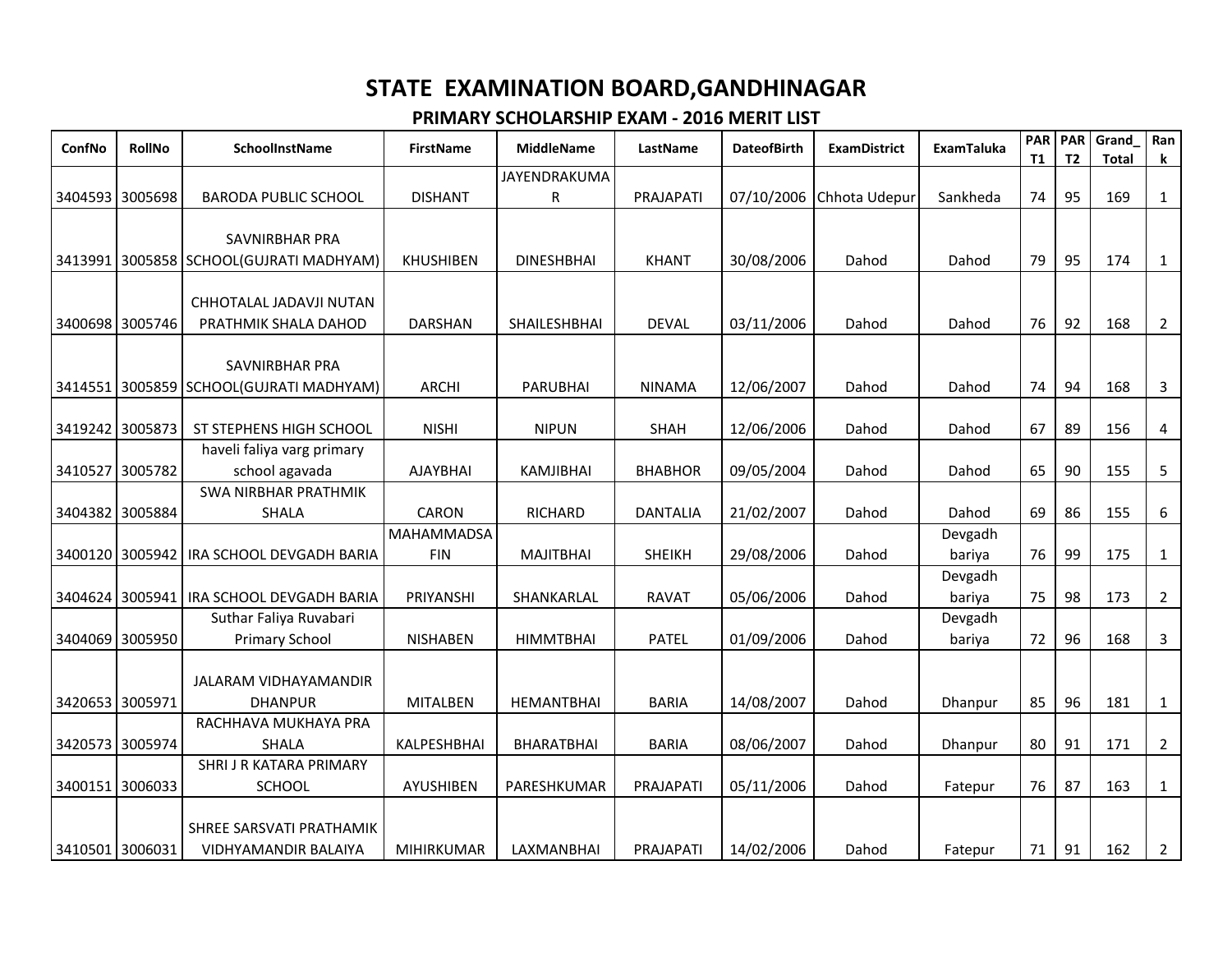| ConfNo          | <b>RollNo</b>   | <b>SchoolInstName</b>                       | <b>FirstName</b>   | <b>MiddleName</b>   | LastName       | <b>DateofBirth</b> | <b>ExamDistrict</b> | <b>ExamTaluka</b> | <b>PAR</b><br><b>T1</b> | <b>PAR</b><br><b>T2</b> | Grand<br><b>Total</b> | Ran<br>k       |
|-----------------|-----------------|---------------------------------------------|--------------------|---------------------|----------------|--------------------|---------------------|-------------------|-------------------------|-------------------------|-----------------------|----------------|
|                 |                 | patiya faliya varg primary                  |                    |                     |                |                    |                     |                   |                         |                         |                       |                |
|                 | 3408835 3006083 | school gulabar                              | KANAIYALAL         | RAMANBHAI           | <b>MANDOD</b>  | 23/01/2005         | Dahod               | Garbada           | 76                      | 91                      | 167                   | $\mathbf{1}$   |
|                 |                 |                                             |                    |                     |                |                    |                     |                   |                         |                         |                       |                |
| 3410802 3006077 |                 | NIMACH PRIMARY SCHOOL                       | <b>ROSHANIBEN</b>  | <b>HARSINGBHAI</b>  | AMALIYAR       | 03/06/2007         | Dahod               | Garbada           | 65                      | 89                      | 154                   | $\overline{2}$ |
| 3413891         |                 | 3006098 BONIBEN KANYA SALA ZALOD            | <b>KRITIKABEN</b>  | PREMBHAI            | SARMA          | 29/10/2005         | Dahod               | Jhalod            | 81                      | 93                      | 174                   | $\mathbf{1}$   |
|                 |                 | raniyar rajaput prayamary                   |                    |                     |                |                    |                     |                   |                         |                         |                       |                |
| 3407737         | 3006128         | school                                      | VISHAKHABEN        | <b>CHIMANBHAI</b>   | <b>HATHILA</b> | 17/08/2006         | Dahod               | Jhalod            | 79                      | 94                      | 173                   | $\overline{2}$ |
|                 |                 | <b>MANILAL CHUNILAL KOTHRI</b>              |                    |                     |                |                    |                     |                   |                         |                         |                       |                |
| 3402425 3006117 |                 | PRI SCHOOL ZALOD                            | PRITKUMAR          | <b>ASHVINBHAI</b>   | <b>PATEL</b>   | 16/11/2006         | Dahod               | Jhalod            | 73                      | 96                      | 169                   | 3              |
|                 |                 | <b>MANILAL CHUNILAL KOTHRI</b>              |                    |                     |                |                    |                     |                   |                         |                         |                       |                |
|                 | 3419299 3006116 | PRI SCHOOL ZALOD                            | <b>DHRUVIBEN</b>   | <b>BHARATBHAI</b>   | <b>KALAL</b>   | 02/06/2007         | Dahod               | Jhalod            | 72                      | 96                      | 168                   | 4              |
|                 |                 | <b>JIVAN JYOT VIDHYALAYA</b>                | PRASHANTKUM        |                     |                |                    |                     |                   |                         |                         |                       |                |
| 3402418 3006101 |                 | <b>LIMDI</b>                                | AR                 | LALSHINGBHAI        | <b>BARIA</b>   | 23/01/2007         | Dahod               | Jhalod            | 75                      | 91                      | 166                   | 5              |
|                 |                 | SHRI HASHTESHWAR<br><b>GUJŊ SCHOOL MOTA</b> |                    |                     |                |                    |                     |                   |                         |                         |                       |                |
| 3421602 3006196 |                 | <b>HATHIDHARA</b>                           | SEJALBEN           | <b>MAHESHBHAI</b>   | <b>BARIA</b>   | 15/06/2005         | Dahod               | Limkheda          | 91                      | 97                      | 188                   | $\mathbf{1}$   |
|                 |                 | PIPALA FALIYA VARG                          |                    |                     |                |                    |                     |                   |                         |                         |                       |                |
| 3412417 3006187 |                 | <b>KATHOLIYA</b>                            | <b>NAYANKUMAR</b>  | PARESHBHAI          | <b>DANGI</b>   | 01/01/2007         | Dahod               | Limkheda          | 86                      | 97                      | 183                   | $\overline{2}$ |
|                 |                 | PIPALA FALIYA VARG                          |                    |                     |                |                    |                     |                   |                         |                         |                       |                |
| 3412524 3006192 |                 | <b>KATHOLIYA</b>                            | <b>HITEKSHABEN</b> | <b>MUKESHBHAI</b>   | <b>PARMAR</b>  | 20/05/2007         | Dahod               | Limkheda          | 85                      | 96                      | 181                   | 3              |
| 3421316         | 3006201         | TALUKA SHALA LIMKHEDA                       | ANJANABEN          | <b>DINESHBHAI</b>   | <b>TAVIYAD</b> | 10/05/2007         | Dahod               | Limkheda          | 83                      | 97                      | 180                   | $\overline{4}$ |
| 3405735         | 3006211         | <b>GOVINDA TALAI PRA SHALA</b>              | <b>ROSHNIBEN</b>   | SHANKARBHAI         | <b>BHURIYA</b> | 17/05/2007         | Dahod               | Sanjeli           | 77                      | 88                      | 165                   | $\mathbf{1}$   |
|                 |                 | SHREE BALUBHAI R GAVIT                      |                    |                     |                |                    |                     |                   |                         |                         |                       |                |
|                 |                 | NAVYUG VIDHYAMANDIR                         |                    |                     |                |                    |                     |                   |                         |                         |                       |                |
| 3405522 3006247 |                 | <b>BHISYA</b>                               | <b>VINAYBHAI</b>   | RAMAJBHAI           | <b>PAWAR</b>   | 20/03/2007         | Dang-Ahwa           | Ahva              | 60                      | 86                      | 146                   | $\mathbf{1}$   |
| 3420565         | 3006252         | chinchvihir primary school                  | <b>MAMTABEN</b>    | <b>GULABBHAI</b>    | <b>GAVIT</b>   | 19/07/2007         | Dang-Ahwa           | Subir             | 61                      | 90                      | 151                   | $1\,$          |
|                 |                 |                                             |                    | <b>SHANTARAMBHA</b> |                |                    |                     |                   |                         |                         |                       |                |
| 3418234 3006274 |                 | SARVAR PRIMARY SCHOOL                       | <b>NIDHIBEN</b>    |                     | GAIN           | 15/01/2007         | Dang-Ahwa           | Vaghai            | 53                      | 91                      | 144                   | $\mathbf{1}$   |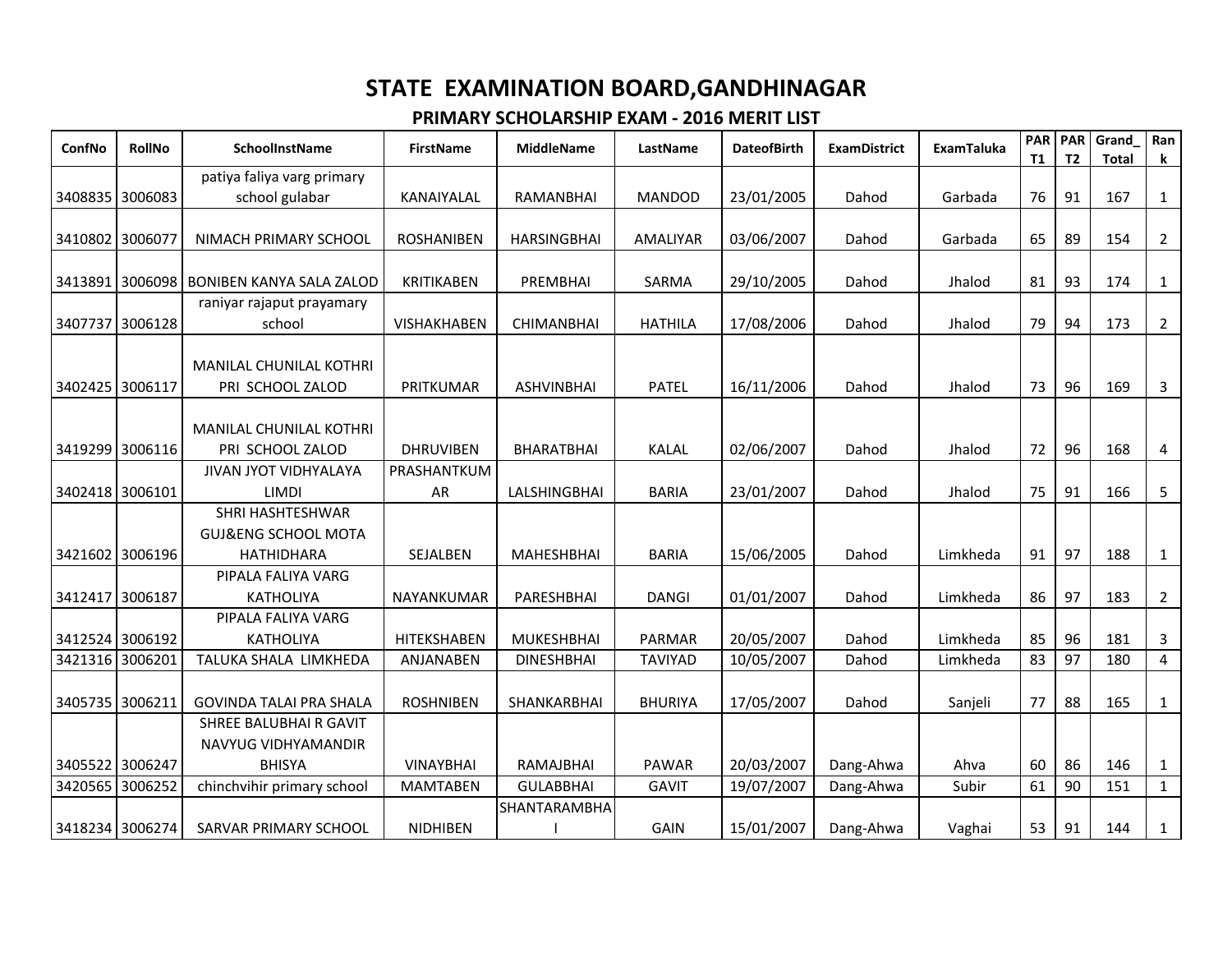| ConfNo          | <b>RollNo</b>   | <b>SchoolInstName</b>               | <b>FirstName</b> | <b>MiddleName</b> | LastName         | <b>DateofBirth</b> | <b>ExamDistrict</b> | <b>ExamTaluka</b> | PAR <sup>I</sup><br>T1 | PAR<br>T <sub>2</sub> | Grand<br><b>Total</b> | Ran<br>k       |
|-----------------|-----------------|-------------------------------------|------------------|-------------------|------------------|--------------------|---------------------|-------------------|------------------------|-----------------------|-----------------------|----------------|
|                 |                 | PARISHRAM SCHOOL                    |                  |                   |                  |                    | Devbhumi            |                   |                        |                       |                       |                |
| 3407874 3006294 |                 | <b>BHANVAD</b>                      | PRIYA            | VIJAYKUMAR        | AGHERA           | 28/08/2006         | Dwarka              | Bhanvad           | 91                     | 95                    | 186                   | $\mathbf{1}$   |
|                 |                 | SHREE JAMPAR PRATHAMIK              |                  | PARSHOTAMBHA      |                  |                    | Devbhumi            |                   |                        |                       |                       |                |
| 3403815 3006415 |                 | <b>SHALA</b>                        | <b>MITALBEN</b>  |                   | <b>DABHI</b>     | 16/10/2006         | Dwarka              | Jamkalyanpur      | 62                     | 86                    | 148                   | $\mathbf{1}$   |
|                 |                 | SHREE JAMPAR PRATHAMIK              |                  |                   |                  |                    | Devbhumi            |                   |                        |                       |                       |                |
| 3403758 3006417 |                 | <b>SHALA</b>                        | RAJESHKUMAR      | KANJIBHAI         | <b>DABHI</b>     | 13/01/2007         | Dwarka              | Jamkalyanpur      | 63                     | 83                    | 146                   | $\overline{2}$ |
|                 |                 |                                     |                  |                   |                  |                    | Devbhumi            | JamKhambhad       |                        |                       |                       |                |
| 3402840         | 3006517         | kedmas primary school               | <b>KAVYA</b>     | <b>JIGARBHAI</b>  | <b>PATEL</b>     | 23/04/2007         | Dwarka              | iya               | 69                     | 79                    | 148                   | $\mathbf{1}$   |
|                 |                 | SHREE PIPALIYA PRIMARY              |                  |                   |                  |                    | Devbhumi            | JamKhambhad       |                        |                       |                       |                |
| 3410963 3006573 |                 | <b>SCHOOL</b>                       | MIRALIBEN        | <b>ASHVINBHAI</b> | <b>AUDICHYA</b>  | 18/10/2006         | Dwarka              | iya               | 61                     | 86                    | 147                   | $\overline{2}$ |
|                 |                 | RAJASTHAN VIDHYALAY                 |                  | NARENDRAKUM       |                  |                    |                     |                   |                        |                       |                       |                |
| 3402353 3006675 |                 | RAKHIYAL                            | <b>KRUPA</b>     | AR                | <b>CHAUDHARI</b> | 06/12/2006         | Gandhinagar         | Dahegam           | 67                     | 82                    | 149                   | $\mathbf{1}$   |
|                 |                 |                                     |                  |                   |                  |                    |                     |                   |                        |                       |                       |                |
| 3411254         |                 | I 3006676 ISHRI REVABA VIDHYAMANDIR | <b>KRISHIV</b>   | <b>BIPINPURI</b>  | <b>GOSWAMI</b>   | 07/12/2006         | Gandhinagar         | Dahegam           | 64                     | 79                    | 143                   | $\overline{2}$ |
|                 |                 | SWAMINARAYAN<br>SHISHU              |                  | SHAILENDRAKU      |                  |                    |                     |                   |                        |                       |                       |                |
|                 | 3400321 3006794 | <b>VIDHYALAYA</b>                   | SAI              | <b>MAR</b>        | <b>PATEL</b>     | 05/09/2006         | Gandhinagar         | Gandhinagar       | 83                     | 92                    | 175                   | 1              |
| 3408792         | 3006777         | <b>SCHOOL OF ACHIEVER</b>           | <b>TANISHA</b>   | RAJESHKUMAR       | <b>PATEL</b>     | 12/01/2007         | Gandhinagar         | Gandhinagar       | 76                     | 91                    | 167                   | $\overline{2}$ |
| 3409493         | 3006769         | SCHOOL OF ACHIEVER                  | <b>NEEL</b>      | <b>KUBERBHAI</b>  | CHAUDHARY        | 27/09/2006         | Gandhinagar         | Gandhinagar       | 74                     | 89                    | 163                   | $\overline{3}$ |
|                 |                 |                                     |                  |                   |                  |                    |                     |                   |                        |                       |                       |                |
| 3408820         | 3006770         | <b>SCHOOL OF ACHIEVER</b>           | <b>HARDIBA</b>   | NARENDRASINH      | <b>CHAVADA</b>   | 22/05/2007         | Gandhinagar         | Gandhinagar       | 73                     | 85                    | 158                   | 4              |
|                 |                 |                                     |                  |                   |                  |                    |                     |                   |                        |                       |                       |                |
| 3409497 3006778 |                 | <b>SCHOOL OF ACHIEVER</b>           | <b>TIRTH</b>     | MANISHKUMAR       | <b>PATHAR</b>    | 27/05/2006         | Gandhinagar         | Gandhinagar       | 63                     | 94                    | 157                   | 5              |
|                 |                 | Shreemati V V Patel primary         |                  |                   |                  |                    |                     |                   |                        |                       |                       |                |
|                 | 3410818 3006788 | school zundal                       | SHRADDHA         | <b>BHARATBHAI</b> | <b>DARAJI</b>    | 30/01/2006         | Gandhinagar         | Gandhinagar       | 64                     | 92                    | 156                   | 6              |
|                 |                 | Premdhara Shishuvihar High          |                  |                   |                  |                    |                     |                   |                        |                       |                       |                |
| 3416328         | 3006760         | School                              | <b>NIMESH</b>    | VALAJIBHAI        | <b>VORA</b>      | 03/03/2005         | Gandhinagar         | Gandhinagar       | 63                     | 92                    | 155                   | 7              |
|                 |                 | Joyful international learning       |                  |                   |                  |                    |                     |                   |                        |                       |                       |                |
| 3405730         | 3006804         | academy kalol                       | <b>DIYA</b>      | ASHISHKUMAR       | <b>PATEL</b>     | 07/07/2007         | Gandhinagar         | Kalol             | 73                     | 84                    | 157                   | $\mathbf{1}$   |
|                 |                 | JOYFUL INTERNATIONAL                |                  |                   |                  |                    |                     |                   |                        |                       |                       |                |
| 3409920 3006805 |                 | <b>LEARNING ACEDAMI</b>             | <b>MANN</b>      | MINESHKUMAR       | <b>PATEL</b>     | 08/05/2006         | Gandhinagar         | Kalol             | 63                     | 87                    | 150                   | $\overline{2}$ |
|                 |                 | SHANTINIKETAN PRIMARY               |                  |                   |                  |                    |                     |                   |                        |                       |                       |                |
| 3402295 3006823 |                 | <b>SCHOOL</b>                       | <b>AAROHI</b>    | RAMESHBHAI        | <b>KAPADIYA</b>  | 16/11/2006         | Gandhinagar         | Kalol             | 52                     | 74                    | 126                   | $\mathbf{3}$   |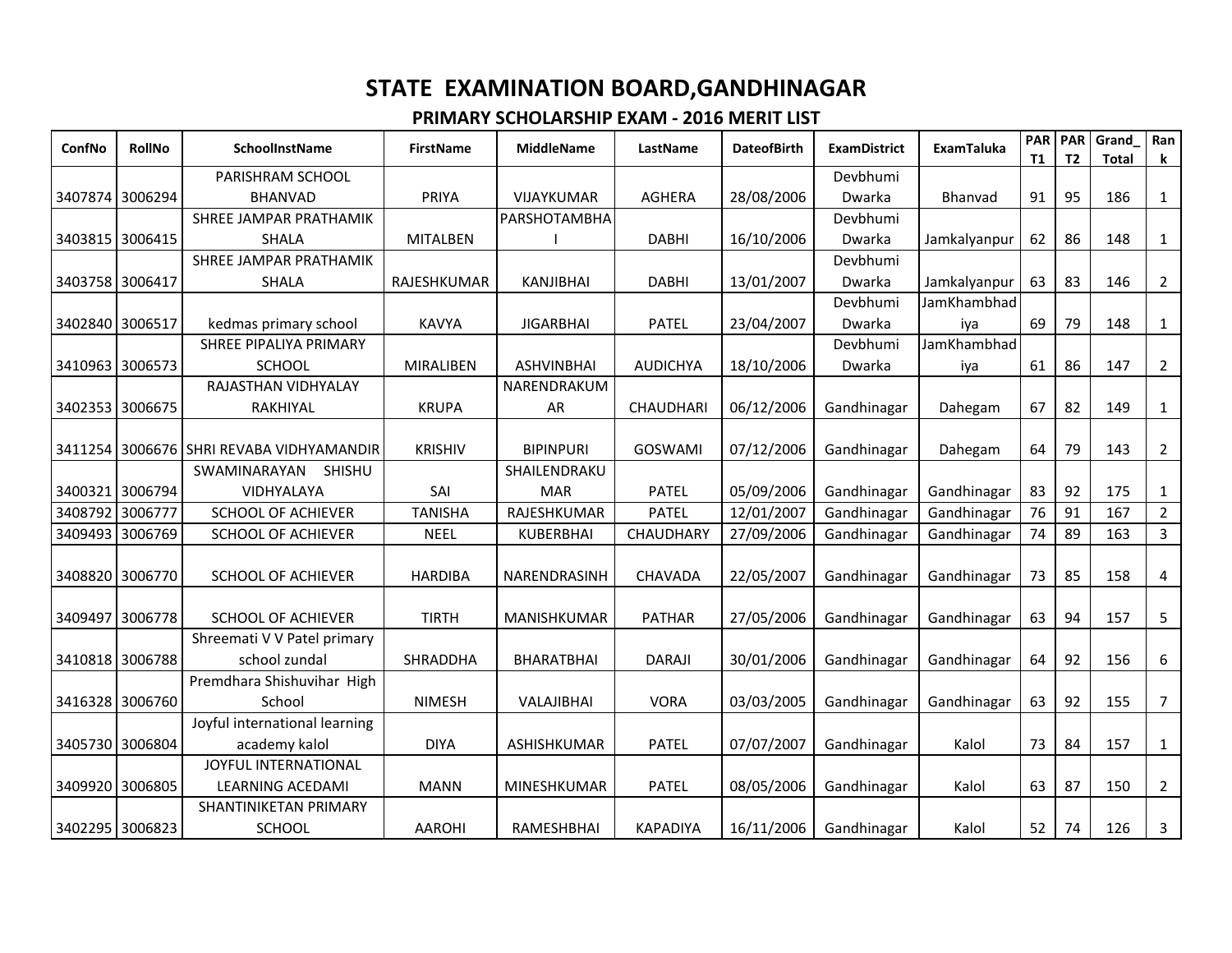| ConfNo          | <b>RollNo</b>   | <b>SchoolInstName</b>          | <b>FirstName</b> | <b>MiddleName</b>    | LastName          | <b>DateofBirth</b> | <b>ExamDistrict</b> | <b>ExamTaluka</b> | <b>PAR</b><br>T1 | PAR<br>T <sub>2</sub> | Grand<br><b>Total</b> | Ran<br>k       |
|-----------------|-----------------|--------------------------------|------------------|----------------------|-------------------|--------------------|---------------------|-------------------|------------------|-----------------------|-----------------------|----------------|
|                 |                 | S F CHAUDHARI VIDHYA           |                  | RAVINDRAKUMA         |                   |                    |                     |                   |                  |                       |                       |                |
| 3415506 3006922 |                 | <b>SANKUL MANSA</b>            | <b>SHREYA</b>    | $\mathsf R$          | YADAV             | 16/02/2007         | Gandhinagar         | Mansa             | 86               | 97                    | 183                   | $\mathbf{1}$   |
|                 |                 | <b>SHREE FAREDA PRATHMIK</b>   |                  |                      |                   |                    |                     |                   |                  |                       |                       |                |
| 3407360 3006946 |                 | <b>SHALA</b>                   | <b>MANISHA</b>   | <b>BABUBHAI</b>      | <b>BAMBHANIYA</b> | 11/12/2006         | Gir Somnath         | Gir Gadhada       | 46               | 72                    | 118                   | 1              |
|                 |                 | SHREE RAMESHWAR SHEEM          |                  |                      |                   |                    |                     |                   |                  |                       |                       |                |
|                 | 3409742 3006991 | SHALA SOLAJ                    | PRINCEKUMAR      | <b>BHARATBHAI</b>    | CHAVDA            | 17/09/2006         | Gir Somnath         | Kodinar           | 62               | 90                    | 152                   | $\mathbf{1}$   |
|                 |                 | SHREE NAVAGAM PRIMARY          |                  |                      |                   |                    |                     |                   |                  |                       |                       |                |
| 3412069         | 3006974         | <b>SCHOOL</b>                  | <b>DHAVAL</b>    | SURESHBHAI           | <b>MAKVANA</b>    | 06/12/2006         | Gir Somnath         | Kodinar           | 65               | 86                    | 151                   | $\overline{2}$ |
|                 |                 |                                |                  |                      |                   |                    |                     |                   |                  |                       |                       |                |
| 3416612 3007010 |                 | shree kadvar pe senter shala   | <b>HITESH</b>    | SARMANBHAI           | VAJA              | 09/02/2006         | Gir Somnath         | Sutrapada         | 57               | 65                    | 122                   | $\mathbf{1}$   |
|                 |                 | SHREE MADHUPUR PAY             |                  |                      |                   |                    |                     |                   |                  |                       |                       |                |
| 3417392 3007019 |                 | <b>CENTER SCHOOL</b>           | AFASANA          | <b>KALUBHAI</b>      | <b>BLOCH</b>      | 06/01/2007         | Gir Somnath         | Talala            | 35               | 48                    | 83                    | $\mathbf{1}$   |
|                 |                 | SHETH SHREE V A PRATHMIC       |                  |                      |                   |                    |                     |                   |                  |                       |                       |                |
| 3415178 3007042 |                 | <b>SCHOOL ANJAR</b>            | <b>SHARAD</b>    | <b>BALUBHAI</b>      | <b>DABHI</b>      | 16/10/2005         | Gir Somnath         | Una               | 60               | 79                    | 139                   | $\mathbf{1}$   |
|                 |                 | SHREE MATI L M NANDOLA         |                  |                      |                   |                    |                     |                   |                  |                       |                       |                |
| 3400519         | 3007046         | <b>ENDLISH SCHOOL</b>          | <b>APURVA</b>    | SHANTILAL            | <b>NANDOLOA</b>   | 08/10/2006         | Gir Somnath         | Una               | 53               | 85                    | 138                   | $\overline{2}$ |
| 3402191         | 3007050         | shree pankhan pra school       | AXAYKUMAR        | <b>SUKHABHAI</b>     | <b>KAMALIYA</b>   | 06/08/2007         | Gir Somnath         | Una               | 47               | 89                    | 136                   | $\mathbf{3}$   |
|                 |                 | SHRI CHUNIBHAI AND             |                  |                      |                   |                    |                     |                   |                  |                       |                       |                |
|                 |                 | <b>MANIBEN GANDHI PRATHMIK</b> |                  |                      |                   |                    |                     |                   |                  |                       |                       |                |
| 3408469 3007116 |                 | <b>SHALA</b>                   | <b>HETAXI</b>    | <b>BHAVESHBHAI</b>   | <b>KATARIYA</b>   | 01/02/2007         | Gir Somnath         | Veraval           | 57               | 80                    | 137                   | $\mathbf{1}$   |
|                 |                 | SHREE CHUNIBHAI AND            |                  |                      |                   |                    |                     |                   |                  |                       |                       |                |
|                 |                 | <b>MANIBEN GANDHI PRATHMIK</b> |                  |                      |                   |                    |                     |                   |                  |                       |                       |                |
| 3405315 3007073 |                 | SHALA                          | <b>KRISH</b>     | VALJIBHAI            | <b>DHARECHA</b>   | 20/08/2006         | Gir Somnath         | Veraval           | 61               | 73                    | 134                   | $\overline{2}$ |
|                 |                 | SHREE CHUNIBHAI AND            |                  |                      |                   |                    |                     |                   |                  |                       |                       |                |
|                 |                 | <b>MANIBEN GANDHI PRATHMIK</b> |                  |                      |                   |                    |                     |                   |                  |                       |                       |                |
| 3406492 3007074 |                 | <b>SHALA</b>                   | <b>TEJAS</b>     | <b>CHIMANBHAI</b>    | LAKHANI           | 24/10/2006         | Gir Somnath         | Veraval           | 64               | 69                    | 133                   | 3              |
|                 |                 | <b>SHREE GOLITA PRIMARY</b>    |                  |                      |                   |                    |                     |                   |                  |                       |                       |                |
|                 | 3404614 3007160 | <b>SCHOOL</b>                  | <b>ABHIJIT</b>   | <b>HARSHADBHAI</b>   | DEVMURARI         | 27/01/2007         | Jamnagar            | Dhrol             | 69               | 87                    | 156                   | $\mathbf{1}$   |
|                 |                 | AMBARDI MEVASA 2               |                  |                      |                   |                    |                     |                   |                  |                       |                       |                |
| 3407368 3007196 |                 | PRIMARY SCHOOL                 | <b>KRISH</b>     | AMARSHIBHAI          | CHAVDA            | 12/01/2006         | Jamnagar            | Jam jodhpur       | 60               | 86                    | 146                   | 1              |
| 3410262 3007284 |                 | shri sarswati vidhyalaya       | <b>NIRAV</b>     | <b>BHAGVANJIBHAI</b> | KATESHIYA         | 19/12/2006         | Jamnagar            | Jamnagar          | 70               | 87                    | 157                   | $\mathbf{1}$   |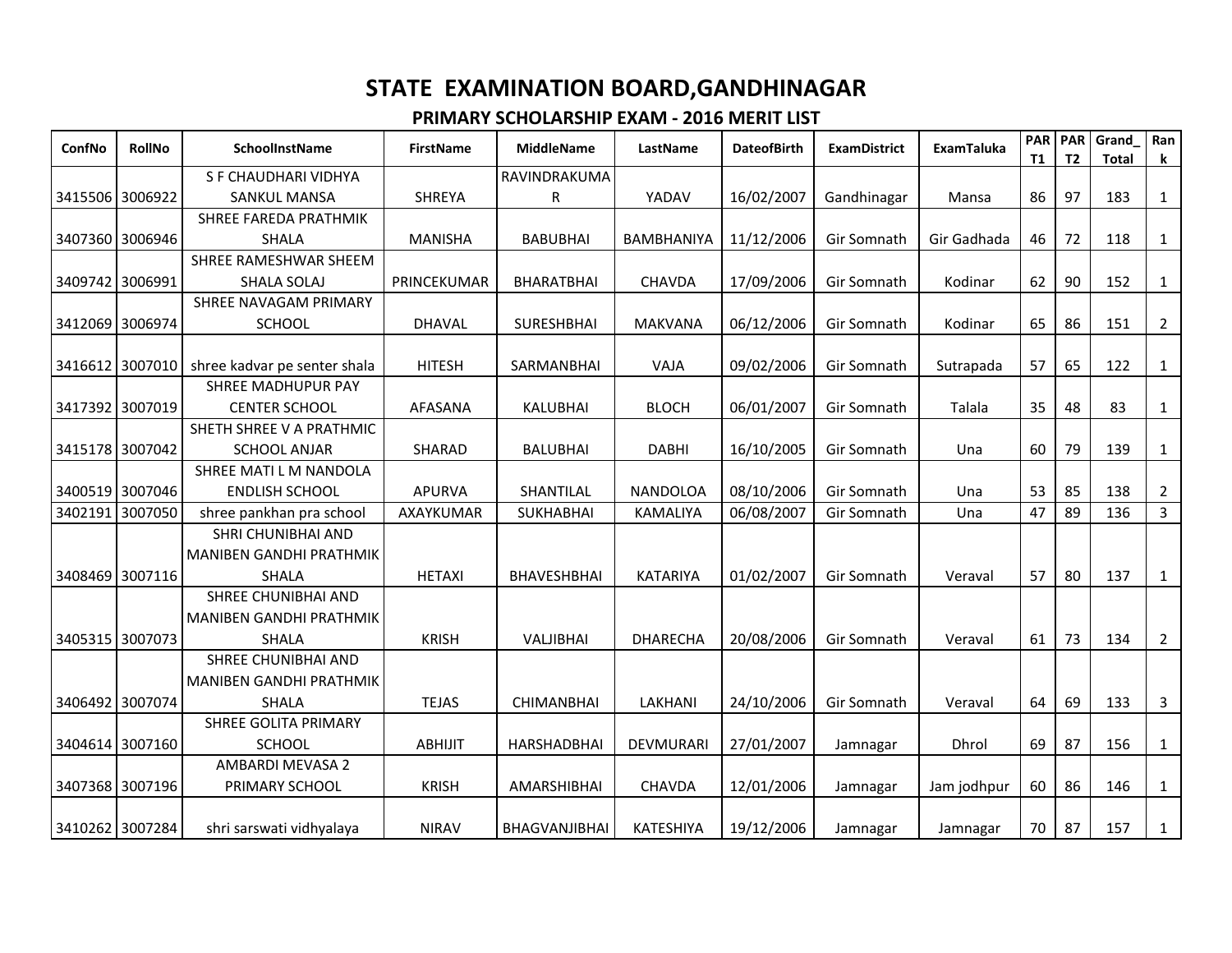| ConfNo          | <b>RollNo</b>   | <b>SchoolInstName</b>                 | <b>FirstName</b> | <b>MiddleName</b>  | LastName        | <b>DateofBirth</b> | <b>ExamDistrict</b> | <b>ExamTaluka</b> | <b>PAR</b><br><b>T1</b> | <b>PAR</b><br>T <sub>2</sub> | Grand<br><b>Total</b> | Ran<br>k       |
|-----------------|-----------------|---------------------------------------|------------------|--------------------|-----------------|--------------------|---------------------|-------------------|-------------------------|------------------------------|-----------------------|----------------|
|                 |                 | SHRI A K DOSHI BHAVANS                |                  |                    |                 |                    |                     |                   |                         |                              |                       |                |
| 3423745 3007283 |                 | VIDHYALAYA                            | <b>BANSI</b>     | <b>HITESHBHAI</b>  | <b>MATANG</b>   | 24/03/2007         | Jamnagar            | Jamnagar          | 71                      | 82                           | 153                   | $\overline{2}$ |
|                 |                 | <b>SHREE BUDHISAGAR</b>               |                  |                    |                 |                    |                     |                   |                         |                              |                       |                |
|                 | 3419330 3007255 | <b>VIDHYALAYA</b>                     | SAHIL            | RAMESHBHAI         | <b>RATHOD</b>   | 31/01/2006         | Jamnagar            | Jamnagar          | 58                      | 85                           | 143                   | 3              |
|                 |                 | SHREE SARASWATI VIDYA                 |                  |                    |                 |                    |                     |                   |                         |                              |                       |                |
| 3418281 3007271 |                 | <b>MANDIR ENGLISH SCHOOL</b>          | <b>MEET</b>      | <b>GIRISHBHAI</b>  | VASOYA          | 07/05/2006         | Jamnagar            | Jamnagar          | 61                      | 79                           | 140                   | 4              |
|                 |                 |                                       |                  |                    |                 |                    |                     |                   |                         |                              |                       |                |
| 3416454         |                 | 3007257 SHREE GNANGANGA SCHOOL        | <b>AYUSHI</b>    | PARESHBHAI         | <b>NAKARANI</b> | 16/08/2006         | Jamnagar            | Jamnagar          | 59                      | 80                           | 139                   | 5              |
|                 |                 | SHREE SARASWATI VIDYA                 |                  |                    |                 |                    |                     |                   |                         |                              |                       |                |
| 3418487         | 3007270         | MANDIR ENGLISH SCHOOL                 | <b>MEGHA</b>     | <b>UDAY</b>        | SAMPAT          | 04/03/2007         | Jamnagar            | Jamnagar          | 66                      | 69                           | 135                   | 6              |
|                 |                 |                                       |                  |                    |                 |                    |                     |                   |                         |                              |                       |                |
| 3404643         | 3007285         | SHREE KESIYA TALUKA SALA              | <b>ADITI</b>     | PARESHBHAI         | <b>GODVANI</b>  | 09/07/2007         | Jamnagar            | Jodiya            | 83                      | 97                           | 180                   | $\mathbf{1}$   |
|                 |                 | SHREE NAVJIVAN PRATHMIK               |                  |                    |                 |                    |                     |                   |                         |                              |                       |                |
| 3422392 3007417 |                 | <b>VIDHYALAY</b>                      | <b>DIPANSHU</b>  | VIJAYBHAI          | <b>SOJITRA</b>  | 30/09/2007         | Jamnagar            | Kalavad           | 78                      | 92                           | 170                   | 1              |
|                 |                 |                                       |                  |                    |                 |                    |                     |                   |                         |                              |                       |                |
| 3420802         | 3007486         | MEGHPAR PRIMARY SCHOOL                | <b>ANKIT</b>     | NAGARSINGH         | <b>AJNAR</b>    | 01/06/2005         | Jamnagar            | Lalpur            | 39                      | 56                           | 95                    | $\mathbf{1}$   |
|                 |                 | PAY CENTER CHANAKA PLOT               |                  |                    |                 |                    |                     |                   |                         |                              |                       |                |
| 3422454 3007505 |                 | <b>SCHOOL BHESAN</b>                  | <b>DENISHA</b>   | RAJESHBHAI         | ASHODARIYA      | 08/12/2006         | Junagadh            | Bhesan            | 65                      | 75                           | 140                   | $\mathbf{1}$   |
|                 |                 | <b>BABY LAND PRIMARY SCHOOL</b>       |                  |                    |                 |                    |                     |                   |                         |                              |                       |                |
|                 | 3411041 3007532 | <b>JUNAGADH</b>                       | <b>ABHAY</b>     | <b>NATHABHAI</b>   | <b>BAPODARA</b> | 05/11/2006         | Junagadh            | Junagadh          | 77                      | 93                           | 170                   | $\mathbf{1}$   |
|                 |                 | Shree Swaminarayan Gurukul            |                  |                    |                 |                    |                     |                   |                         |                              |                       |                |
| 3409538 3007770 |                 | Pra Shala                             | <b>PARAG</b>     | <b>HITESHBHAI</b>  | <b>MAHETA</b>   | 09/05/2006         | Junagadh            | Kesod             | 69                      | 90                           | 159                   | $\mathbf{1}$   |
|                 | 3400950 3007915 | vadala sim shala chikhaliya           | DHRUVANSHU       | <b>AJAYSINH</b>    | <b>KHER</b>     | 02/06/2007         | Junagadh            | Maliya-hatina     | 72                      | 98                           | 170                   | $\mathbf{1}$   |
|                 |                 | NAVI PLOT PRIMARY SCHOOL              |                  |                    |                 |                    |                     |                   |                         |                              |                       |                |
| 3401792 3007940 |                 | <b>MANAVADAR</b>                      | <b>BHAVYA</b>    | VIJAYBHAI          | <b>KALOLA</b>   | 18/04/2006         | Junagadh            | Manavadar         | 63                      | 90                           | 153                   | $\mathbf{1}$   |
|                 |                 | Shri Vivekanand Vidhya                |                  |                    |                 |                    |                     |                   |                         |                              |                       |                |
| 3411064 3008045 |                 | Mandir                                | SHIVANI          | <b>JAGDISHBHAI</b> | <b>JOSHI</b>    | 14/04/2007         | Junagadh            | Mangrol           | 78                      | 84                           | 162                   | $\mathbf{1}$   |
|                 |                 | Shri Vivekanand Vidhya                |                  |                    |                 |                    |                     |                   |                         |                              |                       |                |
| 3409687         | 3008047         | <b>Mandir Mangrol</b>                 | PRAYAGRAJSINH    | <b>MIHIRSEN</b>    | <b>JADEJA</b>   | 07/02/2007         | Junagadh            | Mangrol           | 65                      | 93                           | 158                   | $\overline{2}$ |
|                 |                 |                                       |                  |                    |                 |                    |                     |                   |                         |                              |                       |                |
| 3417283         |                 | 3008094 khodiyar international school | <b>PRINCE</b>    | PRAVINBHAI         | VAGHASIYA       | 10/05/2006         | Junagadh            | Medarda           | 69                      | 93                           | 162                   | $\mathbf{1}$   |
| 3404684         | 3008131         | KOYALI PRIMARY SCHOOL                 | <b>RAVI</b>      | <b>BALUBHAI</b>    | CHAVADA         | 01/02/2007         | Junagadh            | Vanthali          | 59                      | 69                           | 128                   | $\mathbf{1}$   |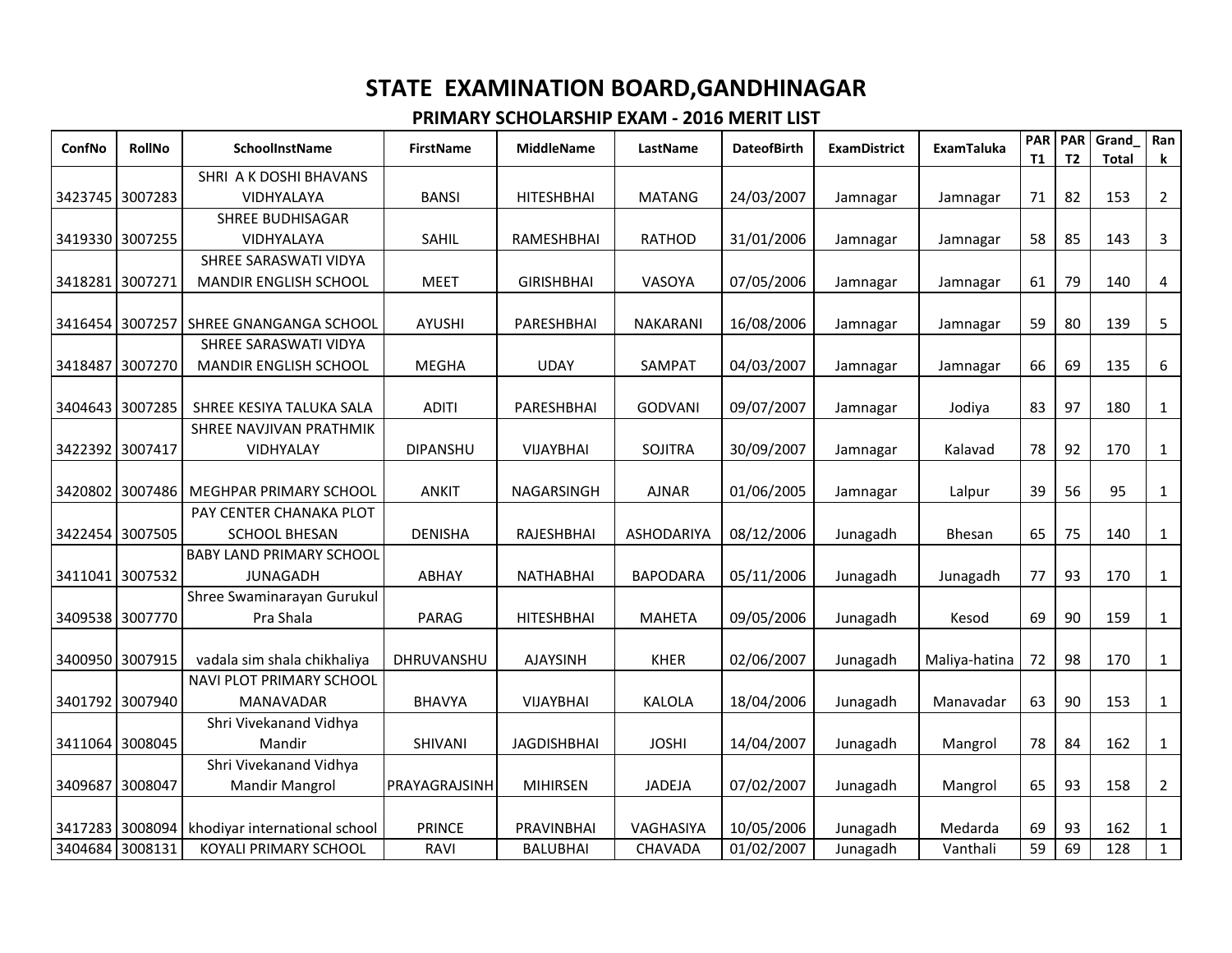| ConfNo          | <b>RollNo</b>   | SchoolInstName                  | <b>FirstName</b>   | <b>MiddleName</b>   | LastName        | <b>DateofBirth</b> | <b>ExamDistrict</b> | <b>ExamTaluka</b> | <b>PAR</b> | <b>PAR</b>      | Grand               | Ran               |
|-----------------|-----------------|---------------------------------|--------------------|---------------------|-----------------|--------------------|---------------------|-------------------|------------|-----------------|---------------------|-------------------|
| 3417462         | 3008177         | AMBALA PRA SHALA                | <b>JAYESH</b>      | <b>GOVINDBHAI</b>   | <b>BAMBHAVA</b> | 02/10/2006         | Junagadh            | Visavadar         | T1<br>59   | <b>T2</b><br>76 | <b>Total</b><br>135 | k<br>$\mathbf{1}$ |
|                 |                 | JAY JALARAM INTERNATIONAL       |                    |                     |                 |                    |                     |                   |            |                 |                     |                   |
|                 | 3403187 3008230 | <b>SCHOOL</b>                   | <b>JEEL</b>        | <b>SUDHIRBHAI</b>   | <b>PATEL</b>    | 21/04/2006         | Kheda               | Galteshver        | 80         | 91              | 171                 | $\mathbf{1}$      |
| 3416977         | 3008305         | Shree A C sharda mandir         | <b>DIVY</b>        | <b>JAGDISHBHAI</b>  | <b>DARJI</b>    | 07/10/2006         | Kheda               | Kapadvanj         | 91         | 95              | 186                 | $\mathbf{1}$      |
|                 |                 |                                 |                    |                     |                 |                    |                     |                   |            |                 |                     |                   |
| 3420983 3008293 |                 | S C DANI PRIMARY SCHOOL         | <b>DEEP</b>        | <b>MAHESHBHAI</b>   | <b>PARMAR</b>   | 01/02/2006         | Kheda               | Kapadvanj         | 89         | 96              | 185                 | $\overline{2}$    |
|                 |                 | SHREEMATI D K SHAH              |                    |                     |                 |                    |                     |                   |            |                 |                     |                   |
| 3403880 3008432 |                 | PRIMARY SCHOOL BHANER           | <b>MAHIBEN</b>     | MANOJKUMAR          | <b>PATEL</b>    | 11/12/2006         | Kheda               | Kathalal          | 67         | 93              | 160                 | $\mathbf{1}$      |
|                 |                 |                                 |                    |                     |                 |                    |                     |                   |            |                 |                     |                   |
| 3407567 3008343 |                 | <b>BHARKUNDA PS</b>             | <b>TUSHARKUMAR</b> | <b>SUNILBHAI</b>    | <b>DABHI</b>    | 11/05/2006         | Kheda               | Kathalal          | 66         | 93              | 159                 | $\overline{2}$    |
|                 |                 |                                 |                    |                     |                 |                    |                     |                   |            |                 |                     |                   |
| 3422201 3900888 |                 | <b>PAY CENTER SCHOOL CHARED</b> | <b>AMITSINH</b>    | <b>AJITSINH</b>     | <b>DABHI</b>    | 12/12/2005         | Kheda               | Kheda             | 44         | 73              | 117                 | $\mathbf{1}$      |
|                 |                 | R C MISSION PRIMARY             |                    |                     |                 |                    |                     |                   |            |                 |                     |                   |
| 3412936 3008507 |                 | SCHOOL MAHEMDABAD               | <b>MANTRA</b>      | <b>MIHIRKUMAR</b>   | <b>PATEL</b>    | 31/03/2007         | Kheda               | Mahemdavad        | 65         | 92              | 157                 | $\mathbf{1}$      |
|                 |                 | R C MISSION PRIMARY             |                    |                     |                 |                    |                     |                   |            |                 |                     |                   |
|                 | 3405663 3008506 | <b>SCHOOL</b>                   | <b>JAINAM</b>      | <b>CHIRAGBHAI</b>   | <b>SHETH</b>    | 15/02/2007         | Kheda               | Mahemdavad        | 61         | 86              | 147                 | $\overline{2}$    |
|                 |                 | KOHINOOR PRIMARY SCHOOL         |                    |                     |                 |                    |                     |                   |            |                 |                     |                   |
| 3417007 3008517 |                 | <b>MAHUDHA</b>                  | RIYAZHUSEN         | KAMILHUSEN          | <b>MALEK</b>    | 09/02/2007         | Kheda               | Mahudha           | 80         | 90              | 170                 | $\mathbf{1}$      |
|                 |                 |                                 |                    | <b>HARISHCHANDR</b> |                 |                    |                     |                   |            |                 |                     |                   |
| 3404213 3008563 |                 | luv kush school of tranja       | TANMAYKUMAR        | <b>ASINH</b>        | ZALA            | 16/12/2006         | Kheda               | Matar             | 73         | 83              | 156                 | $\mathbf{1}$      |
|                 |                 |                                 |                    |                     |                 |                    |                     |                   |            |                 |                     |                   |
| 3403641 3008675 |                 | PRIMARY School JASAPURA 1       | ARTIBEN            | <b>MAHESHBHAI</b>   | ZALA            | 29/05/2007         | Kheda               | Nadiyad           | 83         | 91              | 174                 | $\mathbf{1}$      |
| 3400508 3008666 |                 | Primary school degam            | KINJALBEN          | SANJAYBHAI          | VAGHELA         | 16/07/2007         | Kheda               | Nadiyad           | 77         | 86              | 163                 | $\overline{2}$    |
|                 |                 | PRIMARY SCHOOL                  |                    |                     |                 |                    |                     |                   |            |                 |                     |                   |
| 3415072 3008680 |                 | RANGHARI(FATEPUR)               | <b>MEGHNABEN</b>   | KALPESHBHAI         | PARMAR          | 14/11/2006         | Kheda               | Nadiyad           | 70         | 89              | 159                 | $\mathbf{3}$      |
|                 |                 | primary school andhajni         |                    |                     |                 |                    |                     |                   |            |                 |                     |                   |
| 3414561 3008657 |                 | muvadi                          | SHILPABEN          | RAGHABHAI           | <b>RATHOD</b>   | 08/07/2006         | Kheda               | Nadiyad           | 68         | 85              | 153                 | 4                 |
|                 |                 | Shree Sansthan High School      |                    |                     |                 |                    |                     |                   |            |                 |                     |                   |
| 3418141 3008732 |                 | Dakor                           | <b>HETAVI</b>      | <b>ASHOKBHAI</b>    | SONI            | 09/12/2006         | Kheda               | Thasara           | 48         | 72              | 120                 | $\mathbf{1}$      |
|                 |                 | Shree lukhana muvada            |                    |                     |                 |                    |                     |                   |            |                 |                     |                   |
| 3402465 3008731 |                 | prathmik shalla                 | <b>HARSH</b>       | RITESHKUMAR         | <b>PATEL</b>    | 22/05/2007         | Kheda               | Thasara           | 35         | 72              | 107                 | $\overline{2}$    |
|                 |                 |                                 |                    |                     |                 |                    |                     |                   |            |                 |                     |                   |
| 3400601 3900931 |                 | PRIMARY SCHOOL LAVAL            | SHIVAM             | YASHWANTSINH        | CHAUHAN         | 26/12/2006         | Kheda               | Vaso              | 72         | 77              | 149                 | $\mathbf{1}$      |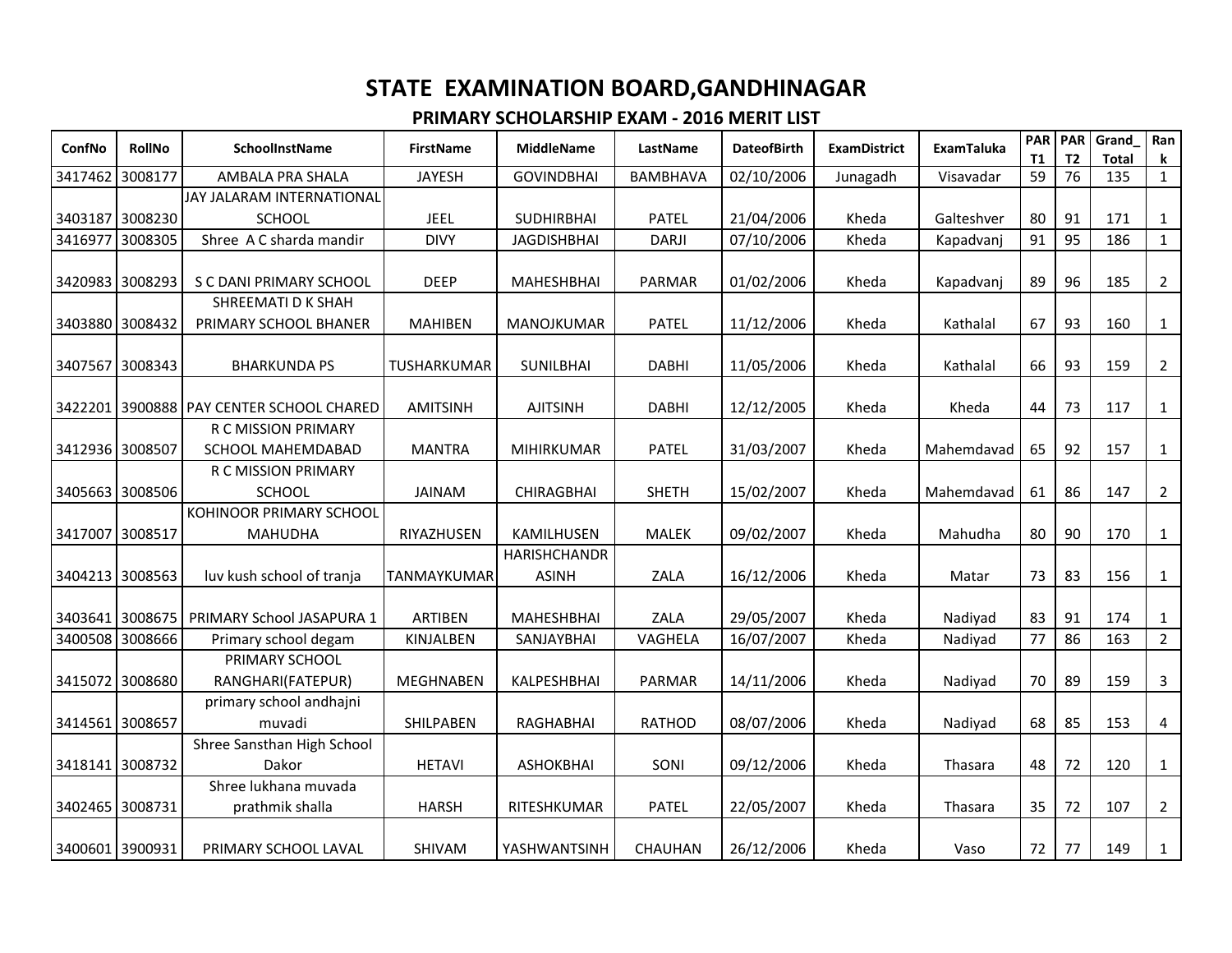| ConfNo          | RollNo          | SchoolInstName                  | <b>FirstName</b> | <b>MiddleName</b>  | LastName          | <b>DateofBirth</b> | <b>ExamDistrict</b> | <b>ExamTaluka</b> | <b>PAR</b><br><b>T1</b> | <b>PAR</b><br>T <sub>2</sub> | Grand        | Ran            |
|-----------------|-----------------|---------------------------------|------------------|--------------------|-------------------|--------------------|---------------------|-------------------|-------------------------|------------------------------|--------------|----------------|
|                 |                 | NALIYA PRIMARY SCHOOL NO        |                  |                    |                   |                    |                     |                   |                         |                              | <b>Total</b> | $\mathbf k$    |
|                 | 3405894 3008745 | $\overline{2}$                  | <b>AMAN</b>      | ANWAR              | <b>NOTIYAR</b>    | 02/08/2007         | Kutchh              | Abdasa            | 62                      | 66                           | 128          | $\mathbf{1}$   |
|                 |                 | Shree Sahayog Saraswati         |                  |                    |                   |                    |                     |                   |                         |                              |              |                |
|                 | 3414066 3008787 | Vidhya Mandir                   | <b>JAHNAVI</b>   | SAMEER             | <b>GOHIL</b>      | 04/06/2007         | Kutchh              | Anjar             | 68                      | 88                           | 156          | 1              |
|                 |                 | SHILPA ANJALI                   |                  |                    | <b>BUDHDHABHA</b> |                    |                     |                   |                         |                              |              |                |
|                 | 3402148 3008757 | VIDHYAMANDIR                    | <b>BHAVY</b>     | <b>BHAVENBHAI</b>  | TTI               | 06/05/2007         | Kutchh              | Anjar             | 65                      | 90                           | 155          | $\overline{2}$ |
|                 |                 | <b>STXAVIER HIGH SCHOOL</b>     |                  |                    |                   |                    |                     |                   |                         |                              |              |                |
|                 | 3403948 3008873 | <b>BHACHAU</b>                  | <b>NAKUL</b>     | <b>HITESH</b>      | <b>THAKKAR</b>    | 27/09/2006         | Kutchh              | Bhachau           | 78                      | 84                           | 162          | $\mathbf{1}$   |
| 3401161         | 3008828         | Chopadva primary school         | <b>DEVIBEN</b>   | BHIMAJIBHAI        | <b>RATHOD</b>     | 24/05/2007         | Kutchh              | Bhachau           | 76                      | 86                           | 162          | $2^{\circ}$    |
|                 |                 |                                 |                  |                    |                   |                    |                     |                   |                         |                              |              |                |
|                 |                 | kutch yuvak sangh mumbai        |                  |                    |                   |                    |                     |                   |                         |                              |              |                |
|                 |                 | sanchalit vidhya bharti gujarat |                  |                    |                   |                    |                     |                   |                         |                              |              |                |
|                 |                 | shree umarbai lalji enkarvala   |                  |                    |                   |                    |                     |                   |                         |                              |              |                |
| 3411464 3008875 |                 | sarswati vidhya mandir          | <b>RIDDHI</b>    | NILESHKUMAR        | <b>PATEL</b>      | 14/04/2006         | Kutchh              | Bhuj              | 81                      | 95                           | 176          | $\mathbf{1}$   |
|                 |                 | shree mankuva kelavani          |                  |                    |                   |                    |                     |                   |                         |                              |              |                |
|                 |                 | mandal sanchalit gmdc           |                  |                    |                   |                    |                     |                   |                         |                              |              |                |
|                 | 3401857 3008922 | primary school                  | <b>MAYURIBEN</b> | PRAKASH            | <b>VYAS</b>       | 11/12/2006         | Kutchh              | Bhuj              | 75                      | 90                           | 165          | $\overline{2}$ |
| 3423743         | 3008944         | Smruti School                   | <b>JENISH</b>    | <b>MAHESHBHAI</b>  | <b>MEHTA</b>      | 13/10/2005         | Kutchh              | Bhuj              | 78                      | 80                           | 158          | 3              |
|                 |                 | shree mankuva kelavani          |                  |                    |                   |                    |                     |                   |                         |                              |              |                |
|                 |                 | mandal sanchalit gmdc           |                  |                    |                   |                    |                     |                   |                         |                              |              |                |
|                 | 3401879 3008920 | primary school                  | <b>PUJA</b>      | <b>RAMESH</b>      | <b>THAKKAR</b>    | 11/01/2007         | Kutchh              | Bhuj              | 71                      | 77                           | 148          | 4              |
| 3408836         | 3008942         | SHREEJI VIDYALAY                | <b>SAKSHI</b>    | <b>AJAYBHAI</b>    | <b>PATEL</b>      | 28/11/2006         | Kutchh              | Bhuj              | 53                      | 89                           | 142          | 5              |
|                 |                 | shree swami narayan             |                  |                    |                   |                    |                     |                   |                         |                              |              |                |
| 3408779         | 3008992         | vidhyalay                       | <b>MEET</b>      | SATISHBHAI         | <b>PANCHAL</b>    | 14/11/2006         | Kutchh              | Gandhidham        | 63                      | 83                           | 146          | 1              |
|                 |                 | JAIN ACHARYA AJRAMAR            |                  |                    |                   |                    |                     |                   |                         |                              |              |                |
|                 |                 | SHREE SARASWATI VIDHYA          |                  |                    |                   |                    |                     |                   |                         |                              |              |                |
|                 | 3423274 3008972 | <b>MANDIR</b>                   | <b>PRINCE</b>    | <b>RANDHIRBHAI</b> | HETHVADIYA        | 05/06/2007         | Kutchh              | Gandhidham        | 53                      | 84                           | 137          | $\overline{2}$ |
|                 |                 | <b>SMT S R GANATRA GUJARAT</b>  |                  |                    |                   |                    |                     |                   |                         |                              |              |                |
|                 |                 | VIDYALAYA PRATHAMIK             |                  |                    |                   |                    |                     |                   |                         |                              |              |                |
|                 | 3421493 3009010 | <b>SHALA</b>                    | <b>NANDINI</b>   | KHETABHAI          | SOLANKI           | 02/02/2007         | Kutchh              | Gandhidham        | 49                      | 80                           | 129          | $\mathbf{3}$   |
|                 |                 |                                 | MHENDHARSIN      |                    |                   |                    |                     |                   |                         |                              |              |                |
|                 | 3402329 3009030 | <b>Guneri Primary School</b>    | H                | <b>HATHUBHA</b>    | <b>JADEJA</b>     | 04/02/2007         | Kutchh              | Lakhapat          | 57                      | 81                           | 138          | $\mathbf{1}$   |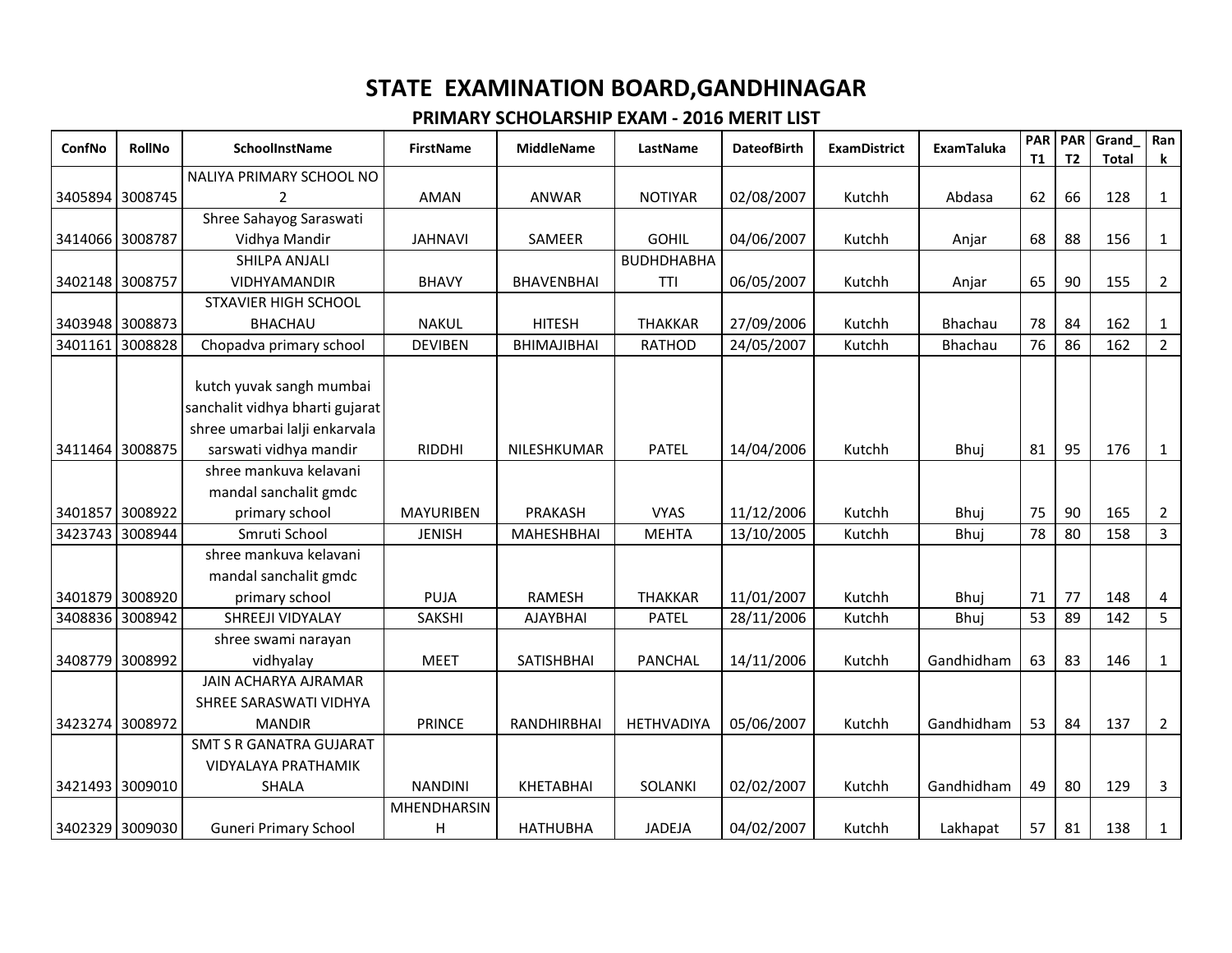| ConfNo          | <b>RollNo</b> | <b>SchoolInstName</b>                | <b>FirstName</b> | <b>MiddleName</b> | LastName        | <b>DateofBirth</b> | <b>ExamDistrict</b> | <b>ExamTaluka</b> | <b>PAR</b><br><b>T1</b> | <b>PAR</b><br>T <sub>2</sub> | Grand<br><b>Total</b> | Ran<br>k       |
|-----------------|---------------|--------------------------------------|------------------|-------------------|-----------------|--------------------|---------------------|-------------------|-------------------------|------------------------------|-----------------------|----------------|
|                 |               | <b>SHREE VEKRA KUMAR</b>             |                  |                   |                 |                    |                     |                   |                         |                              |                       |                |
| 3407983 3009104 |               | PRIMARI SCHOOL                       | <b>DEV</b>       | <b>HARESHDAN</b>  | <b>GADHAVI</b>  | 22/09/2006         | Kutchh              | Mandavi           | 58                      | 84                           | 142                   | 1              |
|                 |               | <b>MOTA LAYJA PRIMARY</b>            |                  |                   |                 |                    |                     |                   |                         |                              |                       |                |
| 3400262         | 3009060       | <b>SCHOOL</b>                        | <b>PRISHA</b>    | RAJESHKUMAR       | <b>PANDIT</b>   | 19/07/2007         | Kutchh              | Mandavi           | 58                      | 82                           | 140                   | $\overline{2}$ |
| 3400287         | 3009111       | samaghogha vadi school 1             | <b>KRISHNA</b>   | <b>MURAJIBHAI</b> | <b>GADHAVI</b>  | 26/06/2007         | Kutchh              | Mundra            | 43                      | 44                           | 87                    | 1              |
|                 |               | shree vadavakaya primary             |                  |                   |                 |                    |                     |                   |                         |                              |                       |                |
| 3403826 3009148 |               | school                               | DEVANSHIBEN      | PRAKASHBHAI       | VASANI          | 05/09/2007         | Kutchh              | Nakhatrana        | 60                      | 78                           | 138                   | $\mathbf{1}$   |
|                 |               | SHREE PRATAPGADH VADI                |                  |                   |                 |                    |                     |                   |                         |                              |                       |                |
|                 |               | <b>VISTAR PRIMARY SCHOOL</b>         |                  |                   |                 |                    |                     |                   |                         |                              |                       |                |
| 3407334 3009154 |               | ATRAMVAV TA RAPAR                    | PARATHBHAI       | PACHANBHAI        | VARCHAND        | 17/03/2007         | Kutchh              | Rapar             | 67                      | 89                           | 156                   | $\mathbf{1}$   |
|                 |               | SMT N P MAHETA PRAIMARY              |                  |                   |                 |                    |                     |                   |                         |                              |                       |                |
| 3416577         | 3009156       | <b>SCHOOL</b>                        | <b>NAISARGI</b>  | NEHALKUMAR        | <b>MAKWANA</b>  | 27/06/2007         | Kutchh              | Rapar             | 66                      | 88                           | 154                   | $\overline{2}$ |
|                 |               |                                      |                  |                   |                 |                    |                     |                   |                         |                              |                       |                |
|                 |               | J C MAHETA PURV PRATHMIK             |                  |                   |                 |                    |                     |                   |                         |                              |                       |                |
| 3414496         | 3009208       | <b>SHALA MALVAN</b>                  | RINKALBEN        | RAMESHBHAI        | PATEL           | 13/05/2006         | Mahisagar           | Kadana            | 79                      | 91                           | 170                   | $\mathbf{1}$   |
|                 |               | SMT M M GANDHI PRIMARY               |                  |                   |                 |                    |                     |                   |                         |                              |                       |                |
|                 |               | <b>SCHOOL BAKOR</b>                  |                  |                   |                 |                    |                     |                   |                         |                              |                       |                |
| 3412007 3009274 |               | PANDARVADA                           | LAXMIBEN         | JAYANTILAL        | <b>DAMOR</b>    | 10/11/2005         | Mahisagar           | Khanpur           | 66                      | 87                           | 153                   | $\mathbf{1}$   |
| 3418039         | 3009381       | sk highschool                        | <b>KRISHNA</b>   | <b>KIRITBHAI</b>  | <b>RANA</b>     | 13/10/2006         | Mahisagar           | Lunavada          | 70                      | 98                           | 168                   | $\mathbf{1}$   |
|                 |               | <b>BRIGHT DAY SCHOOL</b>             |                  |                   |                 |                    |                     |                   |                         |                              |                       |                |
| 3409304 3009294 |               | LUNAWADA                             | <b>DHRUVIBEN</b> | NILESHKUMAR       | <b>BHOI</b>     | 01/10/2006         | Mahisagar           | Lunavada          | 71                      | 95                           | 166                   | $\overline{2}$ |
|                 |               | J&J Patel primary school             | PRIYANSHKUMA     |                   |                 |                    |                     |                   |                         |                              |                       |                |
| 3411571 3009419 |               | narsingpur santrampur                | R                | <b>ISHVARBHAI</b> | <b>PATEL</b>    | 10/01/2007         | Mahisagar           | Santarampur       | 92                      | 100                          | 192                   | $\mathbf{1}$   |
|                 |               | <b>J&amp;J PATEL PARIMARY SCHOOL</b> |                  |                   |                 |                    |                     |                   |                         |                              |                       |                |
| 3411616 3009417 |               | <b>NARSINGPUR</b>                    | PAVANKUMAR       | <b>MAHESHBHAI</b> | <b>BHUNETAR</b> | 31/07/2006         | Mahisagar           | Santarampur       | 86                      | 98                           | 184                   | $\overline{2}$ |
|                 |               | <b>J&amp;J PARIMARY SCHOOL</b>       |                  |                   |                 |                    |                     |                   |                         |                              |                       |                |
| 3411634 3009416 |               | <b>NARSINGPUR</b>                    | YASHKUMAR        | RAKESHBHAI        | <b>PATEL</b>    | 18/06/2007         | Mahisagar           | Santarampur       | 86                      | 98                           | 184                   | 3              |
|                 |               |                                      |                  |                   |                 |                    |                     |                   |                         |                              |                       |                |
|                 |               | SHREE UMIYA EDUCATION                |                  |                   |                 |                    |                     |                   |                         |                              |                       |                |
|                 |               | TRUST KOYDAM SANCHALIT               |                  |                   |                 |                    |                     |                   |                         |                              |                       |                |
| 3412501 3009493 |               | PRATHMIK SHALA VIRPUR                | YASHVI           | <b>VINDOBHAI</b>  | <b>THAKKAR</b>  | 08/04/2007         | Mahisagar           | Virpur            | 82                      | 92                           | 174                   | $\mathbf{1}$   |
|                 |               | SHARADA VIDYAMANDIR                  |                  |                   |                 |                    |                     |                   |                         |                              |                       |                |
| 3406304 3009514 |               | PRIMARY SCHOOL                       | ANUJ             | KALPESHKUMAR      | <b>PATEL</b>    | 10/07/2007         | Mehsana             | Becharaji         | 70                      | 95                           | 165                   | $\mathbf{1}$   |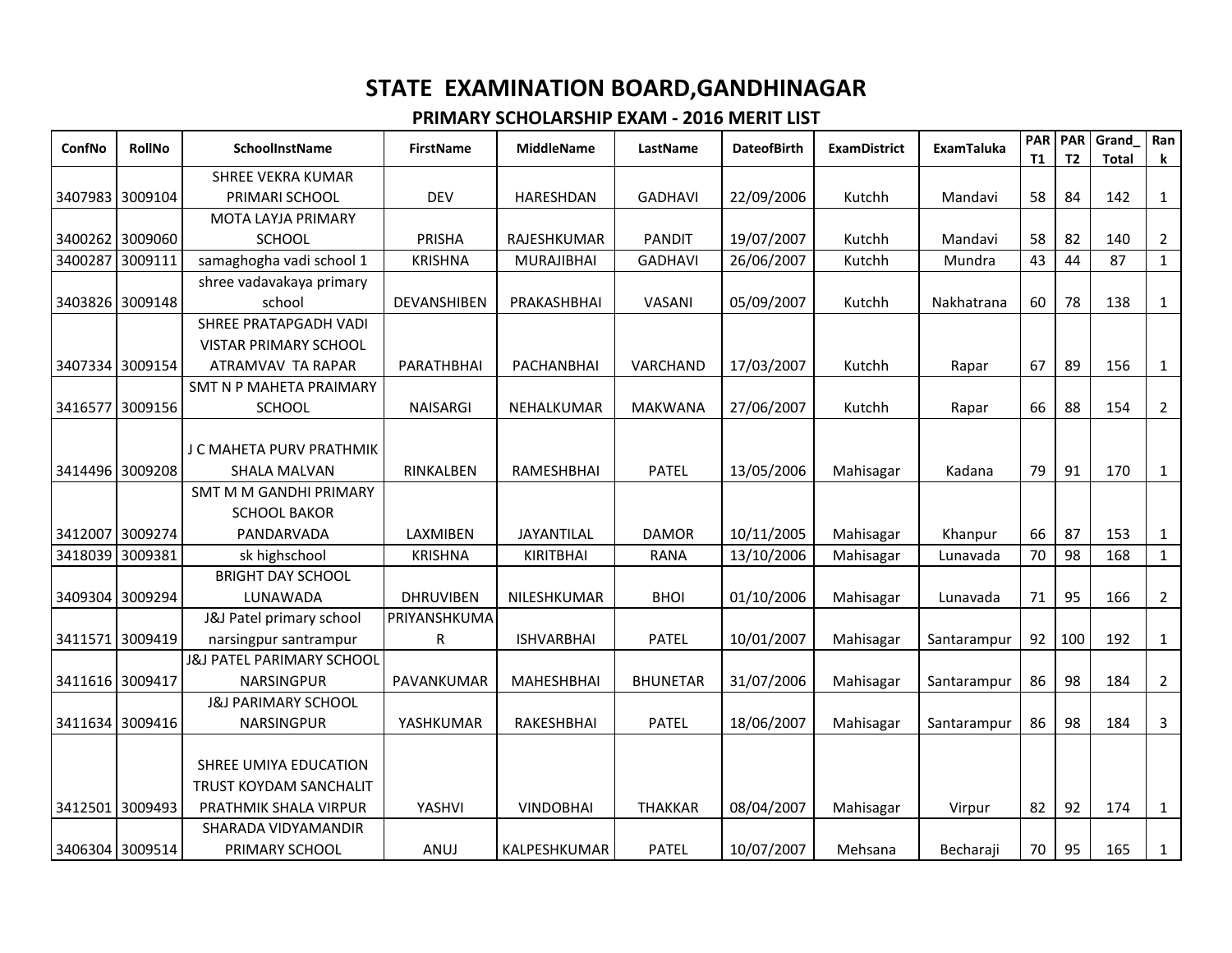| ConfNo          | <b>RollNo</b> | <b>SchoolInstName</b>                                        | <b>FirstName</b>  | <b>MiddleName</b> | LastName         | <b>DateofBirth</b> | <b>ExamDistrict</b> | <b>ExamTaluka</b> | <b>PAR PAR</b><br><b>T1</b> | T <sub>2</sub> | Grand<br><b>Total</b> | Ran<br>k       |
|-----------------|---------------|--------------------------------------------------------------|-------------------|-------------------|------------------|--------------------|---------------------|-------------------|-----------------------------|----------------|-----------------------|----------------|
|                 |               | ANUPAM PRA SCHOOL                                            |                   |                   |                  |                    |                     |                   |                             |                |                       |                |
| 3423181 3009520 |               | LAXMIPURA KHARA                                              | PRINSKUMAR        | <b>PRAVINBHAI</b> | <b>CHAUDHARY</b> | 29/04/2007         | Mehsana             | Jotana            | 47                          | 78             | 125                   | 1              |
|                 |               | KADI NAGARIK SAHAKARI                                        |                   |                   |                  |                    |                     |                   |                             |                |                       |                |
| 3404686         | 3009581       | <b>BANK PRIMARY SCHOOL KADI</b>                              | <b>MAN</b>        | <b>KHODABHAI</b>  | <b>PATEL</b>     | 13/11/2006         | Mehsana             | Kadi              | 73                          | 97             | 170                   | $\mathbf{1}$   |
|                 |               | KADI NAGRIK SAHAKARI BANK                                    |                   |                   |                  |                    |                     |                   |                             |                |                       |                |
| 3415173 3009582 |               | PRIMARY SCHOOL KADI                                          | RAHI              | NARESHKUMAR       | <b>PATEL</b>     | 16/12/2006         | Mehsana             | Kadi              | 73                          | 83             | 156                   | $\overline{2}$ |
|                 |               |                                                              |                   | PARASOTTAMBH      |                  |                    |                     |                   |                             |                |                       |                |
| 3409140         | 3009568       | <b>KADI KANYA 4</b>                                          | <b>JANNAT</b>     | Al                | PARAMAR          | 06/06/2007         | Mehsana             | Kadi              | 74                          | 81             | 155                   | 3              |
|                 |               | SHREE VITHODA ANUPAM                                         |                   |                   |                  |                    |                     |                   |                             |                |                       |                |
| 3410307 3009727 |               | PRIMARY SCHOOL                                               | PRIYANSHU         | <b>NITINBHAI</b>  | CHAUDHARY        | 27/05/2007         | Mehsana             | Kheralu           | 69                          | 98             | 167                   | $\mathbf{1}$   |
|                 |               | CHITRODAMOTA PRIMARY                                         |                   |                   |                  |                    |                     |                   |                             |                |                       |                |
| 3411021 3009761 |               | <b>SCHOOL</b>                                                | <b>DHANUSHI</b>   | BHARATABHAI       | <b>CHAUDHARI</b> | 27/10/2006         | Mehsana             | Mahesana          | 78                          | 90             | 168                   | 1              |
| 3404113         | 3009889       | TAKSHSHILA VIDHYALAY                                         | <b>YATRI</b>      | HITESHKUMAR       | <b>PATEL</b>     | 15/05/2006         | Mehsana             | Mahesana          | 73                          | 94             | 167                   | $\overline{2}$ |
| 3410092 3009736 |               | AKSHAR VIDHAYA MANDIR                                        | <b>MAHIBEN</b>    | <b>VIJAYBHAI</b>  | <b>PATEL</b>     | 21/09/2006         | Mehsana             | Mahesana          | 72                          | 90             | 162                   | 3              |
| 3401491 3009757 |               | <b>BORIYAVI PRATHMIK SCHOOL</b>                              | <b>SHREYA</b>     | <b>VINUBHAI</b>   | <b>CHAUDHARI</b> | 25/12/2006         | Mehsana             | Mahesana          | 73                          | 89             | 162                   | 4              |
| 3423594 3009923 |               | C C PATEL PARYMARI SCHOOL<br>SATLASANA                       | YANA              | <b>BHIKHABHAI</b> | <b>CHAUDHARI</b> | 12/03/2007         | Mehsana             | Satalasana        | 69                          | 93             | 162                   | $\mathbf{1}$   |
|                 |               | R N PATEL(MORARJI) MU PRI<br><b>SCHOOL NO 6 BHARAT NAGAR</b> |                   |                   |                  |                    |                     |                   |                             |                |                       |                |
| 3406869         | 3010145       | <b>UNJHA</b>                                                 | <b>KRISH</b>      | ALPESHKUMAR       | <b>PATEL</b>     | 15/11/2006         | Mehsana             | Unjha             | 80                          | 95             | 175                   | $\mathbf{1}$   |
|                 |               | SHOBHASAN ANUPAM                                             |                   |                   |                  |                    |                     |                   |                             |                |                       |                |
| 3411754 3010276 |               | PRIMARY SCHOOL                                               | <b>MAHENDARJI</b> | PRAKASHJI         | <b>THAKOR</b>    | 30/07/2006         | Mehsana             | Vadnagar          | 63                          | 80             | 143                   | 1              |
| 3423683         | 3010339       | SARDAR PUBLIC SCHOOL                                         | <b>MAHI</b>       | RAJANIKANT        | <b>PATEL</b>     | 12/12/2006         | Mehsana             | Vijapur           | 81                          | 86             | 167                   | $\mathbf{1}$   |
| 3420307         | 3010304       | JEPUR PAY CENTER SCHOOL                                      | <b>BHAVY</b>      | <b>JAYESHBHAI</b> | <b>PATEL</b>     | 17/01/2007         | Mehsana             | Vijapur           | 71                          | 91             | 162                   | $\overline{2}$ |
|                 |               | 3411705 3010458 HASANPUR PRIMARY SCHOOL                      | <b>RIYA</b>       | YOGESHKUMAR       | <b>PATEL</b>     | 18/11/2006         | Mehsana             | Visnagar          | 77                          | 95             | 172                   | $\mathbf{1}$   |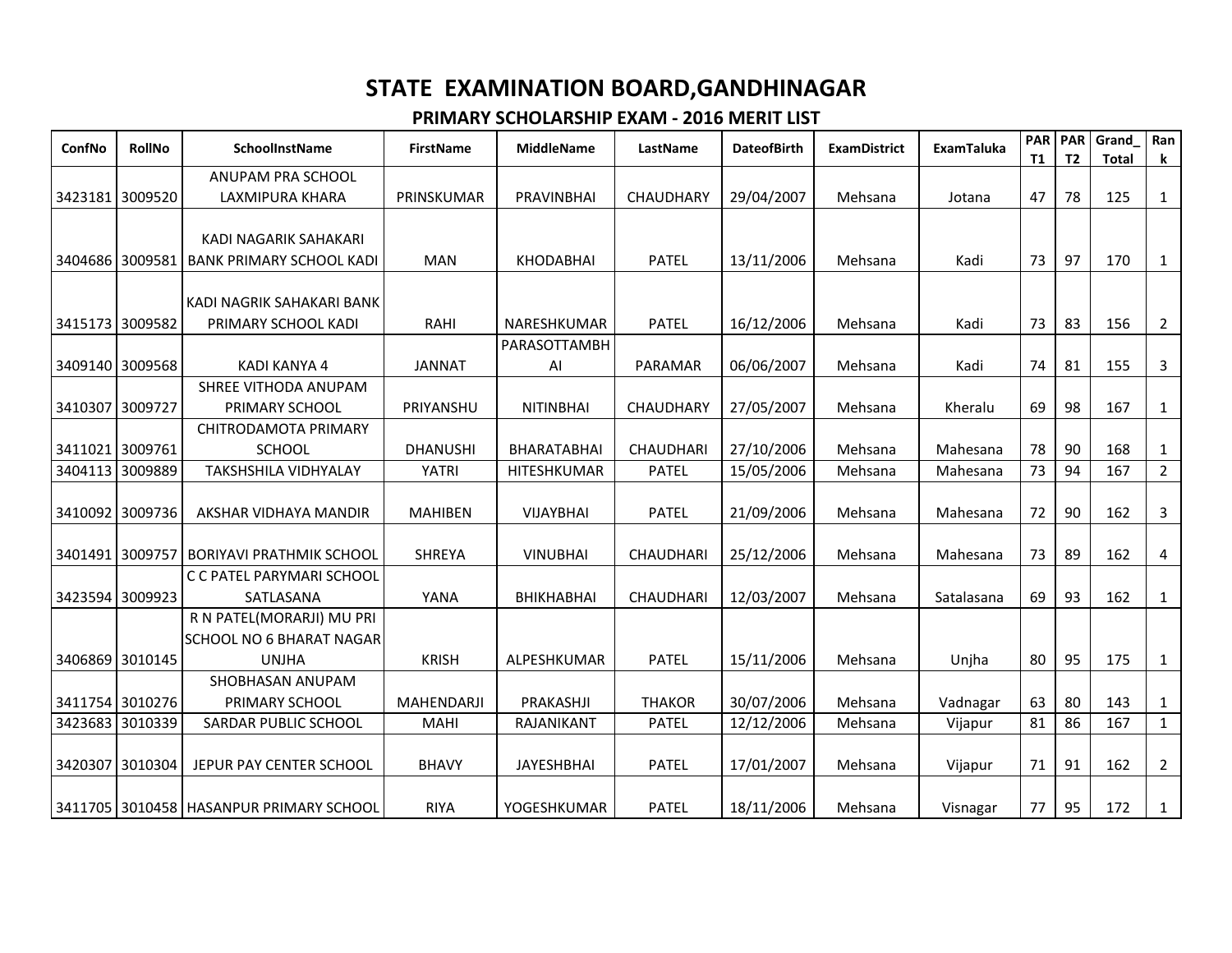| ConfNo          | <b>RollNo</b>   | <b>SchoolInstName</b>        | <b>FirstName</b>  | <b>MiddleName</b>   | LastName         | <b>DateofBirth</b> | <b>ExamDistrict</b> | <b>ExamTaluka</b> | PAR<br><b>T1</b> | <b>PAR</b><br>T <sub>2</sub> | Grand<br><b>Total</b> | Ran<br>$\mathbf k$ |
|-----------------|-----------------|------------------------------|-------------------|---------------------|------------------|--------------------|---------------------|-------------------|------------------|------------------------------|-----------------------|--------------------|
|                 |                 |                              |                   |                     |                  |                    |                     |                   |                  |                              |                       |                    |
|                 |                 | SHREE KUVASANA ANUPAM        |                   |                     |                  |                    |                     |                   |                  |                              |                       |                    |
| 3405990 3010610 |                 | PRIMARY SCHOOL               | <b>NIL</b>        | KANAIYALAL          | <b>PATEL</b>     | 16/01/2007         | Mehsana             | Visnagar          | 75               | 94                           | 169                   | $\overline{2}$     |
|                 |                 | shree kavadiya pramary       |                   |                     |                  |                    |                     |                   |                  |                              |                       |                    |
| 3407296 3010645 |                 | school                       | <b>KRISHNA</b>    | <b>JAMBHA</b>       | <b>GADHAVI</b>   | 04/04/2006         | Morbi               | Hadvad            | 61               | 88                           | 149                   | $\mathbf{1}$       |
|                 |                 | shree kavadiya pramary       |                   |                     |                  |                    |                     |                   |                  |                              |                       |                    |
| 3407333 3010647 |                 | school                       | <b>MERA</b>       | <b>ASHVINBHAI</b>   | KACHAROLA        | 20/02/2007         | Morbi               | Hadvad            | 54               | 83                           | 137                   | $\overline{2}$     |
|                 |                 | SHREE RASANGPAR PRI          |                   |                     |                  |                    |                     |                   |                  |                              |                       |                    |
|                 | 3402822 3010675 | <b>SCHOOL</b>                | <b>UTTAM</b>      | <b>BHARATBHAI</b>   | <b>NIMAVAT</b>   | 11/10/2006         | Morbi               | Maliya            | 78               | 90                           | 168                   | 1                  |
| 3423607         | 3010679         | andarna primary school       | <b>DAKSH</b>      | NILESHBHAI          | <b>AGHARA</b>    | 24/01/2007         | Morbi               | Morbi             | 80               | 94                           | 174                   | $\mathbf{1}$       |
| 3423653         | 3010690         | andarna primary school       | <b>MAHI</b>       | <b>ASHVINBHAI</b>   | <b>MARVANIYA</b> | 26/04/2007         | Morbi               | Morbi             | 67               | 84                           | 151                   | $\overline{2}$     |
|                 |                 | shree taxashila vidhyalaya   |                   |                     |                  |                    |                     |                   |                  |                              |                       |                    |
|                 | 3406494 3010698 | nichimandal                  | YUVRAJSINH        | <b>AJITBHAI</b>     | <b>MAKWANA</b>   | 31/08/2006         | Morbi               | Morbi             | 61               | 85                           | 146                   | $\mathbf{3}$       |
|                 |                 | <b>SHREE RATABHE PRIMARY</b> |                   |                     |                  |                    |                     |                   |                  |                              |                       |                    |
| 3407289         | 3010693         | <b>SCHOOL</b>                | <b>DHARMDIP</b>   | <b>JORUBHAI</b>     | CHAUHAN          | 24/11/2006         | Morbi               | Morbi             | 57               | 85                           | 142                   | $\overline{4}$     |
|                 |                 | MATRU SHREE C K SHAH         |                   |                     |                  |                    |                     |                   |                  |                              |                       |                    |
| 3407672 3010731 |                 | PRATHMIK VIDHYALAY           | SAUMYA            | <b>JITENDRABHAI</b> | <b>PATEL</b>     | 22/01/2007         | Morbi               | Vankaner          | 69               | 94                           | 163                   | 1                  |
|                 |                 | SHARDA VIDYALAY              |                   | MAYURDHVAJSI        |                  |                    |                     |                   |                  |                              |                       |                    |
| 3410173 3010738 |                 | <b>WANKANER</b>              | DAKSHRAJSINH      | <b>NH</b>           | <b>ZALA</b>      | 23/01/2007         | Morbi               | Vankaner          | 64               | 84                           | 148                   | $\overline{2}$     |
| 3423302         | 3010757         | primary school khokhraumar   | <b>KEYUR</b>      | RAMESHBHAI          | VASAVA           | 26/06/2007         | Narmada             | Dediyapada        | 64               | 93                           | 157                   | 1                  |
|                 |                 | PRIMARY SCHOOL               |                   |                     |                  |                    |                     |                   |                  |                              |                       |                    |
|                 | 3423500 3010758 | KHOKHRAUMAR                  | <b>UMESH</b>      | DAMANIYA            | VASAVA           | 01/09/2006         | Narmada             | Dediyapada        | 64               | 81                           | 145                   | $\overline{2}$     |
| 3403820         | 3010818         | PRIMARY SCHOOL VANJI         | PRATIKBHAI        | <b>SURESHBHAI</b>   | <b>TADVI</b>     | 21/07/2007         | Narmada             | Gurudesver        | 52               | 76                           | 128                   | $\mathbf{1}$       |
|                 |                 |                              |                   |                     |                  |                    |                     |                   |                  |                              |                       |                    |
|                 |                 | SHREE NAVDURGA PRIMARY       |                   |                     |                  |                    |                     |                   |                  |                              |                       |                    |
|                 | 3421336 3010840 | <b>SCHOOL RAJPIPLA</b>       | <b>DHARVI</b>     | <b>DIPAKBHAI</b>    | CHAUHAN          | 20/12/2006         | Narmada             | Nandod            | 57               | 77                           | 134                   | $\mathbf{1}$       |
| 3414421         | 3010861         | PRIMARY SCHOOL DABKA         | <b>AJITKUMAR</b>  | <b>RAMSINGBHAI</b>  | VASAVA           | 25/05/2006         | Narmada             | Sagbara           | 62               | 91                           | 153                   | $\mathbf{1}$       |
|                 |                 |                              |                   |                     |                  |                    |                     |                   |                  |                              |                       |                    |
| 3415542 3010889 |                 | RAMPURI PRIMARY SCHOOL       | <b>TANVIRKHAN</b> | <b>IMTIAZKHAN</b>   | <b>KURESHI</b>   | 21/10/2006         | Narmada             | Tilakvada         | 57               | 71                           | 128                   | 1                  |
|                 |                 | <b>VANIYA TALAV PRATHMIK</b> |                   |                     |                  |                    |                     |                   |                  |                              |                       |                    |
| 3420862 3011413 |                 | <b>SHALA</b>                 | <b>MEGHA</b>      | <b>BIPINBHAI</b>    | <b>PATEL</b>     | 21/09/2006         | Navsari             | Chikhali          | 77               | 94                           | 171                   | $\mathbf{1}$       |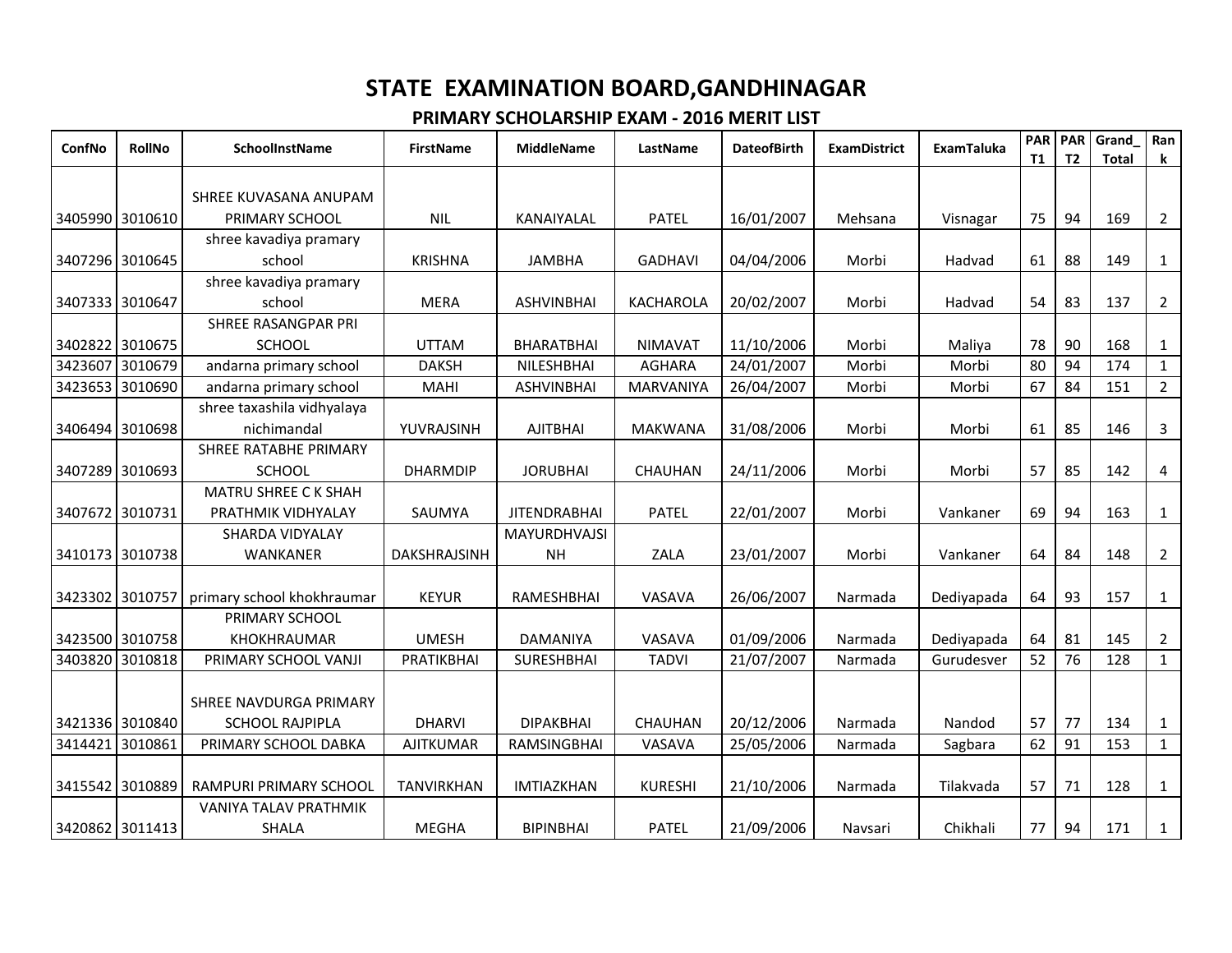| ConfNo | <b>RollNo</b>   | SchoolInstName                            | <b>FirstName</b>  | <b>MiddleName</b>   | LastName        | <b>DateofBirth</b> | <b>ExamDistrict</b> | <b>ExamTaluka</b> | PAR<br>T1 | <b>PAR</b><br>T <sub>2</sub> | Grand<br><b>Total</b> | Ran<br>$\bf k$ |
|--------|-----------------|-------------------------------------------|-------------------|---------------------|-----------------|--------------------|---------------------|-------------------|-----------|------------------------------|-----------------------|----------------|
|        |                 | VANIYA TALAV PRATHMIK                     |                   |                     |                 |                    |                     |                   |           |                              |                       |                |
|        | 3420873 3011412 | <b>SHALA</b>                              | <b>KOMAL</b>      | PANKAJBHAI          | <b>PATEL</b>    | 16/09/2006         | Navsari             | Chikhali          | 74        | 91                           | 165                   | $\overline{2}$ |
|        |                 | THE AMBIKA HIGHSCHOOL                     |                   |                     |                 |                    |                     |                   |           |                              |                       |                |
|        | 3416281 3011664 | <b>GADAT PRIMARY SECTION</b>              | VEDANSHI          | PRITESH             | <b>DESAI</b>    | 28/05/2006         | Navsari             | Gandevi           | 75        | 93                           | 168                   | $\mathbf{1}$   |
|        |                 |                                           |                   |                     |                 |                    |                     |                   |           |                              |                       |                |
|        | 3411509 3011676 | vidyamandir vangam                        | <b>DRASHTI</b>    | MINESHKUMAR         | <b>PATEL</b>    | 13/08/2006         | Navsari             | Gandevi           | 73        | 89                           | 162                   | $\overline{2}$ |
|        |                 | <b>SHREE SARDAR</b>                       |                   |                     |                 |                    |                     |                   |           |                              |                       |                |
|        |                 | PATELPRATHMIK SHALA                       |                   |                     |                 |                    |                     |                   |           |                              |                       |                |
|        | 3420536 3011805 | <b>JALALPORE</b>                          | <b>RAJ</b>        | <b>MANSUKHBHAI</b>  | <b>BABARIYA</b> | 08/08/2006         | Navsari             | Jalalpur          | 73        | 94                           | 167                   | $\mathbf{1}$   |
|        |                 |                                           |                   |                     |                 |                    |                     |                   |           |                              |                       |                |
|        |                 | THE SIMLAK MUSLIM                         |                   |                     |                 |                    |                     |                   |           |                              |                       |                |
|        |                 | 3414671 3011833 EDUCATION INSTITUTESIMLAK | <b>FATEMABIBI</b> | <b>ALTAF</b>        | <b>SHAIKH</b>   | 06/07/2004         | Navsari             | Jalalpur          | 75        | 91                           | 166                   | $\overline{2}$ |
|        |                 | <b>DESHMUKH FALIYA PRA</b>                |                   |                     |                 |                    |                     |                   |           |                              |                       |                |
|        | 3400118 3011896 | SHALA KAKADVERI                           | <b>DIYA</b>       | <b>JITENDRABHAI</b> | <b>PATEL</b>    | 13/08/2006         | Navsari             | Khergram          | 70        | 96                           | 166                   | $\mathbf{1}$   |
|        |                 | motichovisi primary school                |                   |                     |                 |                    |                     |                   |           |                              |                       |                |
|        | 3400633 3012200 | ta & dist navsari                         | <b>OM</b>         | DIVYESHKUMAR        | <b>PATEL</b>    | 04/01/2007         | Navsari             | Navsari           | 84        | 92                           | 176                   | $\mathbf{1}$   |
|        |                 | 3411275 3012078 C L PARIKH PRIMARY SCHOOL | ANSIKABEN         | SNJIV               | <b>JANA</b>     | 18/08/2006         | Navsari             | Navsari           | 82        | 93                           | 175                   | $\overline{2}$ |
|        |                 | Shree Pratap High schol                   |                   |                     |                 |                    |                     |                   |           |                              |                       |                |
|        | 3419127 3012752 | Vansda                                    | ZARA              | RAMANBHAI           | <b>THORAT</b>   | 09/06/2007         | Navsari             | Vansada           | 78        | 96                           | 174                   | $\mathbf{1}$   |
|        |                 | SHREE PRATAP HIGH SCHOOL                  |                   |                     |                 |                    |                     |                   |           |                              |                       |                |
|        | 3417360 3012757 | VANSDA                                    | KHYATIBEN         | <b>DILIPKUMAR</b>   | <b>PATEL</b>    | 20/01/2007         | Navsari             | Vansada           | 72        | 92                           | 164                   | $\overline{2}$ |
|        |                 |                                           |                   |                     |                 |                    |                     |                   |           |                              |                       |                |
|        | 3401385 3012869 | NALANDA SCHOOL GODHRA                     | PRIYABEN          | <b>DINESHBHAI</b>   | <b>PATEL</b>    | 23/09/2006         | Panch Mahal         | Godhara           | 73        | 95                           | 168                   | $\mathbf{1}$   |
|        |                 |                                           |                   |                     |                 |                    |                     |                   |           |                              |                       |                |
|        | 3412032 3012893 | Saint Arnolds School                      | <b>NIKHIL</b>     | <b>JITENDAKUMAR</b> | PARMAR          | 05/08/2006         | Panch Mahal         | Godhara           | 77        | 87                           | 164                   | $\overline{2}$ |
|        |                 | Shri Sharda Mandir Prathmik               |                   |                     |                 |                    |                     |                   |           |                              |                       |                |
|        | 3403928 3012905 | Shala                                     | <b>VISHWA</b>     | NARESHKUMAR         | <b>PATEL</b>    | 23/03/2007         | Panch Mahal         | Godhara           | 75        | 89                           | 164                   | 3              |
|        | 3422590 3012880 | NALANDA SCHOOL GODHRA                     | PRAKASH           | <b>RAJUBHAI</b>     | PATELIYA        | 11/07/2006         | Panch Mahal         | Godhara           | 74        | 89                           | 163                   | 4              |
|        |                 | <b>GHOGHAMBA TALUKA</b>                   |                   | DHARMENDRSIN        |                 |                    |                     |                   |           |                              |                       |                |
|        | 3402281 3012933 | PRIMARY SCHOOL                            | <b>VISHVABEN</b>  | H                   | PARAMAR         | 01/01/2007         | Panch Mahal         | Goghamba          | 64        | 89                           | 153                   | $\mathbf{1}$   |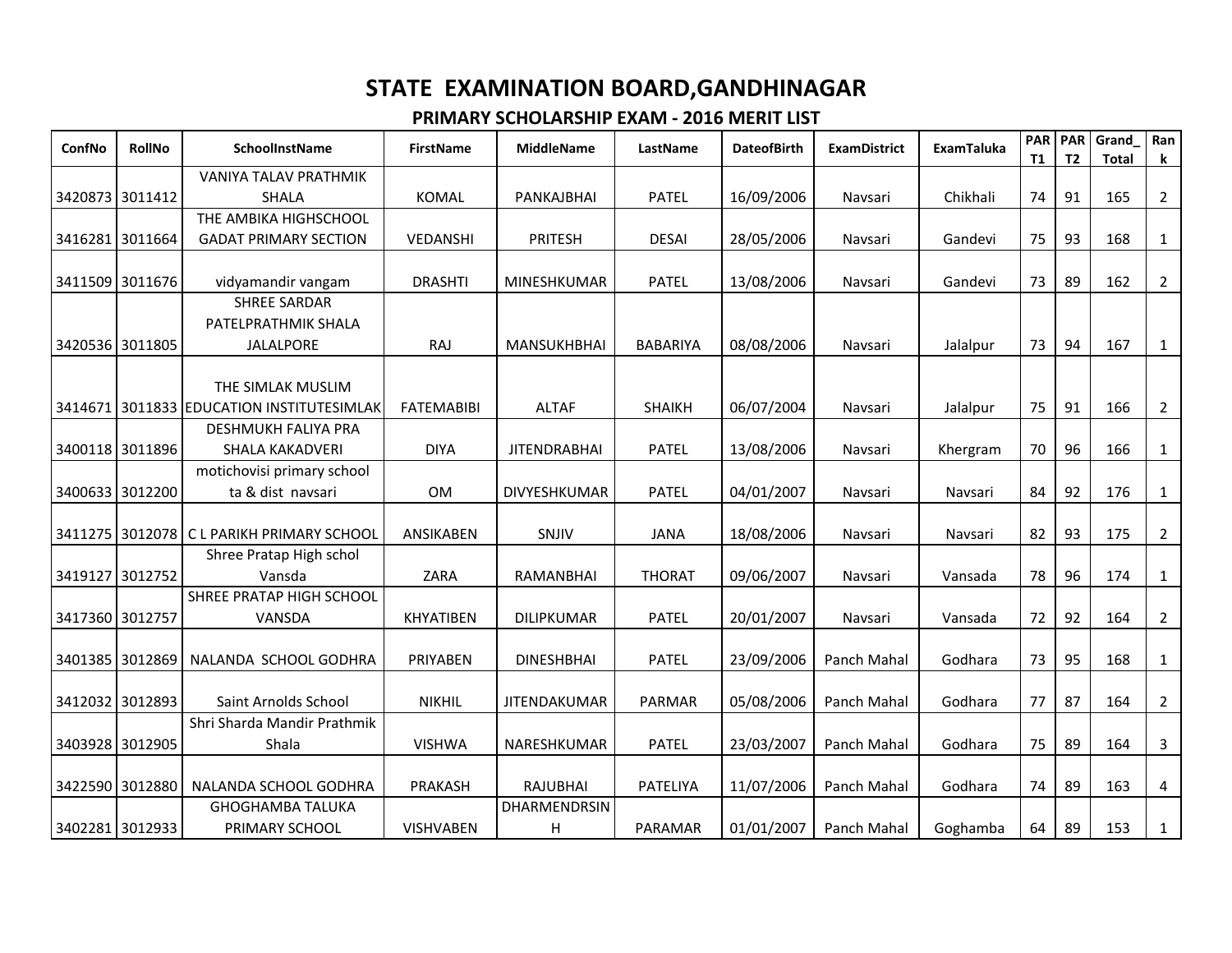| ConfNo          | <b>RollNo</b>   | SchoolInstName                 | <b>FirstName</b>    | <b>MiddleName</b>  | LastName        | <b>DateofBirth</b> | <b>ExamDistrict</b> | <b>ExamTaluka</b> | <b>PAR</b><br><b>T1</b> | <b>PAR</b><br>T <sub>2</sub> | Grand<br><b>Total</b> | Ran<br>k       |
|-----------------|-----------------|--------------------------------|---------------------|--------------------|-----------------|--------------------|---------------------|-------------------|-------------------------|------------------------------|-----------------------|----------------|
|                 |                 | khatombi varg vankod           | <b>DHARMISHTHAB</b> |                    |                 |                    |                     |                   |                         |                              |                       |                |
| 3401669 3012949 |                 | primary school                 | EN                  | <b>SUBHASHBHAI</b> | RATHAVA         | 13/03/2007         | Panch Mahal         | Goghamba          | 52                      | 71                           | 123                   | $\overline{2}$ |
| 3411745         | 3012992         | <b>KALARAV SCHOOL</b>          | <b>HARINI</b>       | <b>KEYURBHAI</b>   | <b>SHUKLA</b>   | 27/03/2007         | Panch Mahal         | Halol             | 66                      | 79                           | 145                   | $\mathbf{1}$   |
| 3411405         | 3012979         | <b>KALARAV SCHOOL</b>          | <b>MAHI</b>         | SANDIPKUMAR        | <b>KACHHIYA</b> | 13/11/2006         | Panch Mahal         | Halol             | 58                      | 80                           | 138                   | $\overline{2}$ |
|                 |                 | prathmik kanyashala            |                     |                    |                 |                    |                     |                   |                         |                              |                       |                |
| 3405590         | 3013012         | jambughoda                     | SHEETALBEN          | <b>VIKRAMBHAI</b>  | <b>RATHVA</b>   | 18/03/2007         | Panch Mahal         | Jambugoda         | 62                      | 86                           | 148                   | 1              |
|                 |                 |                                |                     |                    |                 |                    |                     |                   |                         |                              |                       |                |
| 3419216 3013100 |                 | KHEDA PRIMARY SCHOOL           | PINKALBEN           | RAJENDRASINH       | <b>PARMAR</b>   | 18/08/2006         | Panch Mahal         | Kalol             | 51                      | 77                           | 128                   | 1              |
| 3413110         | 3013051         | DELOL PRIMARY SCHOOL           | YESHKUMAR           | RAJESHBHAI         | <b>RATHOD</b>   | 09/07/2006         | Panch Mahal         | Kalol             | 50                      | 77                           | 127                   | $\overline{2}$ |
|                 |                 | S M T G B DAMOR PRA SHALA      |                     |                    |                 |                    |                     |                   |                         |                              |                       |                |
| 3421114 3013211 |                 | <b>MORVA HADAF</b>             | TRUNALIBEN          | RAJENDRABHAI       | <b>BARIA</b>    | 22/11/2005         | Panch Mahal         | Morva-hadaf       | 82                      | 96                           | 178                   | $\mathbf{1}$   |
|                 |                 | S M TG B DAMOR PRA SHALA       |                     |                    |                 |                    |                     |                   |                         |                              |                       |                |
| 3421194 3013212 |                 | <b>MORVA HADAF</b>             | <b>MITESHKUMAR</b>  | <b>GANPATSINH</b>  | <b>BARIA</b>    | 10/07/2005         | Panch Mahal         | Morva-hadaf       | 80                      | 94                           | 174                   | $\overline{2}$ |
|                 |                 | ST ARNOLDS SCHOOL              |                     |                    |                 |                    |                     |                   |                         |                              |                       |                |
| 3407336 3013300 |                 | <b>GODHRA</b>                  | <b>HET</b>          | PRAVINBHAI         | <b>PATEL</b>    | 10/11/2006         | Panch Mahal         | Shahera           | 80                      | 90                           | 170                   | $\mathbf{1}$   |
|                 |                 | <b>VAGHBODIYA PRIMARY</b>      |                     |                    |                 |                    |                     |                   |                         |                              |                       |                |
| 3410718 3013304 |                 | SCHOOL                         | <b>MAHI</b>         | SANJAYKUMAR        | <b>PATEL</b>    | 05/02/2007         | Panch Mahal         | Shahera           | 61                      | 94                           | 155                   | $\overline{2}$ |
|                 |                 | S R PRAJAPATI SCHOOL           |                     |                    |                 |                    |                     |                   |                         |                              |                       |                |
| 3402659 3013298 |                 | <b>SHAHERA</b>                 | <b>KRISHNABEN</b>   | PRAVINBHAI         | <b>BARIA</b>    | 08/11/2006         | Panch Mahal         | Shahera           | 62                      | 92                           | 154                   | $\mathbf{3}$   |
|                 |                 |                                |                     |                    |                 |                    |                     |                   |                         |                              |                       |                |
| 3410653 3013308 |                 | <b>ISLAMPUR PRIMARY SCHOOL</b> | <b>DHAVAL</b>       | <b>MAHESHKUMAR</b> | <b>RAVAL</b>    | 26/06/2006         | Patan               | Chansama          | 56                      | 78                           | 134                   | $\mathbf{1}$   |
|                 |                 | SHREE SARASVATI PRIMARY        |                     |                    |                 |                    |                     |                   |                         |                              |                       |                |
| 3412473 3013358 |                 | <b>SCHOOL HARIJ</b>            | NIKEETA             | RUGNATHABHAI       | <b>BHARVAD</b>  | 25/09/2006         | Patan               | Harij             | 80                      | 88                           | 168                   | $\mathbf{1}$   |
|                 |                 | Arvind Jivabhai Prathmik       |                     |                    |                 |                    |                     |                   |                         |                              |                       |                |
| 3404867         | 3013390         | Shala                          | <b>DHYEY</b>        | ASHOKKUMAR         | <b>PATEL</b>    | 25/11/2006         | Patan               | Patan             | 78                      | 85                           | 163                   | $\mathbf{1}$   |
|                 |                 | SHREE SARASWATI SHISHU         |                     |                    |                 |                    |                     |                   |                         |                              |                       |                |
|                 | 3407947 3013500 | <b>MANDIR PATAN</b>            | <b>SHIV</b>         | NALINKUMAR         | <b>PATEL</b>    | 19/08/2006         | Patan               | Patan             | 75                      | 85                           | 160                   | $\overline{2}$ |
| 3416171         | 3013643         | shree bhilot pry school        | <b>ASMITA</b>       | LAXMANBHAI         | PRAJAPATI       | 07/10/2006         | Patan               | Radhanpur         | 84                      | 91                           | 175                   | $\mathbf{1}$   |
| 3405495         | 3013674         | <b>VAVAL PRIMARY SCHOOL</b>    | <b>NEHAL</b>        | <b>LALABHAI</b>    | <b>VADHER</b>   | 07/04/2007         | Patan               | Sami              | 57                      | 43                           | 100                   | $\mathbf{1}$   |
| 3417018         | 3013698         | Limgamda Primary School        | KOMALBEN            | SHANKARBHAI        | <b>AYAR</b>     | 03/12/2006         | Patan               | Santalpur         | 66                      | 94                           | 160                   | $\mathbf{1}$   |
|                 |                 | <b>KANSA KUMAR PRIMARY</b>     |                     |                    |                 |                    |                     |                   |                         |                              |                       |                |
| 3407214 3013727 |                 | <b>SCHOOL</b>                  | <b>RAHUL</b>        | <b>HALAJI</b>      | <b>THAKOR</b>   | 07/09/2006         | Patan               | Sarasvati         | 43                      | 73                           | 116                   | $\mathbf{1}$   |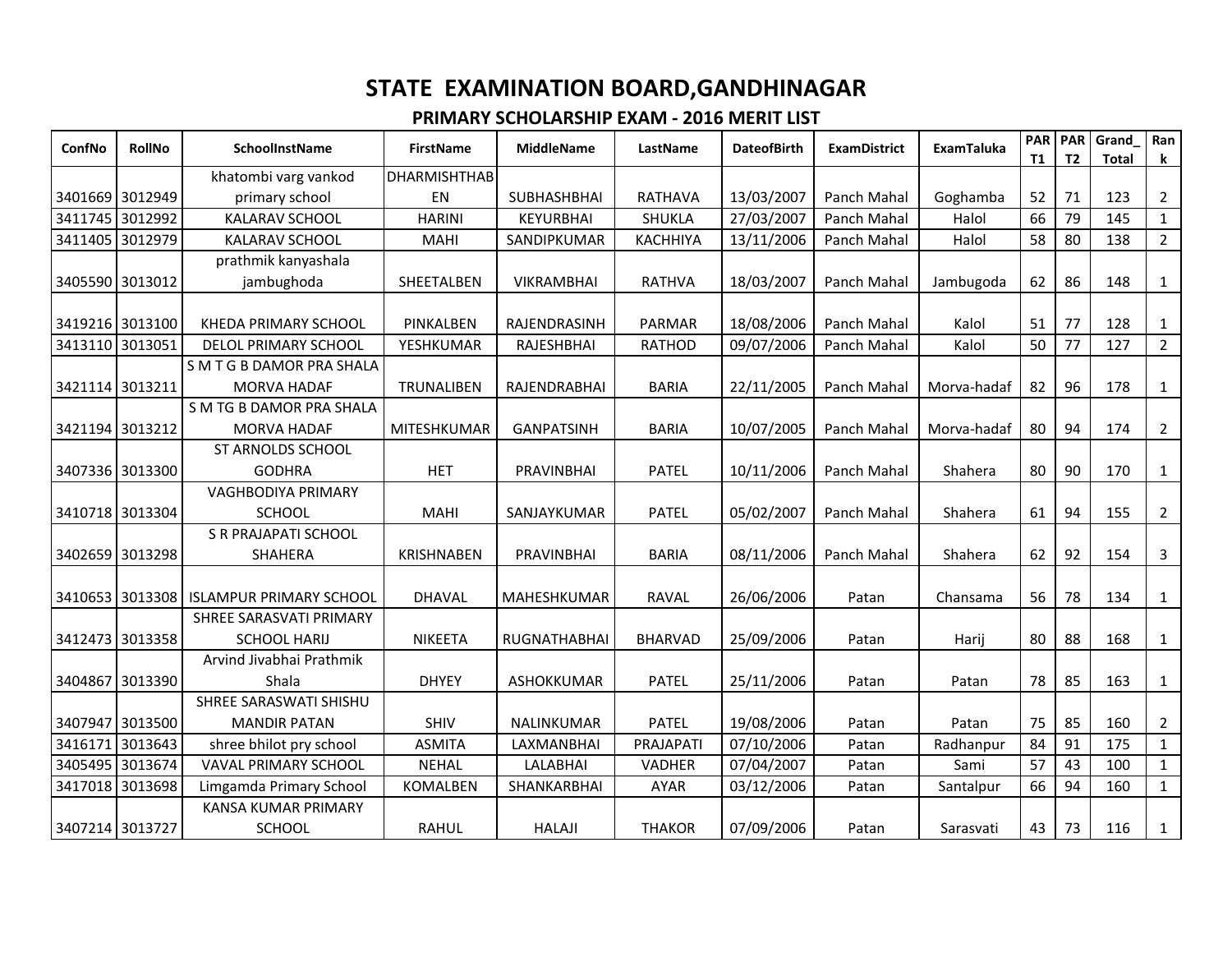| ConfNo          | <b>RollNo</b>   | <b>SchoolInstName</b>            | <b>FirstName</b>   | <b>MiddleName</b>  | LastName         | <b>DateofBirth</b> | <b>ExamDistrict</b> | <b>ExamTaluka</b> | <b>PAR</b><br><b>T1</b> | <b>PAR</b><br>T <sub>2</sub> | Grand<br><b>Total</b> | Ran<br>k       |
|-----------------|-----------------|----------------------------------|--------------------|--------------------|------------------|--------------------|---------------------|-------------------|-------------------------|------------------------------|-----------------------|----------------|
|                 |                 | <b>KANSA PRIMARY GIRLS</b>       |                    |                    |                  |                    |                     |                   |                         |                              |                       |                |
|                 | 3402929 3013729 | <b>SCHOOL</b>                    | <b>SHRADDHABEN</b> | <b>BHARATKUMAR</b> | <b>THAKOR</b>    | 22/01/2007         | Patan               | Sarasvati         | 48                      | 63                           | 111                   | $\overline{2}$ |
|                 |                 | MOTICHANDUR PRIMARY              |                    |                    |                  |                    |                     |                   |                         |                              |                       |                |
|                 | 3412381 3013754 | <b>SCHOOL NO 2</b>               | ANJALI             | KANAJIBHAI         | <b>RATHAVI</b>   | 17/10/2005         | Patan               | Shankheshver      | 57                      | 86                           | 143                   | $\mathbf{1}$   |
|                 |                 | <b>GANESHPURA PRIMARY</b>        |                    |                    |                  |                    |                     |                   |                         |                              |                       |                |
|                 | 3407438 3013777 | <b>SCHOOL</b>                    | <b>HIRALBEN</b>    | <b>BHARATBHAI</b>  | PRAJAPATI        | 01/02/2007         | Patan               | Sidhapur          | 73                      | 78                           | 151                   | $\mathbf{1}$   |
|                 |                 | <b>GANESHPURA PRIMARY</b>        |                    |                    |                  |                    |                     |                   |                         |                              |                       |                |
|                 | 3407450 3013768 | <b>SCHOOL</b>                    | YASHVI             | <b>MOHANBHAI</b>   | <b>DAMOR</b>     | 17/01/2007         | Patan               | Sidhapur          | 59                      | 78                           | 137                   | $\overline{2}$ |
|                 |                 | <b>SHREE KAVALAKA PAY CENTER</b> |                    |                    |                  |                    |                     |                   |                         |                              |                       |                |
| 3408261         | 3013912         | <b>SCHOOL</b>                    | <b>YESHA</b>       | <b>MUKESHBHAI</b>  | <b>GONDALIYA</b> | 31/05/2007         | Porbandar           | Kutiyana          | 86                      | 91                           | 177                   | 1              |
|                 |                 |                                  |                    |                    |                  |                    |                     |                   |                         |                              |                       |                |
|                 | 3406668 3014133 | PRERANA PRIMARY SCHOOL           | HIMANSHU           | <b>DILIPBHAI</b>   | <b>GOHIL</b>     | 27/03/2007         | Porbandar           | Porbandar         | 81                      | 93                           | 174                   | 1              |
|                 |                 |                                  |                    |                    |                  |                    |                     |                   |                         |                              |                       |                |
| 3406709 3014067 |                 | ADVANA KUMAR SHALA PC            | <b>DIVYESH</b>     | <b>DAMABHAI</b>    | PARMAR           | 30/11/2006         | Porbandar           | Porbandar         | 74                      | 90                           | 164                   | $\overline{2}$ |
| 3406501         | 3014085         | bhetakadi shim shala             | <b>BHARAT</b>      | <b>GOVINDBHAI</b>  | AMBALIYA         | 21/12/2006         | Porbandar           | Porbandar         | 76                      | 86                           | 162                   | $\overline{3}$ |
|                 |                 | SIGMA PUBLIC SCHOOL              |                    |                    |                  |                    |                     |                   |                         |                              |                       |                |
|                 | 3419530 3014264 | <b>VANANA</b>                    | <b>VISHVABEN</b>   | <b>AJAYBHAI</b>    | <b>BARIYA</b>    | 11/07/2007         | Porbandar           | Ranavav           | 62                      | 78                           | 140                   | $\mathbf{1}$   |
|                 |                 | SANDIPANI SCHOOL OF              |                    |                    |                  |                    |                     |                   |                         |                              |                       |                |
|                 | 3405319 3014267 | <b>EXCELLENCE</b>                | <b>MISHA</b>       | ARVINDKUMAR        | <b>JAGANI</b>    | 06/05/2006         | Rajkot              | Dhoraji           | 80                      | 93                           | 173                   | $\mathbf{1}$   |
|                 |                 | SHREENATHGADH TALUKA             |                    |                    |                  |                    |                     |                   |                         |                              |                       |                |
|                 | 3410127 3014384 | <b>SHALA</b>                     | <b>DOLIBEN</b>     | <b>JAYESHBHAI</b>  | <b>BHALALA</b>   | 15/10/2006         | Rajkot              | Gondal            | 79                      | 98                           | 177                   | 1              |
|                 |                 | SHREE SHIVRAJGADH KUMAR          |                    |                    |                  |                    |                     |                   |                         |                              |                       |                |
|                 | 3407944 3014381 | <b>TALUKA SHALA</b>              | <b>HARSH</b>       | VIJAYBHAI          | <b>VORA</b>      | 12/11/2006         | Rajkot              | Gondal            | 79                      | 97                           | 176                   | $\overline{2}$ |
|                 |                 | SHREE LITAL STARS PRIMARY        |                    |                    |                  |                    |                     |                   |                         |                              |                       |                |
|                 | 3401956 3014438 | SCHOOL JASDAN                    | <b>RUSHANG</b>     | <b>BHARATBHAI</b>  | CHADOTARA        | 28/05/2007         | Rajkot              | Jasdan            | 79                      | 96                           | 175                   | $\mathbf{1}$   |
| 3409540         | 3014433         | NAVA JASAPAR                     | <b>BHAVYA</b>      | SANJAYBHAI         | SHINGALA         | 30/06/2007         | Rajkot              | Jasdan            | 70                      | 92                           | 162                   | $\overline{2}$ |
|                 |                 |                                  |                    |                    |                  |                    |                     |                   |                         |                              |                       |                |
|                 | 3406861 3014494 | shri satyam prathmik shala       | <b>NITAL</b>       | <b>BHIKHUBHAI</b>  | CHAUHAN          | 18/01/2006         | Rajkot              | Jetpur            | 65                      | 91                           | 156                   | $\mathbf{1}$   |
|                 |                 |                                  |                    |                    |                  |                    |                     |                   |                         |                              |                       |                |
|                 | 3406813 3014505 | shri satyam prathmik shala       | <b>NIRALI</b>      | <b>KISHORBHAI</b>  | <b>MAKWANA</b>   | 18/12/2006         | Rajkot              | Jetpur            | 70                      | 79                           | 149                   | $\overline{2}$ |
|                 |                 |                                  |                    |                    |                  |                    |                     | Kotada-           |                         |                              |                       |                |
|                 | 3403767 3014517 | KANYA PRI SCHOOL VERAVAL         | <b>PALAK</b>       | <b>CHETANBHAI</b>  | <b>BHAYANI</b>   | 05/06/2006         | Rajkot              | sangani           | 52                      | 77                           | 129                   | $\mathbf{1}$   |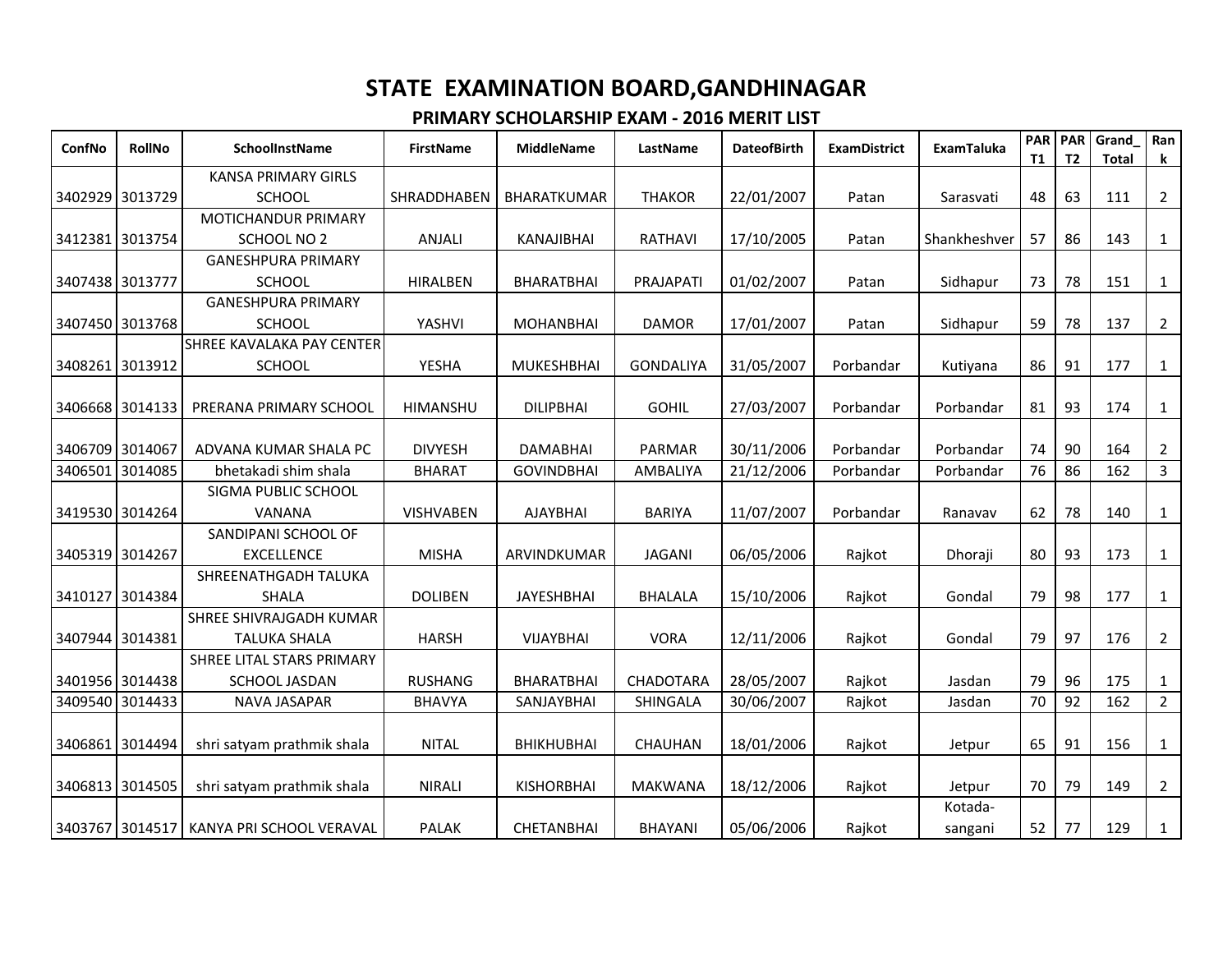| ConfNo          | <b>RollNo</b> | <b>SchoolInstName</b>                     | <b>FirstName</b> | <b>MiddleName</b>   | LastName         | <b>DateofBirth</b> | <b>ExamDistrict</b> | <b>ExamTaluka</b> | <b>PAR</b><br><b>T1</b> | PAR<br>T <sub>2</sub> | Grand<br><b>Total</b> | Ran<br>k       |
|-----------------|---------------|-------------------------------------------|------------------|---------------------|------------------|--------------------|---------------------|-------------------|-------------------------|-----------------------|-----------------------|----------------|
|                 |               | <b>SHREE DHARMJIVAN</b>                   |                  |                     |                  |                    |                     |                   |                         |                       |                       |                |
| 3413188 3014564 |               | <b>VIDHYAMANDIR</b>                       | <b>UMANG</b>     | KIRITBHAI           | <b>VEKARIYA</b>  | 18/05/2007         | Rajkot              | Lodhika           | 69                      | 82                    | 151                   | $\mathbf{1}$   |
|                 |               | <b>SHREE GOVINDPAR</b>                    |                  |                     |                  |                    |                     |                   |                         |                       |                       |                |
| 3402831 3014608 |               | PRATHAMIK SHALA                           | <b>NISARG</b>    | <b>MANSUKHBHAI</b>  | <b>BHALODIA</b>  | 17/01/2007         | Rajkot              | Padghari          | 73                      | 97                    | 170                   | $\mathbf{1}$   |
| 3420537 3014730 |               | PATHAK SCHOOLS                            | <b>MISVA</b>     | VIJAYBHAI           | PIPARIYA         | 12/12/2006         | Rajkot              | Rajkot            | 79                      | 93                    | 172                   | $\mathbf{1}$   |
| 3420563 3014731 |               | PATHAK SCHOOLS                            | SAKSHI           | RAJUBHAI            | <b>PORIYA</b>    | 31/01/2007         | Rajkot              | Rajkot            | 82                      | 86                    | 168                   | $\overline{2}$ |
|                 |               |                                           |                  |                     |                  |                    |                     | Rajkot            |                         |                       |                       |                |
| 3414930 3014820 |               | PATANJALI VIDYALAY                        | <b>VRAJ</b>      | <b>ATULBHAI</b>     | <b>AJANI</b>     | 20/07/2006         | Rajkot              | Corporation       | 86                      | 95                    | 181                   | $\mathbf{1}$   |
|                 |               | LATE SHREE SGDHOAKIYA                     |                  |                     |                  |                    |                     | Rajkot            |                         |                       |                       |                |
| 3412879 3014802 |               | <b>SCHOOL</b>                             | PRANAV           | <b>UMESHBHAI</b>    | <b>THOBHANI</b>  | 18/11/2006         | Rajkot              | Corporation       | 81                      | 93                    | 174                   | $\overline{2}$ |
|                 |               | LATE SHREE SGDHOAKIYA                     |                  | BHUPENDRABHA        |                  |                    |                     | Rajkot            |                         |                       |                       |                |
| 3413859 3014773 |               | <b>SCHOOL</b>                             | <b>KARTIK</b>    |                     | <b>DHARAIYA</b>  | 10/11/2006         | Rajkot              | Corporation       | 74                      | 90                    | 164                   | $\mathsf{3}$   |
|                 |               |                                           |                  |                     |                  |                    |                     | Rajkot            |                         |                       |                       |                |
| 3414969 3014854 |               | PATANJALI VIDYALAY                        | <b>PARTHIV</b>   | <b>JAYESHBHAI</b>   | <b>KAPADIYA</b>  | 05/02/2007         | Rajkot              | Corporation       | 72                      | 91                    | 163                   | 4              |
|                 |               |                                           |                  |                     |                  |                    |                     | Rajkot            |                         |                       |                       |                |
| 3414912 3014902 |               | PATANJALI VIDYALAY                        | <b>DARSHAN</b>   | RASHIKBHAI          | SORATHIYA        | 13/03/2007         | Rajkot              | Corporation       | 73                      | 90                    | 163                   | 5              |
|                 |               | LATE SHREE SGDHOAKIYA                     |                  |                     |                  |                    |                     | Rajkot            |                         |                       |                       |                |
| 3412658 3014801 |               | <b>SCHOOL</b>                             | PRARTHANA        | DEEPAKBHAI          | TANK             | 16/03/2006         | Rajkot              | Corporation       | 71                      | 91                    | 162                   | 6              |
|                 |               |                                           |                  |                     |                  |                    |                     | Rajkot            |                         |                       |                       |                |
| 3418378 3014923 |               | SHREE G T SHETH VIDYALAYA                 | <b>JOYEL</b>     | <b>ASHITBHAI</b>    | <b>BHUTT</b>     | 05/09/2006         | Rajkot              | Corporation       | 71                      | 89                    | 160                   | $\overline{7}$ |
|                 |               | SHREE NAVYUG PRIMARY                      |                  |                     |                  |                    |                     | Rajkot            |                         |                       |                       |                |
| 3416494 3014953 |               | <b>SCHOOL</b>                             | SARFARAZ         | <b>MUJIBBHAI</b>    | <b>SHEKH</b>     | 15/08/2006         | Rajkot              | Corporation       | 69                      | 89                    | 158                   | 8              |
|                 |               |                                           |                  |                     |                  |                    |                     | Rajkot            |                         |                       |                       |                |
| 3418456 3014930 |               | SHREE G T SHETH VIDYALAYA                 | <b>ANANT</b>     | <b>JAYSUKHBHAI</b>  | <b>PARMAR</b>    | 09/07/2007         | Rajkot              | Corporation       | 70                      | 87                    | 157                   | 9              |
|                 |               | LATE SHREE SGDHOAKIYA                     |                  |                     |                  |                    |                     | Rajkot            |                         |                       |                       |                |
| 3413838 3014788 |               | <b>SCHOOL</b>                             | <b>TANVI</b>     | <b>ASHOKBHAI</b>    | <b>MER</b>       | 12/01/2007         | Rajkot              | Corporation       | 67                      | 88                    | 155                   | 10             |
|                 |               |                                           |                  |                     |                  |                    |                     | Rajkot            |                         |                       |                       |                |
| 3420545 3014808 |               | PATANJALI SCHOOLS                         | YUG.             | <b>MAHENDRABHAI</b> | <b>KAPADIYA</b>  | 25/01/2006         | Rajkot              | Corporation       | 65                      | 87                    | 152                   | 11             |
|                 |               |                                           |                  |                     |                  |                    |                     |                   |                         |                       |                       |                |
|                 |               | SHREE SARSWATI PRATHAMIK                  |                  |                     |                  |                    |                     |                   |                         |                       |                       |                |
| 3402553 3015023 |               | <b>VIDHYAMANDIR UPLETA</b>                | <b>JAGJIT</b>    | PARESHBHAI          | DANGAR           | 19/01/2007         | Rajkot              | Upleta            | 65                      | 93                    | 158                   | $\mathbf{1}$   |
|                 |               |                                           |                  | GHANSHYAMBH         |                  |                    |                     |                   |                         |                       |                       |                |
|                 |               | 3410384 3015094 SHREE RUPAVATI PRI SCHOOL | SHITALBEN        | Al                  | <b>MAJITHIYA</b> | 23/11/2005         | Rajkot              | Vinchiya          | 70                      | 90                    | 160                   | $\mathbf{1}$   |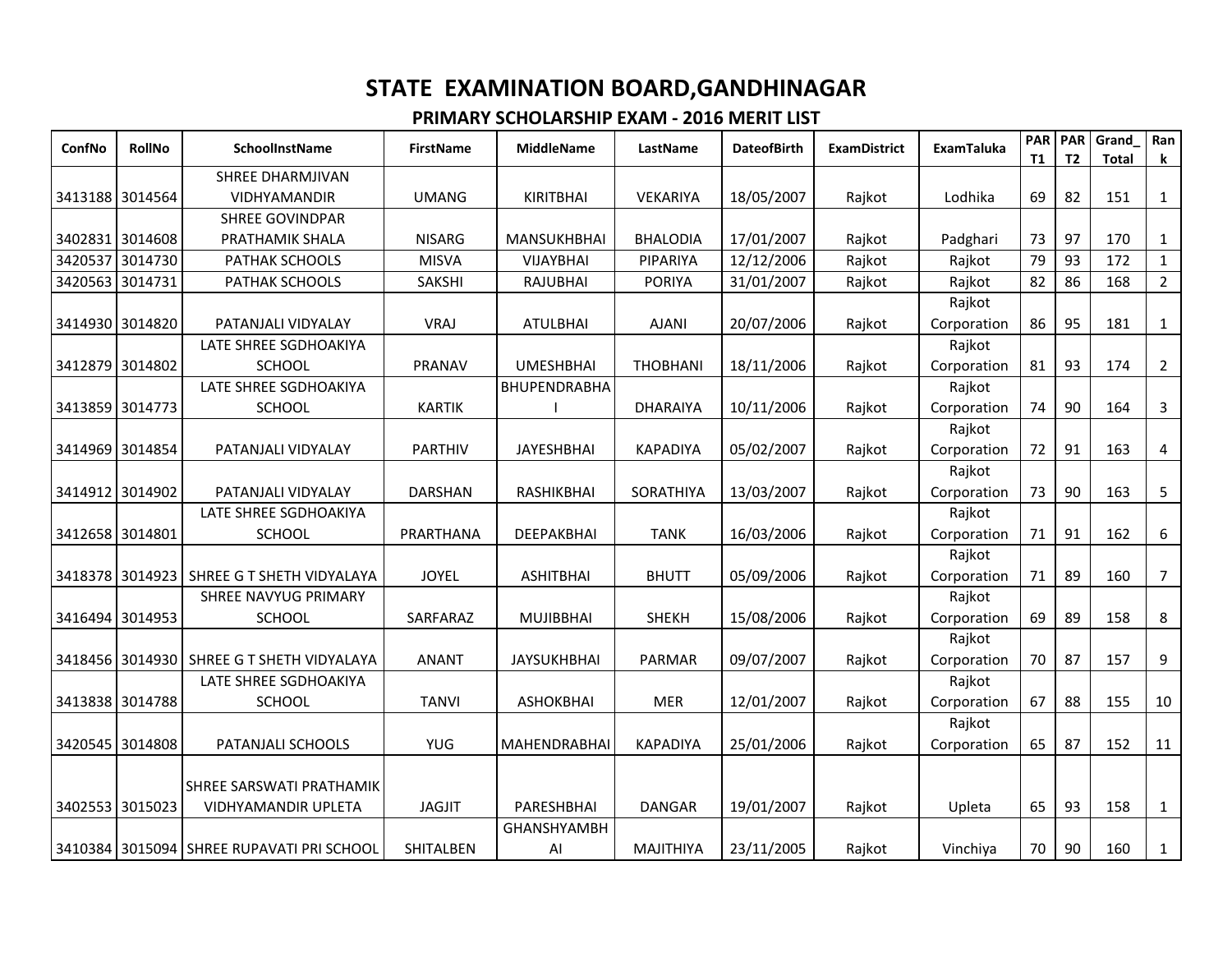| ConfNo          | <b>RollNo</b>              | <b>SchoolInstName</b>         | <b>FirstName</b>   | <b>MiddleName</b>                 | LastName                     | <b>DateofBirth</b>       | <b>ExamDistrict</b>        | <b>ExamTaluka</b> | <b>PAR</b><br>T1 | <b>PAR</b><br>T <sub>2</sub> | Grand<br><b>Total</b> | Ran<br>$\bf k$               |
|-----------------|----------------------------|-------------------------------|--------------------|-----------------------------------|------------------------------|--------------------------|----------------------------|-------------------|------------------|------------------------------|-----------------------|------------------------------|
|                 |                            | <b>HIMATPUR PAGARKENDRA</b>   |                    |                                   |                              |                          |                            |                   |                  |                              |                       |                              |
|                 | 3401281 3015180            | <b>SHALA</b>                  | <b>NISARG</b>      | PANKAJKUMAR                       | <b>PATEL</b>                 | 01/09/2006               | Sabarkantha                | Himmatnagar       | 79               | 97                           | 176                   | $\mathbf{1}$                 |
|                 |                            |                               |                    |                                   |                              |                          |                            |                   |                  |                              |                       |                              |
|                 | 3418651 3015181            | HIMMAT HIGH SCHOOL NO 2       | <b>KWITY</b>       | ANIL                              | <b>MODI</b>                  | 10/08/2007               | Sabarkantha                | Himmatnagar       | 72               | 98                           | 170                   | $\overline{2}$               |
|                 |                            | BERANA PRIMARY SCHOOL TA      |                    |                                   |                              |                          |                            |                   |                  |                              |                       |                              |
|                 | 3415477 3015122            | <b>HIMMATNAGAR</b>            | <b>TANISHKABEN</b> | <b>MITESHKUMAR</b>                | PARMAR                       | 09/02/2007               | Sabarkantha                | Himmatnagar       | 77               | 86                           | 163                   | $\mathbf{3}$                 |
|                 |                            | ADARSH PRIMARY SCHOOL         |                    |                                   |                              |                          |                            |                   |                  |                              |                       |                              |
|                 | 3404496 3015329            | <b>IDAR</b>                   | <b>DIYA</b>        | SHASHIKANT                        | <b>PATEL</b>                 | 24/05/2006               | Sabarkantha                | Idar              | 79               | 95                           | 174                   | $\mathbf{1}$                 |
|                 |                            |                               |                    |                                   |                              |                          |                            |                   |                  |                              |                       |                              |
|                 | 3404055 3015405            | Limbhoi primary school        | <b>SHREYA</b>      | PRAVINKUMAR                       | <b>PATEL</b>                 | 29/11/2006               | Sabarkantha                | Idar              | 75               | 90                           | 165                   | $\overline{2}$               |
|                 |                            | SANT SHREE RAMJIBAPA          |                    |                                   |                              |                          |                            |                   |                  |                              |                       |                              |
|                 |                            | KACHH KADVA PATIDAR           |                    |                                   |                              |                          |                            |                   |                  |                              |                       |                              |
|                 | 3404936 3015654            | <b>KANYA VIDHYALAY</b>        | <b>MESVABEN</b>    | <b>HITESHKUMAR</b>                | <b>PATEL</b>                 | 21/06/2007               | Sabarkantha                | Khedbhrahma       | 77               | 90                           | 167                   | $\mathbf{1}$                 |
|                 |                            |                               |                    |                                   |                              |                          |                            |                   |                  |                              |                       |                              |
|                 | 3408653 3015649            | <b>MATODA PRI SCHOOL</b>      | YUVARAJSINH        | <b>BALAVANTSINH</b>               | PARAMAR                      | 25/07/2007               | Sabarkantha                | Khedbhrahma       | 73               | 81                           | 154                   | $\overline{2}$               |
|                 |                            | <b>RADIANT PRIMARY SCHOOL</b> | <b>VISHVA</b>      |                                   |                              |                          |                            |                   | 70               | 89                           | 159                   |                              |
| 3421871         | 3418489 3015794<br>3015839 | Kherol Prathmik Shala         | <b>MAHESH</b>      | SHAILESHBHAI<br><b>DINESHBHAI</b> | <b>PATEL</b><br><b>RAVAL</b> | 07/02/2006<br>05/08/2006 | Sabarkantha<br>Sabarkantha | Prantij<br>Talod  | 69               | 89                           | 158                   | $\mathbf{1}$<br>$\mathbf{1}$ |
|                 |                            | SHETH J V DOSHI PRIMARY       |                    |                                   |                              |                          |                            |                   |                  |                              |                       |                              |
| 3414350 3015899 |                            | <b>SCHOOL</b>                 | <b>HETVI</b>       | <b>DINESHBHAI</b>                 | <b>PATIL</b>                 | 18/06/2007               | Sabarkantha                | Vadali            | 79               | 95                           | 174                   | $\mathbf{1}$                 |
|                 |                            | <b>VIJAYNAGAR PRIMARY</b>     |                    |                                   |                              |                          |                            |                   |                  |                              |                       |                              |
|                 | 3415464 3016043            | <b>SCHOOL NO 2</b>            | PREYAL             | <b>HARISHBHAI</b>                 | <b>PATEL</b>                 | 15/03/2006               | Sabarkantha                | Vijaynagar        | 64               | 76                           | 140                   | $\mathbf{1}$                 |
| 3420252         | 3016047                    | <b>BABS HIGH SCHOOL</b>       | <b>KRISHNA</b>     | <b>RITESH</b>                     | <b>CHINAI</b>                | 07/12/2006               | Surat                      | Bardoli           | 74               | 93                           | 167                   | $\mathbf{1}$                 |
|                 |                            | Kanya Vidyalaya Astan         |                    |                                   |                              |                          |                            |                   |                  |                              |                       |                              |
|                 | 3402200 3016075            | Bardoli                       | SHREYAKUMARI       | SATISHBHAI                        | <b>CHAUDHARI</b>             | 05/10/2006               | Surat                      | Bardoli           | 74               | 92                           | 166                   | $\overline{2}$               |
|                 |                            | SHREE SWAMINARAYAN HV         |                    |                                   |                              |                          |                            |                   |                  |                              |                       |                              |
|                 | 3419039 3016340            | <b>VIDHYALAYA</b>             | <b>ISHANI</b>      | <b>AJAYKUMAR</b>                  | <b>JANI</b>                  | 09/10/2006               | Surat                      | Choryasi          | 76               | 96                           | 172                   | $\mathbf{1}$                 |
|                 |                            | PRAVRUTTI SIDHLAYA            |                    |                                   |                              |                          |                            |                   |                  |                              |                       |                              |
|                 |                            | PRIMARY SECTION               |                    |                                   |                              |                          |                            |                   |                  |                              |                       |                              |
|                 | 3410345 3016313            | <b>JEEVANBHARTI</b>           | SANYAM             | SANJAY                            | <b>CHOKSI</b>                | 27/03/2006               | Surat                      | Choryasi          | 79               | 92                           | 171                   | $\overline{2}$               |
|                 |                            | SHREE VASISHTHA               |                    |                                   |                              |                          |                            |                   |                  |                              |                       |                              |
|                 | 3419669 3016469            | <b>VIDHYALAYA</b>             | <b>SHRUTI</b>      | <b>VIPULKUMAR</b>                 | <b>BHALODIYA</b>             | 01/02/2007               | Surat                      | Kamrej            | 82               | 92                           | 174                   | $\mathbf{1}$                 |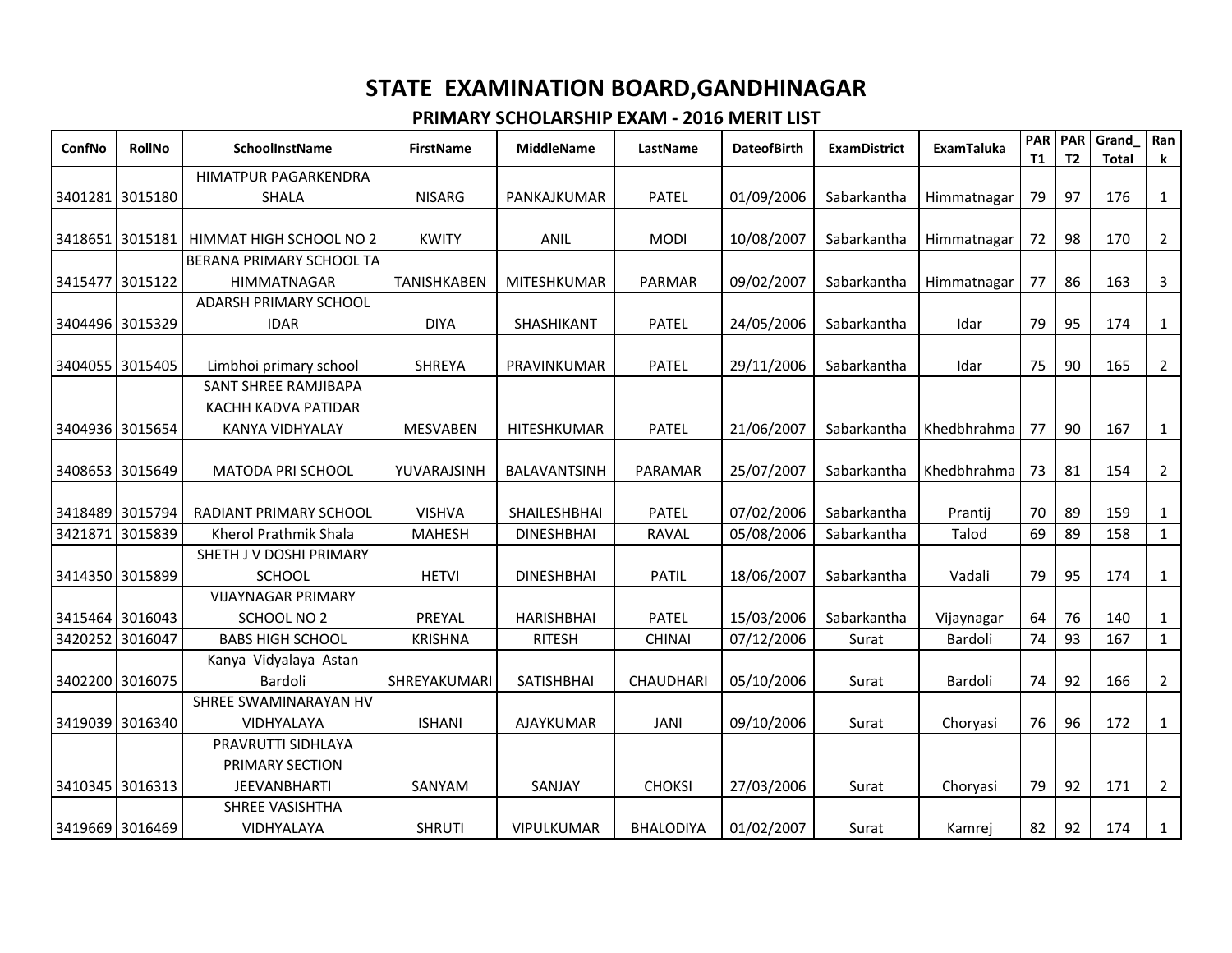| ConfNo          | <b>RollNo</b>   | SchoolInstName                                | <b>FirstName</b> | <b>MiddleName</b>  | LastName        | <b>DateofBirth</b> | <b>ExamDistrict</b> | <b>ExamTaluka</b> | <b>PAR</b><br><b>T1</b> | <b>PAR</b><br>T <sub>2</sub> | Grand<br><b>Total</b> | Ran<br>k       |
|-----------------|-----------------|-----------------------------------------------|------------------|--------------------|-----------------|--------------------|---------------------|-------------------|-------------------------|------------------------------|-----------------------|----------------|
|                 |                 | <b>SHREE VASISHTHA</b>                        |                  |                    |                 |                    |                     |                   |                         |                              |                       |                |
| 3419488 3016513 |                 | VIDHYALAYAVAV                                 | VATSAL           | <b>SURESHBHAI</b>  | <b>KAKDIYA</b>  | 13/09/2006         | Surat               | Kamrej            | 76                      | 93                           | 169                   | $\overline{2}$ |
|                 |                 | SHREE VASISHTHA                               |                  |                    |                 |                    |                     |                   |                         |                              |                       |                |
| 3419853 3016482 |                 | VIDHYALAYA                                    | <b>ASHTHA</b>    | <b>KISORBHAI</b>   | <b>KOTADIYA</b> | 25/01/2007         | Surat               | Kamrej            | 77                      | 92                           | 169                   | 3              |
|                 |                 |                                               |                  |                    |                 |                    |                     |                   |                         |                              |                       |                |
| 3421337         | 3016541         | <b>VASISHTHA GENESIS SCHOOL</b>               | DEV              | HEMANTBHAI         | <b>NAIK</b>     | 08/09/2006         | Surat               | Mahuva            | 81                      | 95                           | 176                   | 1              |
|                 |                 | THE MANDVI HIGHSCHOOL                         |                  |                    |                 |                    |                     |                   |                         |                              |                       |                |
| 3405569         | 3016635         | <b>MANDVI</b>                                 | <b>HONEY</b>     | <b>MOHANBHAI</b>   | <b>MISTRY</b>   | 04/01/2007         | Surat               | Mandavi           | 71                      | 94                           | 165                   | 1              |
|                 |                 | NAVSARJAN PRATHMIC                            |                  |                    |                 |                    |                     |                   |                         |                              |                       |                |
| 3410408 3016648 |                 | SHALA KOSAMBA                                 | <b>MANAV</b>     | SANJAYBHAI         | <b>PATEL</b>    | 19/10/2006         | Surat               | Mangrol           | 87                      | 99                           | 186                   | $\mathbf{1}$   |
|                 |                 | NAVSARJAN PRATHMIC                            |                  |                    |                 |                    |                     |                   |                         |                              |                       |                |
|                 | 3412413 3016653 | SHALA KOSAMBA                                 | <b>MITKUMAR</b>  | KAMLESHBHAI        | PRAJAPATI       | 20/06/2007         | Surat               | Mangrol           | 65                      | 83                           | 148                   | $\overline{2}$ |
|                 |                 |                                               |                  |                    |                 |                    |                     |                   |                         |                              |                       |                |
| 3405732 3016654 |                 | L P SAVANI VIDHYABHAVAN                       | <b>TIRTH</b>     | JAYESHKUMAR        | <b>PATEL</b>    | 25/09/2006         | Surat               | Olpad             | 67                      | 93                           | 160                   | 1              |
|                 |                 | SARVODAYA VIDHYALAYA                          |                  |                    |                 |                    |                     |                   |                         |                              |                       |                |
| 3408005 3016657 |                 | SEGVACHHAMA                                   | DHRUVIKUMARI     | SHAILESHBHAI       | <b>PATEL</b>    | 07/05/2007         | Surat               | Olpad             | 57                      | 93                           | 150                   | $\overline{2}$ |
|                 |                 | SREE D B HIGH SCHOOL                          |                  |                    |                 |                    |                     |                   |                         |                              |                       |                |
| 3414175 3016724 |                 | PALSANA                                       | <b>HENI</b>      | RAKESHBHAI         | <b>PATEL</b>    | 12/11/2006         | Surat               | Palsana           | 78                      | 96                           | 174                   | $\mathbf{1}$   |
|                 |                 |                                               |                  |                    |                 |                    |                     | Surat             |                         |                              |                       |                |
| 3416358 3016838 |                 | <b>GAJERA VIDYABHAVAN</b>                     | <b>RUDRA</b>     | SANJAYBHAI         | VEKARIYA        | 29/08/2006         | Surat               | Corporation       | 79                      | 93                           | 172                   | $\mathbf{1}$   |
|                 |                 | <b>SMT KESARBEN</b>                           |                  |                    |                 |                    |                     |                   |                         |                              |                       |                |
|                 |                 | POONAMCHAND GANDHI                            |                  |                    |                 |                    |                     |                   |                         |                              |                       |                |
|                 |                 | PRATHMIK VIDYALAYA                            |                  |                    |                 |                    |                     |                   |                         |                              |                       |                |
|                 |                 | <b>JEEVANBHARTI</b>                           |                  |                    |                 |                    |                     | Surat             |                         |                              |                       |                |
| 3402693 3017464 |                 | KISHORBHAVAN                                  | <b>NISHK</b>     | NILESHKUMAR        | <b>MISTRY</b>   | 27/06/2007         | Surat               | Corporation       | 77                      | 94                           | 171                   | $\overline{2}$ |
|                 |                 |                                               |                  |                    |                 |                    |                     | Surat             |                         |                              |                       |                |
| 3414038 3016832 |                 | GAJERA VIDHYABHAVAN                           | <b>JEET</b>      | DHARMESHBHAI       | <b>VIRANI</b>   | 22/12/2006         | Surat               | Corporation       | 78                      | 89                           | 167                   | 3              |
|                 |                 |                                               |                  | <b>GHANSHYAMBH</b> |                 |                    |                     | Surat             |                         |                              |                       |                |
| 3415048 3016819 |                 | GAJERA VIDHYABHAVAN                           | DARSHAN          | Al                 | <b>NAKRANI</b>  | 20/03/2007         | Surat               | Corporation       | 74                      | 93                           | 167                   | 4              |
|                 |                 |                                               |                  |                    |                 |                    |                     | Surat             |                         |                              |                       |                |
|                 |                 | 3421359 3017474 Smt S H Gajera Primary School | <b>ARCHIT</b>    | <b>MANISHBHAI</b>  | PRAGDA          | 02/12/2006         | Surat               | Corporation       | 75                      | 91                           | 166                   | 5              |
|                 |                 |                                               |                  |                    |                 |                    |                     | Surat             |                         |                              |                       |                |
| 3400115 3016874 |                 | Jeevan Bharti kishorbhavan                    | PRASANN          | <b>MANISHBHAI</b>  | <b>DALIA</b>    | 20/07/2007         | Surat               | Corporation       | 74                      | 90                           | 164                   | 6              |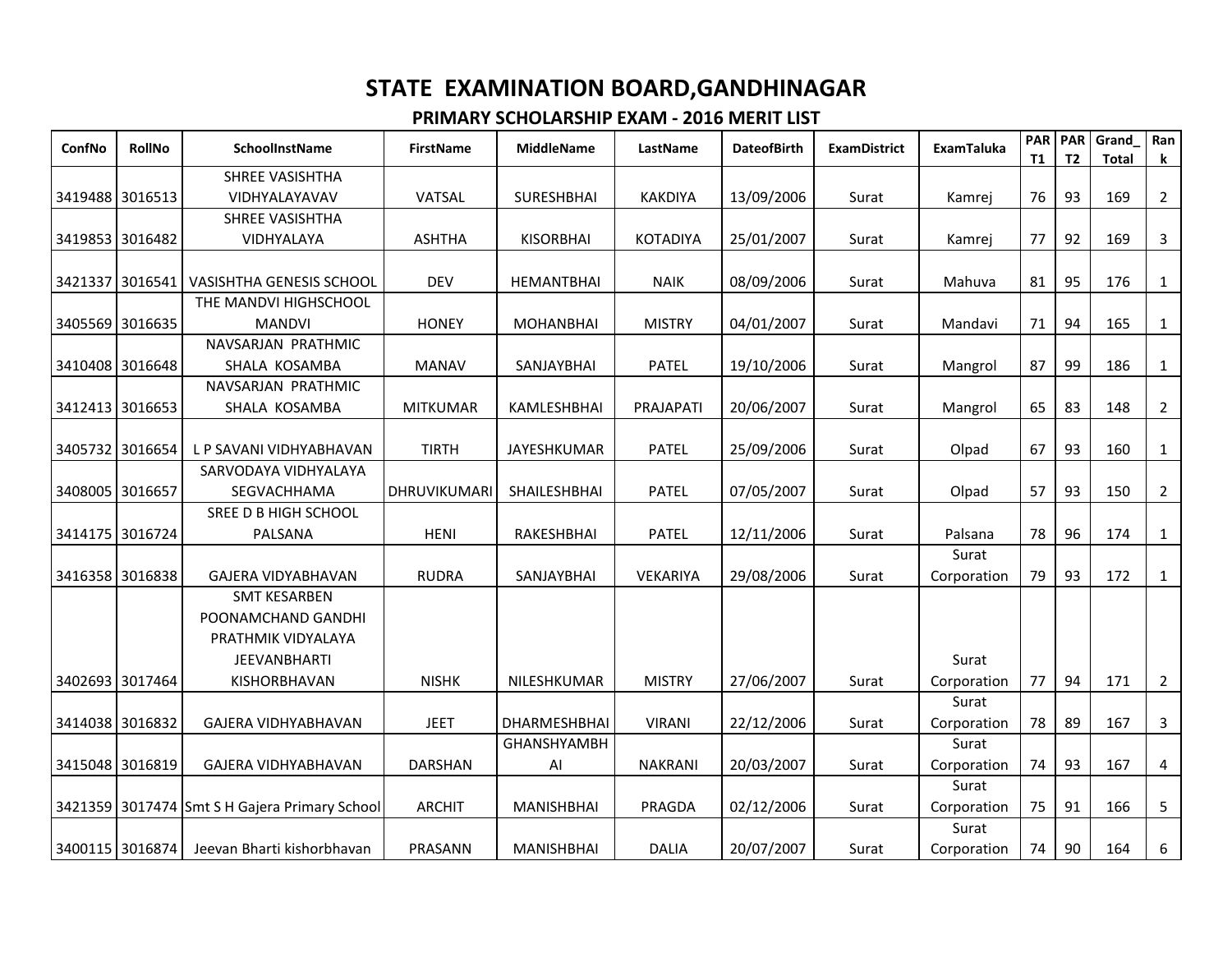| ConfNo          | <b>RollNo</b>   | SchoolInstName             | <b>FirstName</b> | <b>MiddleName</b>  | LastName         | <b>DateofBirth</b> | <b>ExamDistrict</b> | <b>ExamTaluka</b> | <b>PAR</b><br>T1 | <b>PAR</b><br>T <sub>2</sub> | Grand<br><b>Total</b> | Ran<br>$\mathbf k$ |
|-----------------|-----------------|----------------------------|------------------|--------------------|------------------|--------------------|---------------------|-------------------|------------------|------------------------------|-----------------------|--------------------|
|                 |                 |                            |                  |                    |                  |                    |                     | Surat             |                  |                              |                       |                    |
| 3419343 3016830 |                 | GAJERA VIDHYABHAVAN        | <b>VISHV</b>     | <b>HASMUKHBHAI</b> | <b>VANECHA</b>   | 17/05/2007         | Surat               | Corporation       | 70               | 92                           | 162                   | $\overline{7}$     |
|                 |                 |                            |                  |                    |                  |                    |                     | Surat             |                  |                              |                       |                    |
| 3416674         | 3016945         | LP SAVANI VIDHYANIKETAN    | <b>DARSHNA</b>   | <b>DIPAKBHAI</b>   | <b>PATEL</b>     | 22/01/2007         | Surat               | Corporation       | 73               | 88                           | 161                   | 8                  |
|                 |                 |                            |                  |                    |                  |                    |                     | Surat             |                  |                              |                       |                    |
| 3420777         | 3016826         | GAJERA VIDHYABHAVAN        | <b>MAITRY</b>    | <b>VIPULBHAI</b>   | SAVALIYA         | 12/12/2006         | Surat               | Corporation       | 69               | 91                           | 160                   | 9                  |
|                 |                 |                            |                  |                    |                  |                    |                     | Surat             |                  |                              |                       |                    |
| 3416509 3016771 |                 | <b>ANKUR VIDYA VIHAR</b>   | <b>TANISH</b>    | SHAILESHBHAI       | <b>SOLANKI</b>   | 25/06/2007         | Surat               | Corporation       | 74               | 86                           | 160                   | 10                 |
|                 |                 | Madressa Mohmmed Arif      | MUHMMDYUSU       |                    |                  |                    |                     | Surat             |                  |                              |                       |                    |
| 3405094 3016996 |                 | PriSchool                  | F                | AHAMAD             | PATEL            | 28/01/2007         | Surat               | Corporation       | 73               | 86                           | 159                   | 11                 |
|                 |                 |                            |                  |                    |                  |                    |                     | Surat             |                  |                              |                       |                    |
|                 | 3416457 3016952 | LP SAVANI VIDHYANIKETAN    | ANSH             | <b>ASHOKBHAI</b>   | SANGANI          | 12/09/2006         | Surat               | Corporation       | 65               | 93                           | 158                   | 12                 |
|                 |                 | NVDHAMANWALA GUJ MED       |                  |                    |                  |                    |                     | Surat             |                  |                              |                       |                    |
| 3412597 3017107 |                 | <b>SCHOOL</b>              | <b>TIRTH</b>     | <b>JAGDISHBHAI</b> | <b>GHEVARIYA</b> | 25/09/2006         | Surat               | Corporation       | 67               | 90                           | 157                   | 13                 |
|                 |                 | JEEVAN BHARTI KISHORE      |                  |                    |                  |                    |                     | Surat             |                  |                              |                       |                    |
| 3400291 3016876 |                 | <b>BHAWAN</b>              | RAJ              | SANJAYKUMAR        | <b>MODI</b>      | 26/09/2006         | Surat               | Corporation       | 71               | 86                           | 157                   | 14                 |
|                 |                 |                            |                  |                    |                  |                    |                     | Surat             |                  |                              |                       |                    |
| 3417458 3016934 |                 | LP SAVANI VIDHYANIKETAN    | <b>NEEL</b>      | <b>NITINBHAI</b>   | LATHIYA          | 24/10/2006         | Surat               | Corporation       | 64               | 93                           | 157                   | 15                 |
|                 |                 |                            |                  |                    |                  |                    |                     | Surat             |                  |                              |                       |                    |
| 3422745 3016839 |                 | <b>GAMERS VIDHYABHAVAN</b> | <b>PRINCE</b>    | RAMESHBHAI         | CHAKALASIYA      | 17/11/2006         | Surat               | Corporation       | 70               | 87                           | 157                   | 16                 |
|                 |                 | SUNGRESH VIDHYALAY         |                  |                    |                  |                    |                     | Surat             |                  |                              |                       |                    |
| 3409567         | 3017496         | <b>UDHANA SURAT</b>        | <b>AADITYA</b>   | <b>VIJAYBHAI</b>   | AKHADE           | 21/03/2007         | Surat               | Corporation       | 76               | 81                           | 157                   | 17                 |
|                 |                 | kesharben poonamchand      |                  |                    |                  |                    |                     |                   |                  |                              |                       |                    |
|                 |                 | gandhi jeevanbharti        |                  |                    |                  |                    |                     | Surat             |                  |                              |                       |                    |
| 3402676 3016896 |                 | kishorbhavan               | <b>DHARM</b>     | <b>KIRITKUMAR</b>  | <b>PATEL</b>     | 11/06/2006         | Surat               | Corporation       | 68               | 88                           | 156                   | 18                 |
|                 |                 |                            |                  |                    |                  |                    |                     |                   |                  |                              |                       |                    |
|                 |                 | Smt Kesarben Poonamchand   |                  |                    |                  |                    |                     |                   |                  |                              |                       |                    |
|                 |                 | Gandhi Prathmik Vidyalaya  |                  |                    |                  |                    |                     | Surat             |                  |                              |                       |                    |
| 3400002 3017467 |                 | Jivanbharti Kishorbhavan   | <b>VISHMAY</b>   | KALPESHBHAI        | <b>DHIMMAR</b>   | 10/10/2006         | Surat               | Corporation       | 67               | 89                           | 156                   | 19                 |
|                 |                 |                            |                  |                    |                  |                    |                     | Surat             |                  |                              |                       |                    |
| 3413136 3017074 |                 | NA PRA SHALA NO 327        | <b>HETI</b>      | <b>NITINBHAI</b>   | VAKHARIYA        | 15/10/2006         | Surat               | Corporation       | 74               | 82                           | 156                   | 20                 |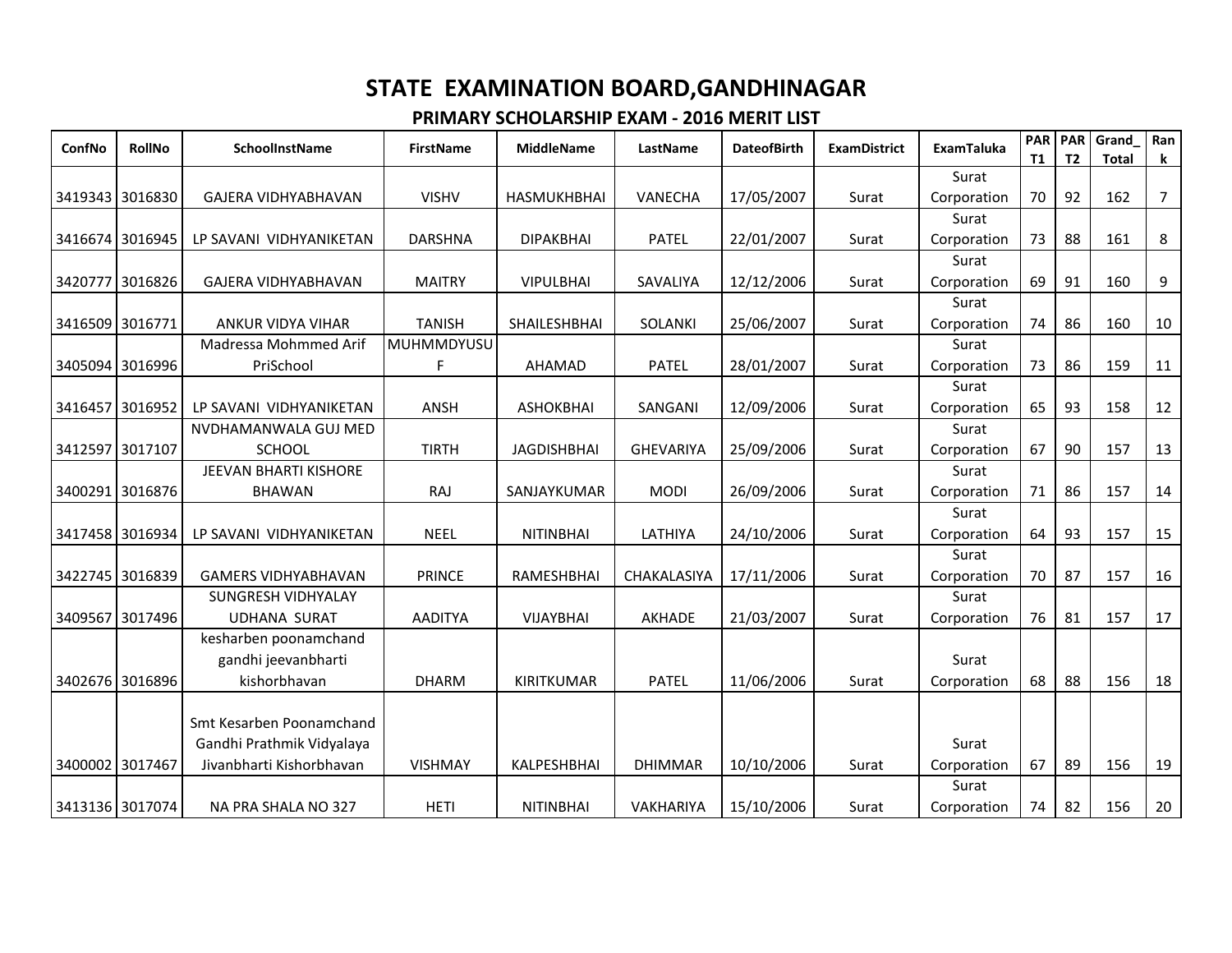|                    |                                          | <b>FirstName</b>  | <b>MiddleName</b>  | LastName          | <b>DateofBirth</b> | <b>ExamDistrict</b> | <b>ExamTaluka</b>    | <b>PAR</b><br>T1 | PAR<br>T <sub>2</sub> | Grand<br><b>Total</b> | Ran<br>k |
|--------------------|------------------------------------------|-------------------|--------------------|-------------------|--------------------|---------------------|----------------------|------------------|-----------------------|-----------------------|----------|
|                    | SHREEMATI JYOTSANABEN                    |                   |                    |                   |                    |                     |                      |                  |                       |                       |          |
|                    | SHUKLA PRATHAMIK SCHOOL                  |                   |                    |                   |                    |                     | Surat                |                  |                       |                       |          |
| 3423664 3017355    | <b>NO 120</b>                            | <b>AARPITA</b>    | SONUBHAI           | <b>JAISWAR</b>    | 11/05/2006         | Surat               | Corporation          | 69               | 86                    | 155                   | 21       |
|                    |                                          |                   |                    |                   |                    |                     | Surat                |                  |                       |                       |          |
| 3416460<br>3016959 | LP SAVANI VIDHYANIKETAN                  | <b>DHANIK</b>     | <b>GIRISHBHAI</b>  | VAGHASIYA         | 27/10/2006         | Surat               | Corporation          | 69               | 86                    | 155                   | 22       |
|                    |                                          |                   |                    |                   |                    |                     | Surat                |                  |                       |                       |          |
| 3416527 3016946    | LP SAVANI VIDHYANIKETAN                  | <b>DHRUVKUMAR</b> | KAMLESHBHAI        | <b>PATEL</b>      | 13/02/2007         | Surat               | Corporation          | 67               | 88                    | 155                   | 23       |
|                    |                                          |                   |                    |                   |                    |                     | Surat                |                  |                       |                       |          |
| 3421568 3017484    | Suncity Vidhyalay                        | <b>CHETAN</b>     | <b>JAYANTIBHAI</b> | <b>BORAD</b>      | 13/08/2007         | Surat               | Corporation          | 71               | 84                    | 155                   | 24       |
|                    |                                          |                   |                    |                   |                    |                     | Surat                |                  |                       |                       |          |
| 3421585 3017489    | Suncity Vidhyalay                        | VARSHIL           | <b>GOPALBHAI</b>   | <b>KACHHADIYA</b> | 14/09/2006         | Surat               | Corporation          | 62               | 91                    | 153                   | 25       |
|                    | <b>GAJERA VIDHYABHAVAN</b>               |                   |                    |                   |                    |                     | Surat                |                  |                       |                       |          |
| 3417932 3016834    | <b>SURAT</b>                             | <b>FENI</b>       | HARESHBHAI         | SONANI            | 29/07/2007         | Surat               | Corporation          | 66               | 87                    | 153                   | 26       |
|                    |                                          |                   | NARENDRAKUM        |                   |                    |                     | Surat                |                  |                       |                       |          |
| 3400785<br>3016878 | Jeevanbharti Kishorbhavan                | <b>MEHUL</b>      | AR                 | <b>RANA</b>       | 02/06/2006         | Surat               | Corporation          | 62               | 90                    | 152                   | 27       |
|                    |                                          |                   |                    |                   |                    |                     | Surat                |                  |                       |                       |          |
|                    | 3421888 3017238 SHANTINIKETAN VIDYAVIHAR | <b>DHRUV</b>      | <b>HITRESHBHAI</b> | <b>PARMAR</b>     | 02/09/2006         | Surat               | Corporation          | 64               | 87                    | 151                   | 28       |
|                    |                                          |                   |                    |                   |                    |                     | Surat                |                  |                       |                       |          |
| 3417504 3016939    | LP SAVANI VIDHYANIKETAN                  | NEELKUMAR         | VIMALBHAI          | NAVAPARIYA        | 31/08/2006         | Surat               | Corporation          | 58               | 92                    | 150                   | 29       |
|                    |                                          |                   |                    |                   |                    |                     | Surat                |                  |                       |                       |          |
| 3404175 3017254    | SHARDA VIDHYALAY                         | <b>MAHEK</b>      | DHARMESHBHAI       | MANDAVIYA         | 04/02/2007         | Surat               | Corporation          | 63               | 87                    | 150                   | 30       |
|                    |                                          |                   |                    |                   |                    |                     | Surat                |                  |                       |                       |          |
| 3416555 3016965    | LP SAVANI VIDHYANIKETAN                  | <b>DARSHAN</b>    | <b>VINUBHAI</b>    | AHIR              | 16/04/2007         | Surat               | Corporation          | 66               | 84                    | 150                   | 31       |
|                    | <b>MATRUBHUMI</b>                        |                   |                    |                   |                    |                     | Surat                |                  | 82                    |                       |          |
| 3422972 3017008    | <b>VIDHYABHAVAN</b>                      | <b>MAHIMA</b>     | <b>DILIPBHAI</b>   | <b>DEVMURARI</b>  | 14/11/2006         | Surat               | Corporation          | 67               |                       | 149                   | 32       |
| 3400032 3016877    | Jeevanbharti Kishorbhavan                | <b>DIX</b>        | PRAVINBHAI         | PRAJAPATI         | 24/01/2007         | Surat               | Surat                | 59               | 90                    | 149                   | 33       |
|                    | Smt S H GAJERA GUJ MED                   |                   |                    |                   |                    |                     | Corporation<br>Surat |                  |                       |                       |          |
| 3017471<br>3412157 | SCHOOL                                   | <b>HARSHIL</b>    | <b>MOHANBHAI</b>   | <b>PATEL</b>      | 16/07/2007         | Surat               | Corporation          | 68               | 81                    | 149                   | 34       |
|                    | SARLABEN MANSUKHBHAI                     |                   |                    |                   |                    |                     |                      |                  |                       |                       |          |
|                    | DHABUWALA PRIMARY                        |                   |                    |                   |                    |                     | Surat                |                  |                       |                       |          |
| 3412780 3017186    | <b>SCHOOL</b>                            | <b>VRUSHTI</b>    | <b>HARDIKBHAI</b>  | <b>PATEL</b>      | 16/08/2006         | Surat               | Corporation          | 65               | 83                    | 148                   | 35       |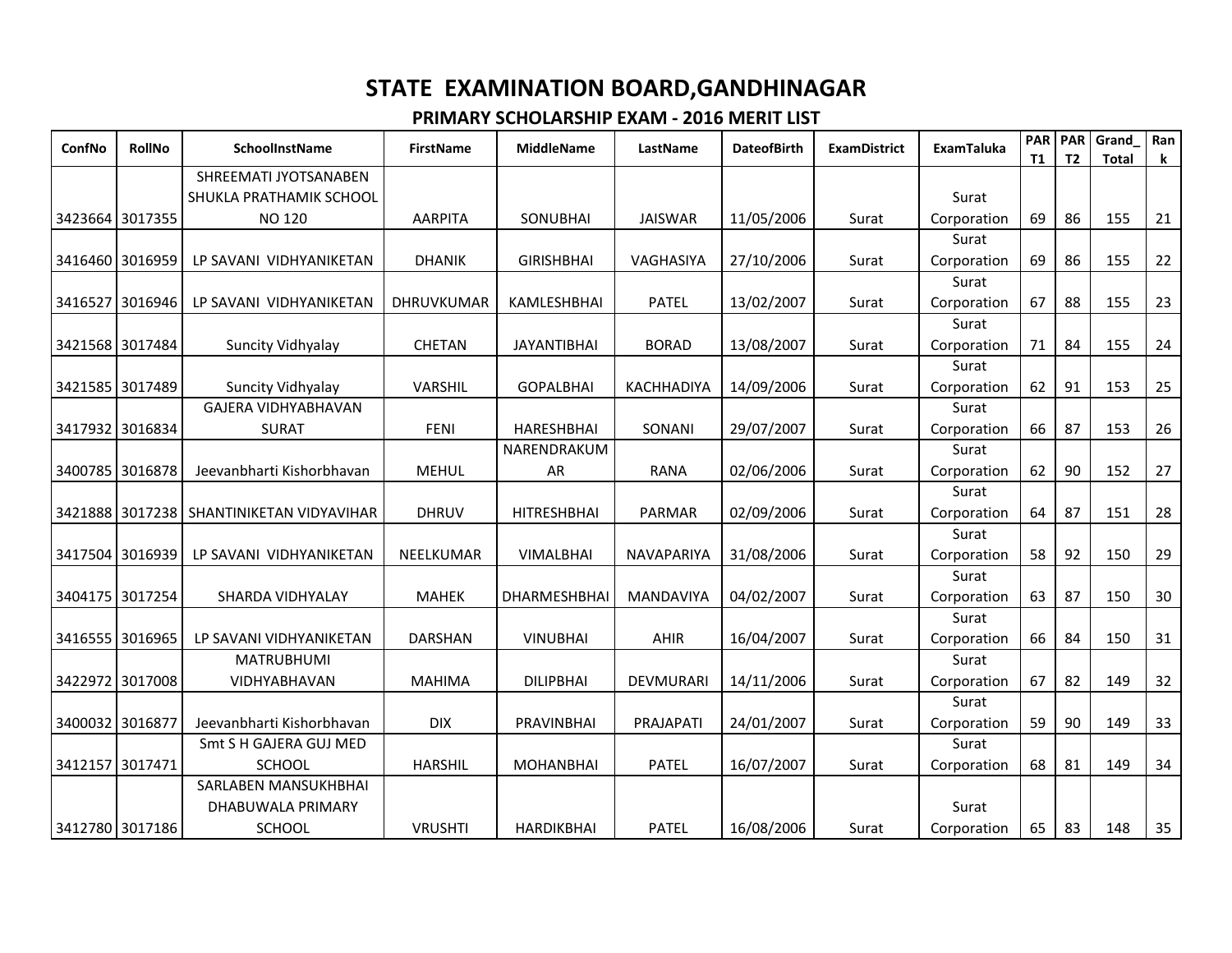| ConfNo          | <b>RollNo</b> | SchoolInstName                                   | <b>FirstName</b>   | <b>MiddleName</b>        | LastName          | <b>DateofBirth</b> | <b>ExamDistrict</b>      | <b>ExamTaluka</b>  | <b>PAR PAR</b><br>T1 | T <sub>2</sub> | Grand<br>Total | Ran<br>k       |
|-----------------|---------------|--------------------------------------------------|--------------------|--------------------------|-------------------|--------------------|--------------------------|--------------------|----------------------|----------------|----------------|----------------|
|                 |               | KISHOR BHAVEN JEEVAN                             |                    |                          |                   |                    |                          | Surat              |                      |                |                |                |
| 3417161 3016897 |               | <b>BHARTI SCHOOL</b>                             | YASH               | NITESHKUMAR              | PETIGARA          | 31/08/2006         | Surat                    | Corporation        | 70                   | 78             | 148            | 36             |
|                 |               | <b>MAHARANA PRATAP</b>                           |                    |                          |                   |                    |                          |                    |                      |                |                |                |
|                 |               | PRIMARY SCHOOL SCHOOL                            |                    |                          |                   |                    |                          | Surat              |                      |                |                |                |
| 3411446 3017001 |               | <b>NO 272</b>                                    | <b>KIRTAN</b>      | <b>DINESHBHAI</b>        | <b>RAKHOLIYA</b>  | 15/09/2006         | Surat                    | Corporation        | 68                   | 80             | 148            | 37             |
|                 |               | NAGAR PRATHMIK SHIKSHAN<br>SHAMITI SCHOOL NO 327 |                    | <b>NAJABHAI</b>          | BALDANIYA         |                    |                          | Surat              |                      | 81             | 148            |                |
| 3403538 3017075 |               |                                                  | <b>MAULIK</b>      |                          |                   | 18/10/2006         | Surat                    | Corporation        | 67                   |                |                | 38             |
| 3417520 3017587 |               | Smt JVH Doshi primary school                     | <b>MUDRABEN</b>    | <b>KALPESHBHAI</b>       | <b>CHAUHAN</b>    | 13/11/2006         | Surendranagar            | Chotila            | 83                   | 97             | 180            | 1              |
|                 |               | SHREE VEJALKA PRIMARY                            |                    |                          |                   |                    |                          |                    |                      |                |                |                |
| 3416487 3017594 |               | <b>SCHOOL</b>                                    | <b>HARSHITABEN</b> | <b>HEMUBHAI</b>          | <b>KATAKIYA</b>   | 05/01/2007         | Surendranagar            | Chuda              | 55                   | 83             | 138            | $\mathbf{1}$   |
| 3410378 3017628 |               | SCHOOL OF DIVOTION                               | <b>RONAK</b>       | SHAILESHKUMAR            | PARMAR            | 29/05/2007         | Surendranagar            | Dashada-<br>patadi | 60                   | 84             | 144            | $\mathbf{1}$   |
| 3411715 3017690 |               | Chuli pay centre school                          | <b>SUNIL</b>       | <b>HASMUKHBHAI</b>       | <b>PALANI</b>     | 19/01/2007         | Surendranagar            | Dhangadhra         | 52                   | 72             | 124            | $\mathbf{1}$   |
| 3409957 3017692 |               | gujaravadi primary school                        | KIRANBEN           | NANJIBHAI                | CHAUHAN           | 12/10/2006         | Surendranagar            | Dhangadhra         | 60                   | 62             | 122            | $\overline{2}$ |
| 3406764 3017717 |               | <b>KALAM PRA SHALA</b>                           | RAVIKUMAR          | <b>KANTIBHAI</b>         | <b>MAKWANA</b>    | 30/05/2007         | Surendranagar            | Lakhatar           | 57                   | 75             | 132            | $\mathbf{1}$   |
| 3404808 3017790 |               | UTKARSH VIDHYALAYA                               | KEYURBHAI          | <b>BARATKUMAR</b>        | <b>CHAVDA</b>     | 26/03/2007         | Surendranagar            | Limbadi            | 70                   | 93             | 163            | $\mathbf{1}$   |
| 3404388 3017804 |               | Shree Chorvira (Than) Pay<br>Center School       | <b>PARTH</b>       | <b>MANHARBHAI</b>        | <b>DHOLAKIYA</b>  | 06/03/2007         | Surendranagar            | Sayala             | 72                   | 92             | 164            | $\mathbf{1}$   |
|                 |               | PAY CENTER SCHOOL NO 3                           |                    |                          |                   |                    |                          |                    |                      |                |                |                |
| 3420365 3017812 |               | <b>THANAGADH</b>                                 | <b>MEHUL</b>       | <b>HIMMATBHAI</b>        | <b>MAKWANA</b>    | 10/11/2006         | Surendranagar            | Thangadh           | 60                   | 84             | 144            | $\mathbf{1}$   |
|                 |               | <b>SHREE SARDAR PATEL</b>                        |                    |                          |                   |                    |                          |                    |                      |                |                |                |
| 3415866 3017864 |               | PRIMARY SCHOOL                                   | <b>SIDDHARTH</b>   | <b>SURESHBHAI</b>        | <b>DHIYAD</b>     | 05/07/2006         | Surendranagar            | Vadhvan            | 80                   | 94             | 174            | $\mathbf{1}$   |
|                 |               | SHREE SARDAR PATEL                               |                    |                          |                   |                    |                          |                    |                      |                |                |                |
| 3415458 3017891 |               | PRIMARY SCHOOL                                   | <b>SUHA</b>        | <b>HAMIDBHAI</b>         | <b>VORA</b>       | 29/04/2007         | Surendranagar            | Vadhvan            | 81                   | 93             | 174            | $\overline{2}$ |
| 3418783 3017894 |               | VADOD PAY CENTER SCHOOL<br>TAWADHWAN             | <b>DRASHTIBEN</b>  | <b>GHANSHYAMBH</b><br>Al | <b>JOGARAJIYA</b> |                    | 17/04/2007 Surendranagar | Vadhvan            | 72                   | 90             | 162            | 3              |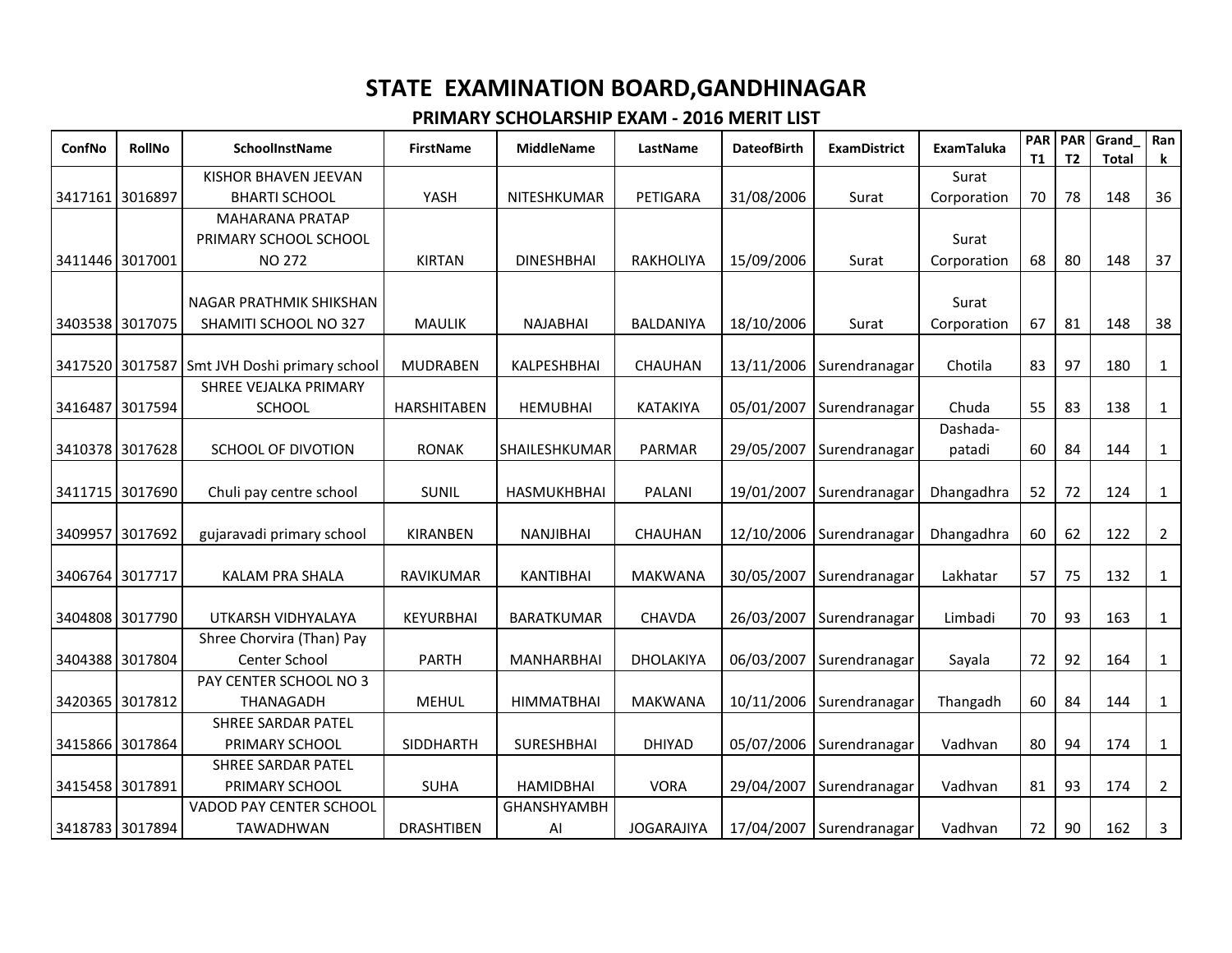| ConfNo          | <b>RollNo</b>   | <b>SchoolInstName</b>                                        | <b>FirstName</b> | <b>MiddleName</b> | LastName         | <b>DateofBirth</b> | <b>ExamDistrict</b> | <b>ExamTaluka</b>       | <b>PAR</b><br>T1 | <b>PAR</b><br>T <sub>2</sub> | Grand<br><b>Total</b> | Ran<br>$\bf k$ |
|-----------------|-----------------|--------------------------------------------------------------|------------------|-------------------|------------------|--------------------|---------------------|-------------------------|------------------|------------------------------|-----------------------|----------------|
|                 |                 | PRIMARY SCHOOL PATI                                          |                  |                   |                  |                    |                     |                         |                  |                              |                       |                |
|                 | 3402376 3017914 | <b>MUKHYA</b>                                                | SREYAKUMARI      | RAKESHBHAI        | <b>GAMIT</b>     | 01/05/2007         | Tapi                | <b>DOLVAN</b>           | 53               | 73                           | 126                   | $\mathbf{1}$   |
|                 |                 |                                                              |                  |                   |                  |                    |                     | KUKARMUND               |                  |                              |                       |                |
| 3409611 3017917 |                 | PRIMARY SCHOOL PATI                                          | <b>BHUPENDRA</b> | CHANDRASING       | VANJARI          | 21/12/2006         | Tapi                | A                       | 36               | 45                           | 81                    | 1              |
| 3403209         | 3017924         | PRIMARY SCHOOL VADLI                                         | <b>SUNENA</b>    | RAKESHBHAI        | <b>PADVI</b>     | 25/12/2006         | Tapi                | Nijar                   | 75               | 91                           | 166                   | $1\,$          |
|                 |                 | PATHARDA COLONY PRIMARY                                      |                  |                   |                  |                    |                     |                         |                  |                              |                       |                |
|                 | 3419175 3017928 | <b>SCHOOL</b>                                                | <b>MEGH</b>      | <b>THAKORBHAI</b> | <b>PATEL</b>     | 18/10/2006         | Tapi                | Songadh                 | 67               | 84                           | 151                   | $\mathbf{1}$   |
| 3413398         | 3017946         | primary school sadadvel                                      | SUHANIBEN        | <b>SUNILBHAI</b>  | <b>GAMIT</b>     | 24/07/2007         | Tapi                | Songadh                 | 65               | 86                           | 151                   | $\overline{2}$ |
|                 | 3402608 3017956 | <b>SHRIMATI S &amp; R V PATEL</b><br>PRATHAMIK SALA BAJIPURA | <b>DIXIT</b>     | <b>NITESHBHAI</b> | <b>CHAUDHARI</b> | 28/11/2006         | Tapi                | Valod                   | 47               | 64                           | 111                   | $\mathbf{1}$   |
|                 |                 | SMT ANILA SURESH SHAH                                        |                  |                   |                  |                    |                     |                         |                  |                              |                       |                |
|                 | 3403584 3017976 | PRIMARY SCHOOL VYARA                                         | <b>VAISHNAVI</b> | <b>DILIPBHAI</b>  | <b>PATEL</b>     | 07/11/2006         | Tapi                | Vyara                   | 81               | 88                           | 169                   | $\mathbf{1}$   |
| 3402582         | 3017985         | KOTHARA PRIMARY SCHOOL                                       | <b>MAYANK</b>    | RASIKBHAI         | <b>VASAVA</b>    | 10/01/2007         | Vadodara            | Dabhoi                  | 81               | 87                           | 168                   | $\mathbf{1}$   |
| 3419110 3017987 |                 | <b>CHHALIYER PRIMARY SCHOOL</b>                              | <b>NAMSHRI</b>   | <b>MUKESHSINH</b> | RAULJI           | 23/10/2006         | Vadodara            | Desar                   | 53               | 94                           | 147                   | $\mathbf{1}$   |
|                 | 3405658 3018005 | DAKRI MEMORIAL PRIMARY<br><b>GIRLS SCHOOL VALAN</b>          | <b>AYSHABIBI</b> | SALIM             | VANSIWALA        | 30/08/2007         | Vadodara            | Karjan                  | 57               | 75                           | 132                   | $\mathbf{1}$   |
| 3423806 3018037 |                 | MOTHERS SCHOOL PADRA                                         | <b>BHAMTIBEN</b> | <b>KANUBHAI</b>   | <b>GANDHI</b>    | 30/09/2006         | Vadodara            | Padra                   | 72               | 95                           | 167                   | $\mathbf{1}$   |
|                 |                 | 3402908 3018035 GYANSARITA SCHOOL MUVAL                      | <b>MAN</b>       | ALKESHKUMAR       | <b>PATEL</b>     | 08/05/2006         | Vadodara            | Padra                   | 63               | 89                           | 152                   | $\overline{2}$ |
|                 |                 | SHREE C A PATEL LEARNING                                     |                  |                   |                  |                    |                     |                         |                  |                              |                       |                |
|                 | 3418254 3018054 | <b>INSTITUTE</b>                                             | <b>DISHAN</b>    | <b>VIPULBHAI</b>  | CHAUDHARY        | 23/01/2007         | Vadodara            | Sinor                   | 72               | 86                           | 158                   | $\mathbf{1}$   |
|                 | 3400166 3018261 | <b>VIDYA VIHAR</b>                                           | <b>DRASHTI</b>   | <b>KAMLESH</b>    | <b>PATEL</b>     | 24/05/2006         | Vadodara            | Vadodara                | 83               | 97                           | 180                   | $\mathbf{1}$   |
|                 | 3423355 3018061 | <b>ALEMBIC VIDYALAYA</b>                                     | <b>DRRUV</b>     | <b>HITESHBHAI</b> | <b>PATEL</b>     | 10/07/2006         | Vadodara            | Vadodara                | 78               | 96                           | 174                   | $\overline{2}$ |
|                 | 3421168 3018086 | AMBE VIDYALAYA                                               | <b>DEVANSHI</b>  | CHIRAGKUMAR       | <b>DABHI</b>     | 02/11/2006         | Vadodara            | Vadodara                | 78               | 90                           | 168                   | $\overline{3}$ |
| 3407663 3018291 |                 | Ambe Vidyalaya                                               | <b>DRASHTI</b>   | <b>DIPAKKUMAR</b> | <b>PATEL</b>     | 30/11/2006         | Vadodara            | Vadodara<br>Corporation | 74               | 89                           | 163                   | $\mathbf{1}$   |
| 3422569 3018288 |                 | AMBE SCHOOL MANJALPUR                                        | <b>HALEY</b>     | <b>GERSHOM</b>    | VAGHELA          | 31/03/2007         | Vadodara            | Vadodara<br>Corporation | 65               | 93                           | 158                   | $\overline{2}$ |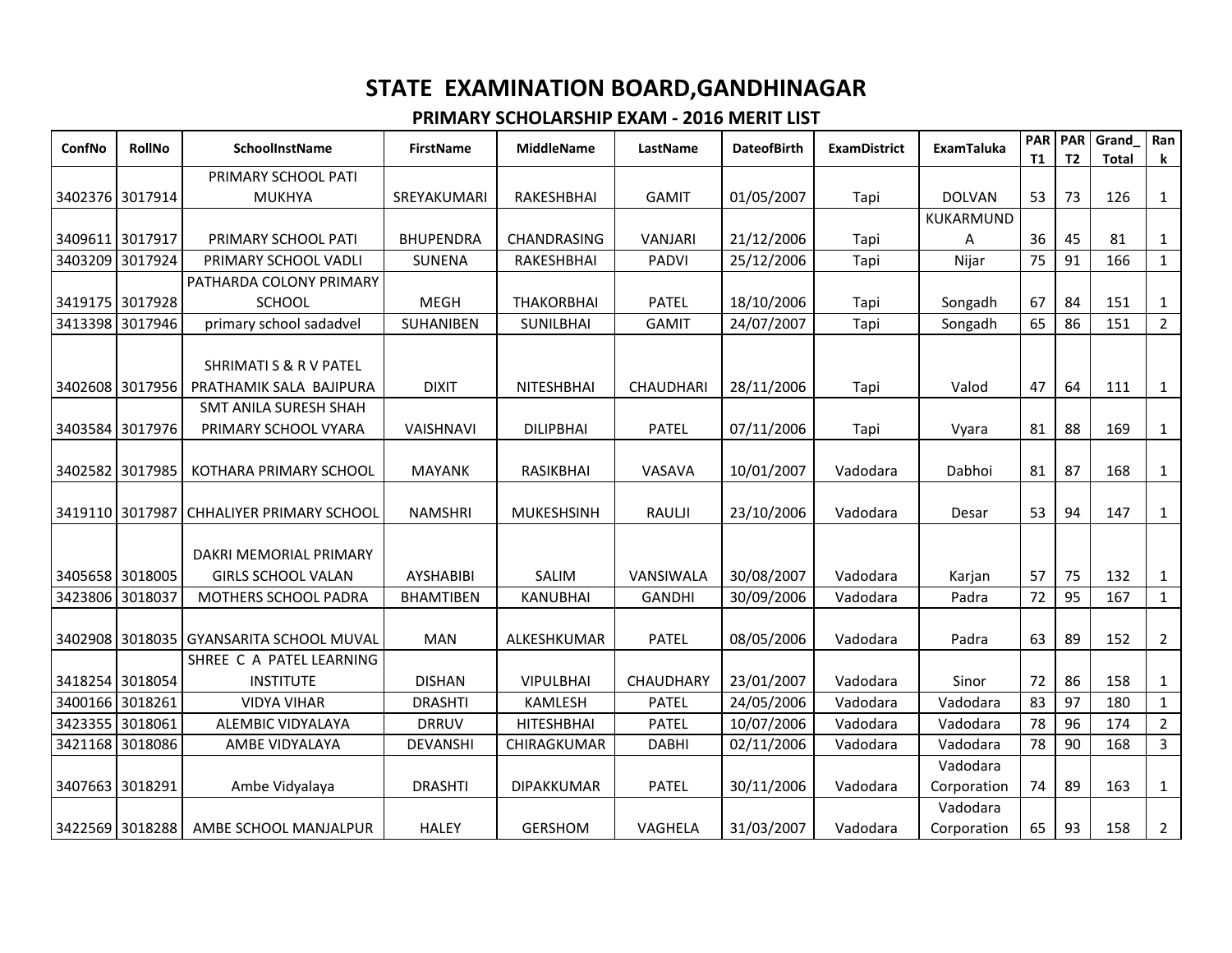| ConfNo          | <b>RollNo</b>   | SchoolInstName               | <b>FirstName</b>  | <b>MiddleName</b>   | LastName        | <b>DateofBirth</b> | <b>ExamDistrict</b> | <b>ExamTaluka</b> | <b>PAR</b><br>T1 | T <sub>2</sub> | <b>PAR</b> Grand<br>Total | Ran<br>$\mathbf k$ |
|-----------------|-----------------|------------------------------|-------------------|---------------------|-----------------|--------------------|---------------------|-------------------|------------------|----------------|---------------------------|--------------------|
|                 |                 |                              |                   |                     |                 |                    |                     | Vadodara          |                  |                |                           |                    |
| 3419301 3018294 |                 | AMBE VIDYALAYA               | <b>DIXIT</b>      | <b>KISHORKUMAR</b>  | SARVAIYA        | 16/07/2006         | Vadodara            | Corporation       | 67               | 86             | 153                       | $\mathbf{3}$       |
|                 |                 |                              |                   |                     |                 |                    |                     | Vadodara          |                  |                |                           |                    |
| 3405691 3018444 |                 | Shree Ambe Vidyalaya         | <b>YATRI</b>      | <b>NIRAJ</b>        | <b>PANDIT</b>   | 25/10/2006         | Vadodara            | Corporation       | 65               | 88             | 153                       | $\overline{4}$     |
|                 |                 |                              |                   |                     |                 |                    |                     | Vadodara          |                  |                |                           |                    |
| 3417442 3018511 |                 | <b>ZENITH SCHOOL</b>         | PARAM             | CHINTUKUMAR         | <b>DALWADI</b>  | 30/04/2007         | Vadodara            | Corporation       | 64               | 86             | 150                       | 5                  |
|                 |                 |                              | <b>GAUTAMKUMA</b> |                     |                 |                    |                     | Vadodara          |                  |                |                           |                    |
| 3420826 3018508 |                 | ZENITH HIGH SCHOOL           | R                 | RAMESHBHAI          | VANZARA         | 17/06/2006         | Vadodara            | Corporation       | 64               | 85             | 149                       | 6                  |
|                 |                 |                              |                   |                     |                 |                    |                     | Vadodara          |                  |                |                           |                    |
| 3422652 3018338 |                 | <b>BRIGHT SCHOOL</b>         | <b>AATMI</b>      | <b>APURVA</b>       | <b>SHAH</b>     | 18/04/2006         | Vadodara            | Corporation       | 60               | 88             | 148                       | $\overline{7}$     |
|                 |                 |                              |                   |                     |                 |                    |                     | Vadodara          |                  |                |                           |                    |
| 3422751 3018342 |                 | <b>BRIGHT SCHOOL</b>         | <b>KHEVNA</b>     | <b>RIKUL</b>        | <b>SHAH</b>     | 06/09/2006         | Vadodara            | Corporation       | 64               | 84             | 148                       | 8                  |
|                 |                 |                              |                   |                     |                 |                    |                     | Vadodara          |                  |                |                           |                    |
| 3407689 3018445 |                 | Shree Ambe Vidyalaya         | <b>MANAN</b>      | <b>MEHUL</b>        | YAGNIK          | 13/12/2006         | Vadodara            | Corporation       | 63               | 85             | 148                       | 9                  |
|                 |                 |                              |                   | <b>GHANSHYAMBH</b>  |                 |                    |                     | Vadodara          |                  |                |                           |                    |
| 3422888 3018431 |                 | New Heaven Vidhyalaya        | <b>AYUSH</b>      | Al                  | <b>RABARI</b>   | 27/04/2006         | Vadodara            | Corporation       | 57               | 90             | 147                       | 10                 |
|                 |                 |                              |                   |                     |                 |                    |                     | Vadodara          |                  |                |                           |                    |
| 3420203 3018287 |                 | Ambe School CBSE Manjalpur   | <b>UJAS</b>       | <b>DEVANG</b>       | SHAH            | 05/12/2006         | Vadodara            | Corporation       | 66               | 81             | 147                       | 11                 |
|                 |                 |                              |                   |                     |                 |                    |                     | Vadodara          |                  |                |                           |                    |
| 3419082 3018454 |                 | Shree Narayan Vidyalay       | PRIYANK           | KAUSHIKKUMAR        | PARMAR          | 02/08/2006         | Vadodara            | Corporation       | 60               | 86             | 146                       | 12                 |
|                 |                 |                              |                   |                     |                 |                    |                     | Vadodara          |                  |                |                           |                    |
| 3423547 3018463 |                 | shri vallabh vidhya mandir   | <b>NILAM</b>      | <b>MUKESHBHAI</b>   | CHAVADA         | 02/12/2005         | Vadodara            | Corporation       | 57               | 87             | 144                       | 13                 |
|                 |                 | CHANDULAL M SHAH VINAY       |                   |                     |                 |                    |                     |                   |                  |                |                           |                    |
| 3415917 3018516 |                 | <b>MANDIR</b>                | JAINIL            | <b>DIPAKBHAI</b>    | <b>GOHIL</b>    | 17/02/2007         | Vadodara            | Vaghodiya         | 61               | 77             | 138                       | $\mathbf{1}$       |
|                 |                 | primary school kharvel pelad |                   |                     |                 |                    |                     |                   |                  |                |                           |                    |
|                 | 3423149 3018665 | faliya                       | <b>PALAK</b>      | <b>ASHOKBHAI</b>    | <b>PATEL</b>    | 07/02/2007         | Valsad              | Dharampur         | 76               | 85             | 161                       | 1                  |
| 3402942 3018585 |                 | <b>KHANDA PRA SHALA</b>      | <b>HETAVIBEN</b>  | <b>SHAILESHBHAI</b> | <b>GAVLI</b>    | 27/10/2005         | Valsad              | Dharampur         | 67               | 80             | 147                       | $\overline{2}$     |
|                 |                 | PRIMARY SCHOOL VAROLI        |                   |                     |                 |                    |                     |                   |                  |                |                           |                    |
| 3405088 3018827 |                 | <b>TALAT</b>                 | <b>MEETBHAI</b>   | ALKESHBHAI          | <b>PATEL</b>    | 25/04/2007         | Valsad              | Kaprada           | 58               | 84             | 142                       | $\mathbf{1}$       |
| 3400004 3018812 |                 | Primary school kaprada       | PREMKUMAR         | <b>MUKESHBHAI</b>   | <b>BHOYA</b>    | 20/11/2006         | Valsad              | Kaprada           | 51               | 79             | 130                       | $\overline{2}$     |
|                 |                 | PRIMARY SCHOOL VAROLI        |                   |                     |                 |                    |                     |                   |                  |                |                           |                    |
| 3405077 3018826 |                 | <b>TALAT</b>                 | <b>SUMITBHAI</b>  | <b>BISTUBHAI</b>    | <b>KHANDARA</b> | 13/02/2007         | Valsad              | Kaprada           | 50               | 69             | 119                       | 3                  |